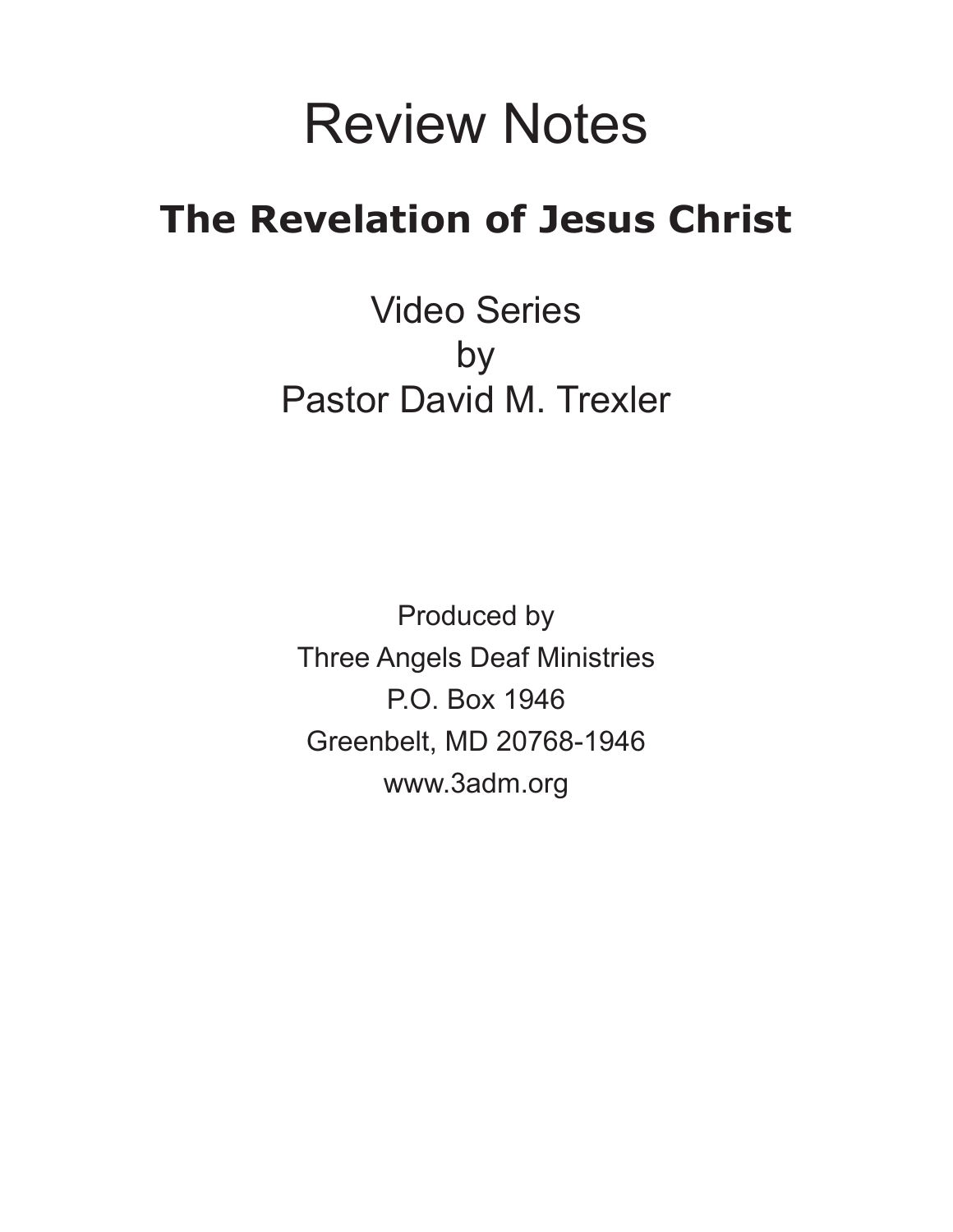#1. Hope from Beyond the Stars

People are curious. They have a desire to explore the unknown world. They search for something that may satisfy their curiosity. People search for ways to improve their lives. They also want to gain knowledge for a better understanding of life. For years people have traveled and studied much to expand their knowledge of the world and space. The goal of many scientists is to search for any intelligent life in the universe. Scientists have spent billions of dollars for space exploration. Scientists hope to discover something that will improve our lives on earth. Interestingly, the Bible has already given information about our world and the universe long before discoveries by scientists. We need to look at God's word to understand how our lives fit in the whole universe.

- Job 22:12 God is in heaven. Heaven is farther than the farthest stars we can see.
- Jeremiah 33:22 We cannot count the stars because they are not possible to count. There are millions of galaxies in the universe, but each galaxy has about 200 billion stars. So, it is not possible for us to know how many stars there are in the universe that God created.
- Isaiah 40:26 God is the Creator of the universe. God knows everything about us.
- Colossians 1:17 Who holds the universe together? The answer is God. The universe was not started by an accident. God created it. Everything in the universe shows that Someone designed everything.
- Psalm 19:1-3 The heavens show that God is Maker of the heavens. Knowing that God creates us with love brings comfort to us as we live in this world.
- Job 22:21 God wants us to know Him so we can have peace in our life.
- Genesis 1:1 The Bible introduces us to God the Creator who began the world.
- Job 26:7 Our earth in space is controlled by the power of God.
- Job 12:10 Everything in the universe and on earth is in working order through the power of God. Everything in nature is perfectly balanced. Water is continuously recycled.
- Job 12:7-9 Nature teaches us that God is the Creator of everything in this world.
- 1 Peter 5:6 Our loving and caring God wants us not to worry about our lives. He wants us to give our worries to Him.
- Psalm 139:17, 18 God thinks of us personally. He cares about how we feel and think.
- Genesis 28:15 God promises us that He will be with us, protect us, and will not leave us.

#### **You Can Live Through the Difficult Times in the Future If:**

- 1. You are friends with God.
- 2. You know that God cares about you.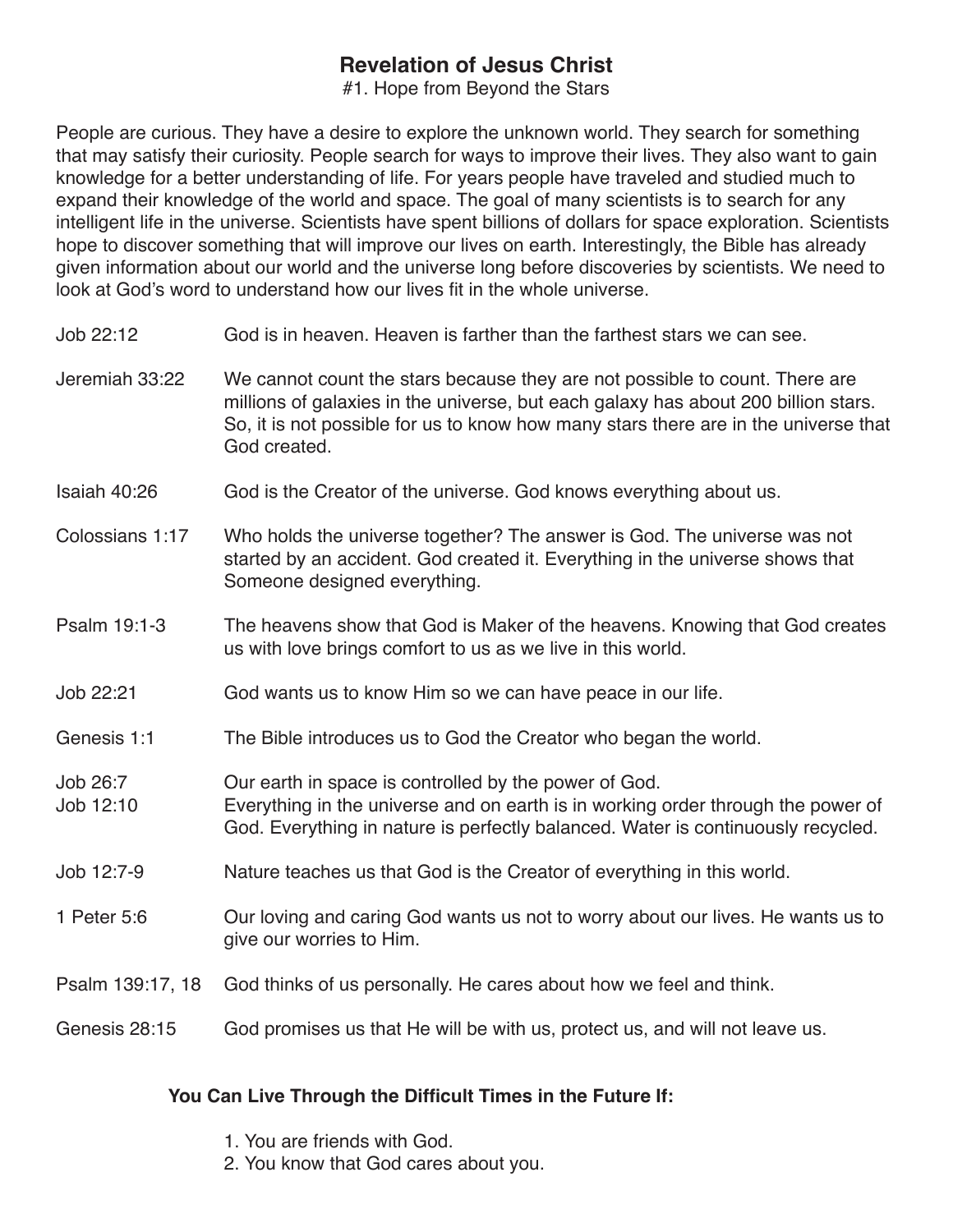- 3. You put your life in His hands.
- 4. You discover His love in the Bible.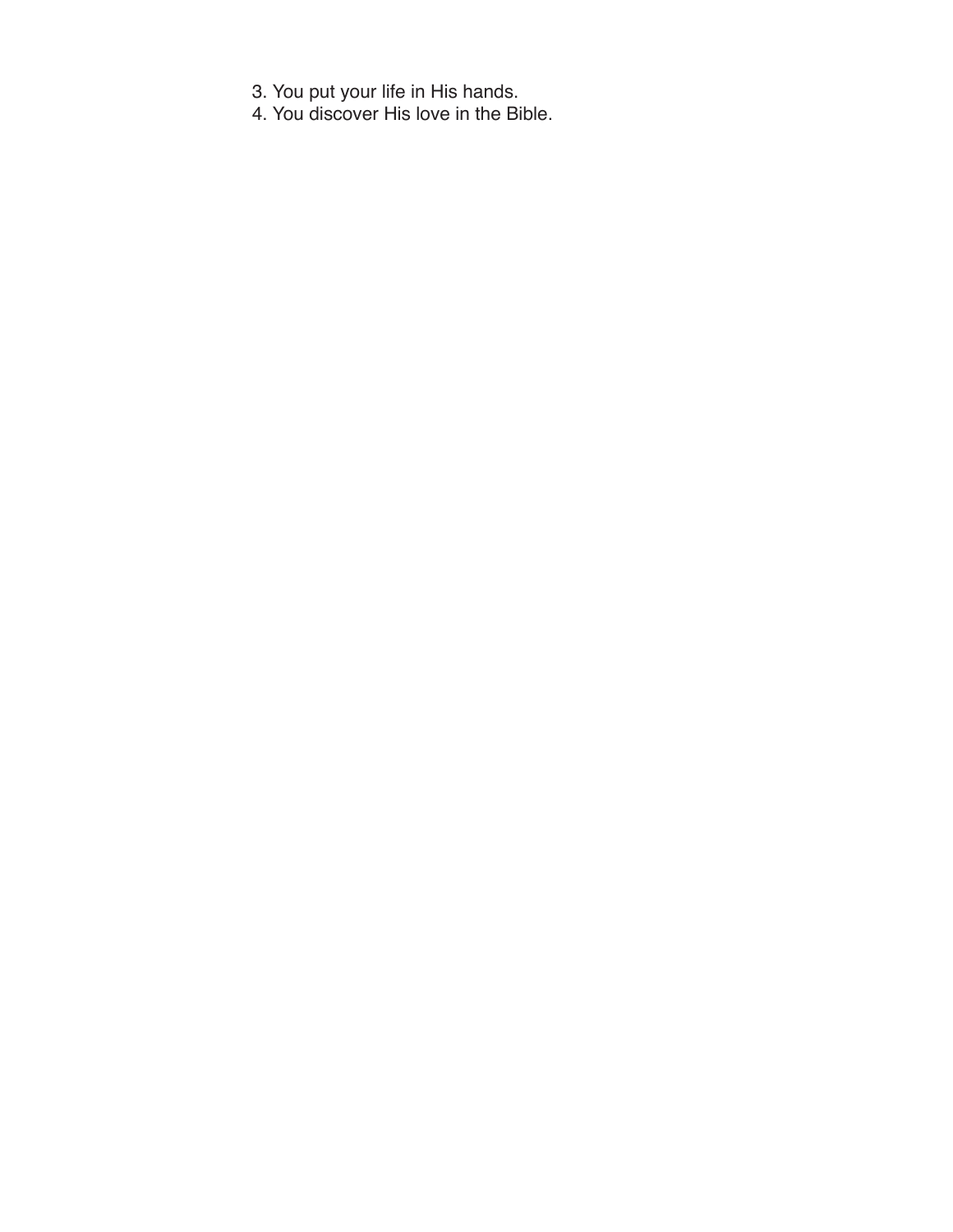# 2. Countdown to Eternity

- Isaiah 46:9, 10 Only God knows what has happened from the beginning of time until the end of time. God can also see accurately what will happen in the future.
- Daniel chapter 2 King Nebuchadnezzar, the Babylonian king, had a strange dream he couldn't remember. The king called for his advisors to tell him the dream and the meaning of the dream. The advisors were not able to tell the king the dream. The king demanded the advisors to tell him the dream and made a threat. Still, the advisors could not do it. They admitted that only God in heaven could tell the king his dream. The king was angry. The king believed the advisors were wise men who could give the right interpretation of many dreams he had in the past. Now the advisors could not give the interpretation to the king because they didn't know the description of the dream. King Nebuchadnezzar ordered that all the wise men be killed. A soldier found Daniel who was one of the wise men and also one of the Jewish captives trained by the king. Daniel intervened (offered his help) and promised the king that he would help the king. Daniel asked the king for some time so he and his friends could solve the problem. Then the king gave all the wise men another chance through Daniel. Daniel and his three friends prayed to God for help. That night Daniel had a dream. That dream was exactly the same as the king's dream. In the morning Daniel met the king and gave him the description and interpretation of the dream.
- Daniel 2:28 Daniel reminded the king that only God showed the secrets about the future to the prophets.
- Daniel 2:38 The Head of Gold represents Babylon. Babylon ruled from 605 B.C. to 539 B.C.
- Daniel 2:39 The Arms and Chest of Silver represents Medo-Persia. Medo-Persia ruled from 539 B.C. to 331 B.C.
- Isaiah 45:1 Cyrus, the leader of the Medo-Persian empire was named 150 years before his birth. He overthrew the Babylonian Empire.
- Daniel 2:39 The Thigh of Brass represents Greece. Greece ruled from 331 B.C. to 168 B.C. Alexander the Great led Greece against the Medo-Persian Empire and overthrew it in 168 B.C.
- Daniel 2:40 The Legs of Iron represents Rome. Rome ruled from 168 B.C. to 476 A.D.
- Daniel 2:41 The Feet of Partly Clay and Partly Iron represents today's Europe. Europe would not be politically and culturally united ever again despite human efforts. Below is the list of tribes that attacked and divided Rome. Those tribes became the countries found in Europe today.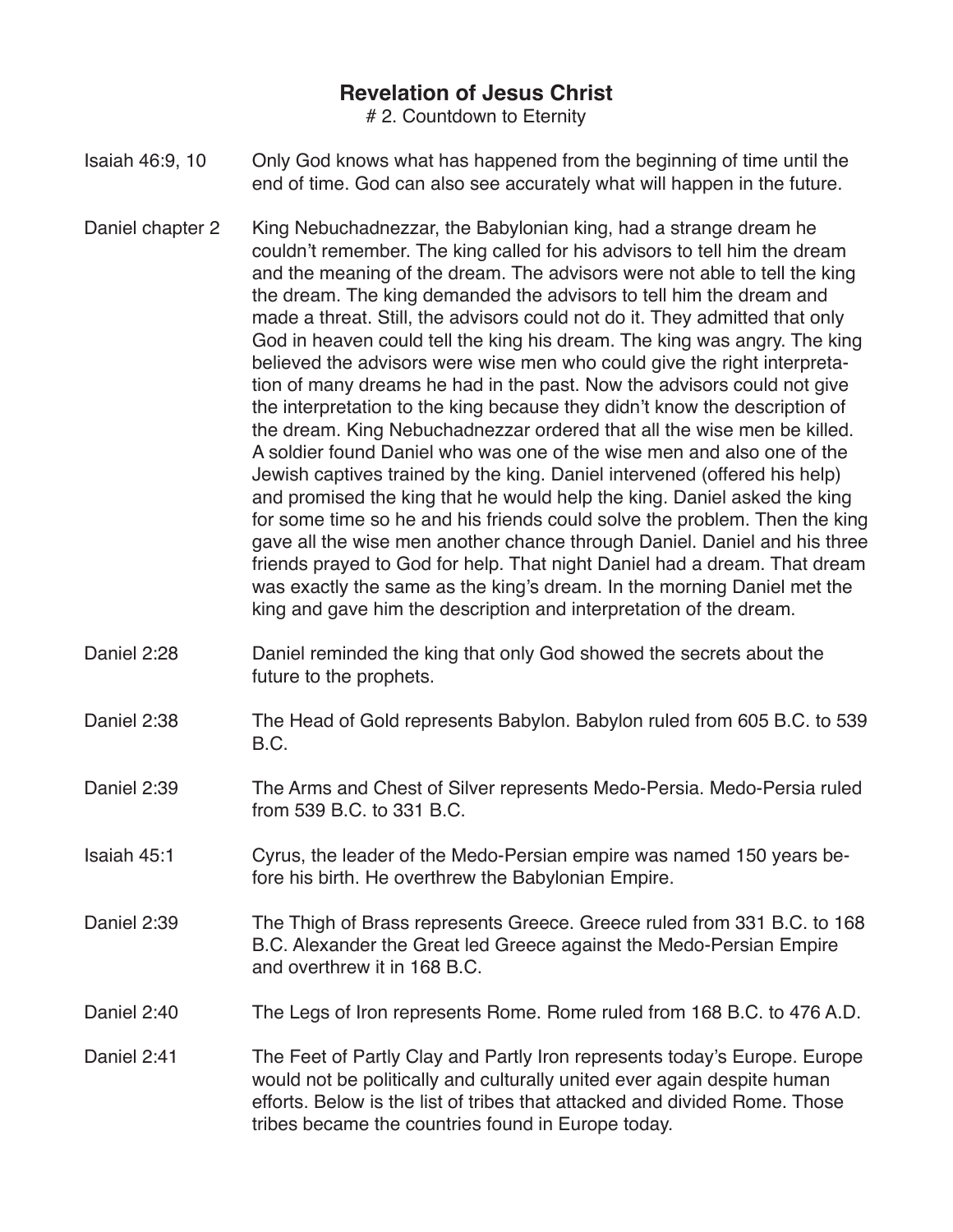Alamanni————————Germans Burgundian— $---$ ——Swiss Franks——————————French Lombards— $---$ —————Italians  $Saxons$   $-- -- -- English$ Suevi———————————Portuguese Visogoths————————Spanish Heruli, Vandals, and Ostrogoths now gone.

- Daniel 2:43 The Nations of Europe will never be united.
- Daniel 2:45 The king's dream has come true according to the prophecy.
- Daniel 2:44 The Rock that destroys the image represents God's kingdom when Jesus comes again.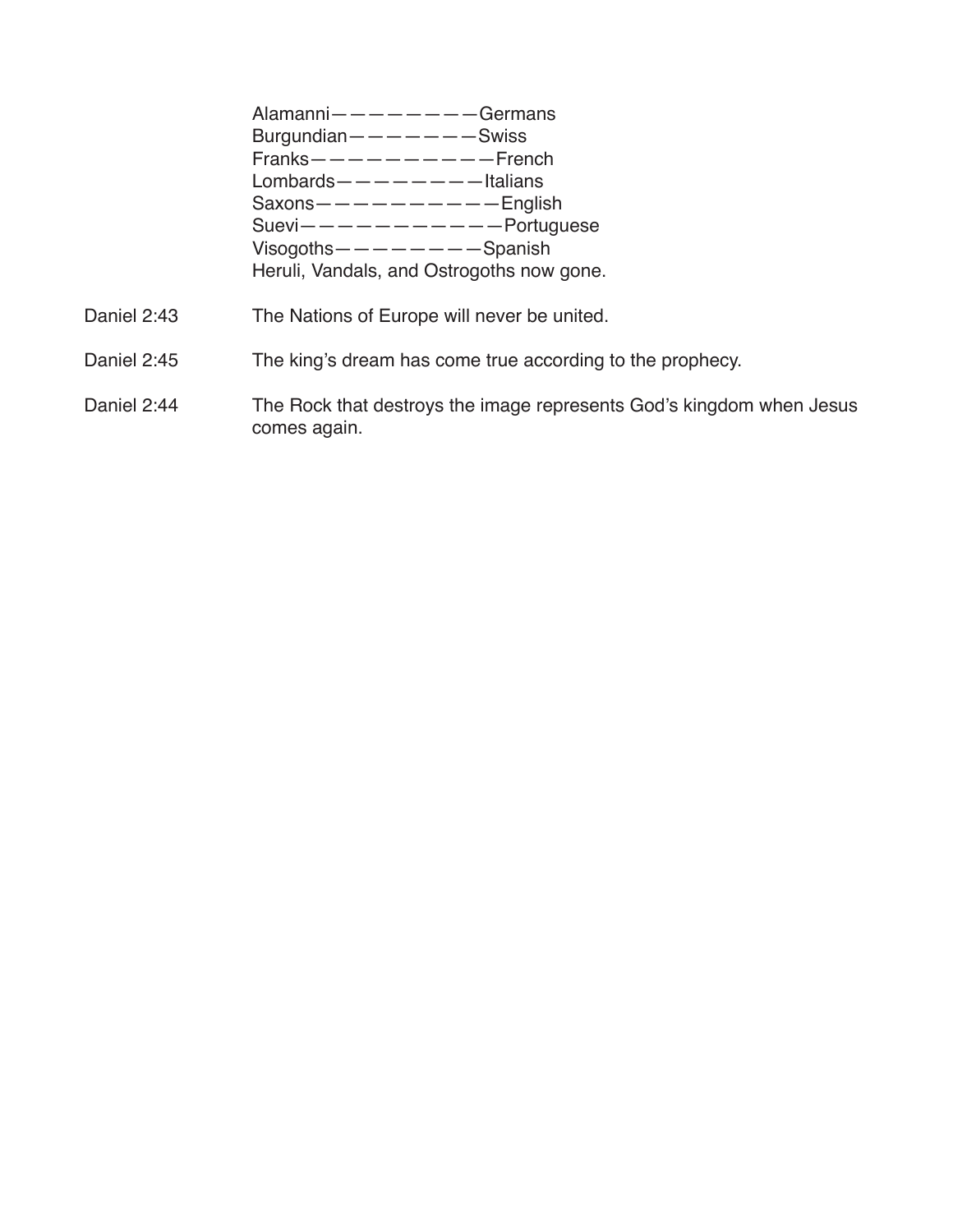# 3. A World in Trouble

The Jews were proud of the temple in Jerusalem. It was one of the wonders of the world in human greatness. But, the disciples did not expect what Jesus would tell them. Jesus told the disciples the future of the temple and the signs of the end of time.

- John 14:1-3 Jesus promises that He will come back again. His promise gives us hope in our troubled world. We are not stuck in this world forever because Jesus will come again to deliver us.
- Luke 19:44 Jesus prophecies that the great Temple and Jerusalem would be destroyed by the Roman armies at 70 A.D.
- Matthew 24:3 The disciples were surprised at Jesus' prediction and asked Him about the signs of the end of the world. Jesus outlines the signs of His Second Coming.
- Matt. 24:5, 11, 24 Sign #1 False Christ's and False Prophets There is a great interest in psychic and occult.
- Matthew 24:6, 7 Sign #2 International Conflict We have more death from wars than any wars of the past. The 20th century is the bloodiest of all.
- Luke 21:25 People are discouraged about the continuing and worsening problems of wars and hatred.
- Revelation 11:18 Sign #3 The potential (possibility) for world destruction Today, we have enough nuclear warheads and chemicals to destroy the whole world. Many people are worried about their future.
- 1 Thess. 5:3 Sign #4 Weak Peace Agreement Peace is more difficult to get than ever before.
- Matthew 24:6, 7 Sign #5 Famine The world's crops are not able to feed the whole world because of less farming land and the population explosion.
- Matthew 24:6, 7 Sign #6 Pestilences More new kinds of disease are appearing than ever before. We are not safe from any diseases even when medical technology has improved our lives.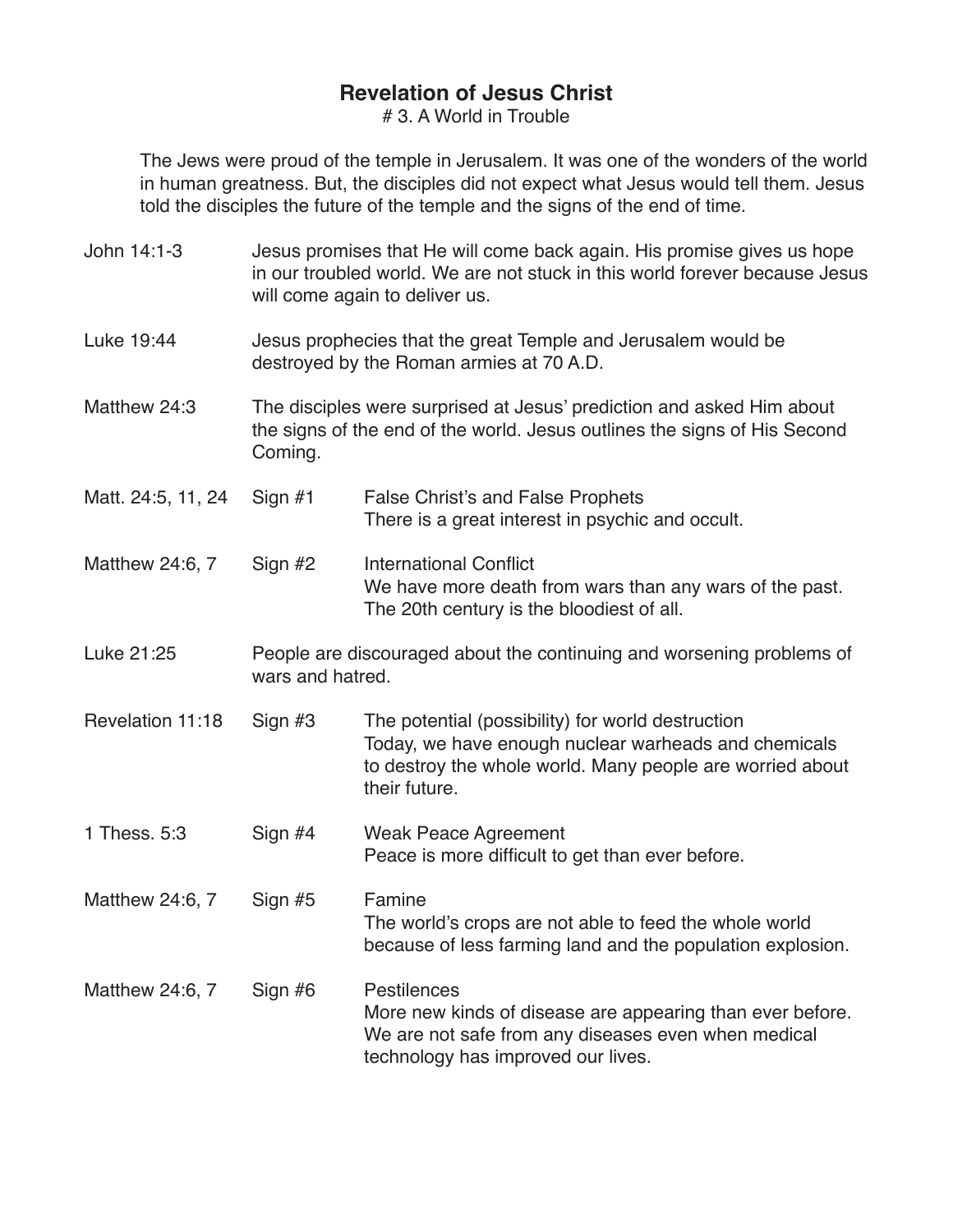| Isaiah 51:6      | Signs #7   | <b>Environmental Pollution</b><br>Governments have passed strict pollution laws but pollution<br>is still a big problem all over the world. The governments of<br>the world are trying to save the world by passing the laws to<br>reduce pollution. With more demand for cars, products, and<br>pleasure, pollution still continues to hurt our environment. |
|------------------|------------|---------------------------------------------------------------------------------------------------------------------------------------------------------------------------------------------------------------------------------------------------------------------------------------------------------------------------------------------------------------|
| Revelation 11:18 |            | Scientists are saying that our earth is dying. The earth is<br>dying because of a lot of pollution in air, water, and<br>land. Pollution is damaging our sensitive environment.                                                                                                                                                                               |
| Matthew 24:7     | Signs #8   | Earthquakes<br>Each year the world has more than 6,000 major or big<br>earthquakes.                                                                                                                                                                                                                                                                           |
| Luke 21:11-25    | Signs #9   | <b>Nature Goes Wild</b><br>Natural disaster is increasing each year. It causes death,<br>property damages and destruction.                                                                                                                                                                                                                                    |
| Matthew 24:37-39 | Sign $#10$ | <b>Moral Decay</b><br>Morality is declining rapidly as we enter the 21st century.<br>More people are following "situation ethnics" that are<br>based on their feeling and philosophy. Actually, people are<br>becoming more evil than ever before. Crime is increasing.<br>Divorce is breaking up more homes and families than ever<br>before.                |
| Genesis 6:5, 6   | the Flood. | Before the Flood people everywhere were doing wrong things. Doing<br>something for pleasure and fighting among the people were popular.<br>Today we are seeing the same things happening as was before the time of                                                                                                                                            |
| Genesis 6:11     | Sign $#11$ | <b>Rising Crime and Violence</b>                                                                                                                                                                                                                                                                                                                              |
| Matthew 24:12    |            | More people are dying at home than at the battlefields.                                                                                                                                                                                                                                                                                                       |
| 2 Peter 3:3, 4   | Sign $#12$ | An Attitude of Skepticism (Unbelief in God)                                                                                                                                                                                                                                                                                                                   |
| 2 Timothy 3:4    | Sign $#13$ | <b>Lovers of Pleasure</b><br>Many people are seeking pleasure and fun more than<br>seeking God and His way.                                                                                                                                                                                                                                                   |
| James 5:1-5      | Sign $#14$ | <b>Economic Uncertainty</b><br>Our economy is not predictable and not trustworthy. It is in<br>big trouble.                                                                                                                                                                                                                                                   |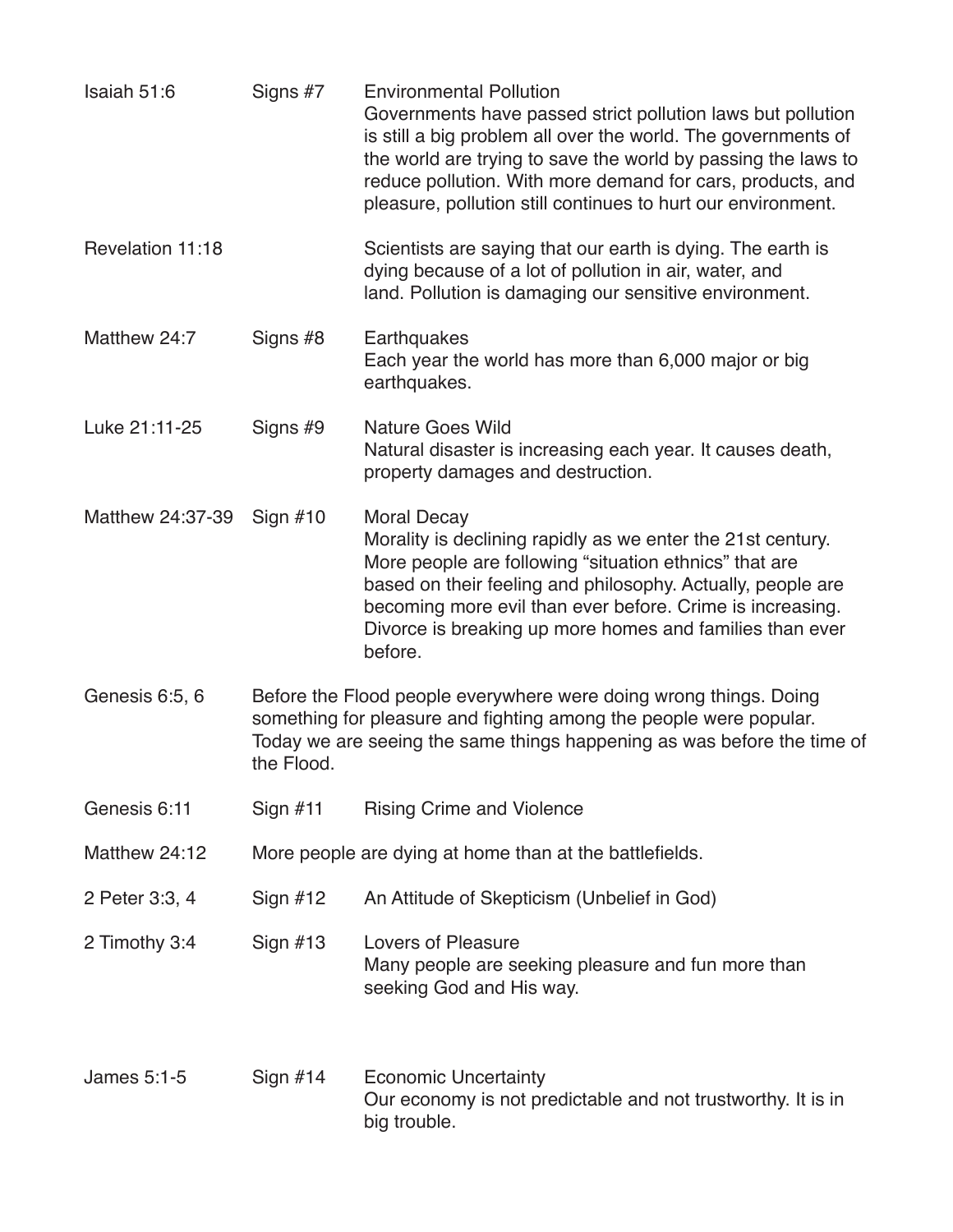Matthew 24:14 Sign #15 The Gospel to the Whole World More people are hearing the gospel story of Jesus more than ever before. Modern technology, Internet, etc. help take the gospel story around the world quickly. More countries are opening their doors to the gospel. More people are being baptized and more new churches are being built. That is one of the important signs of the soon coming of Jesus...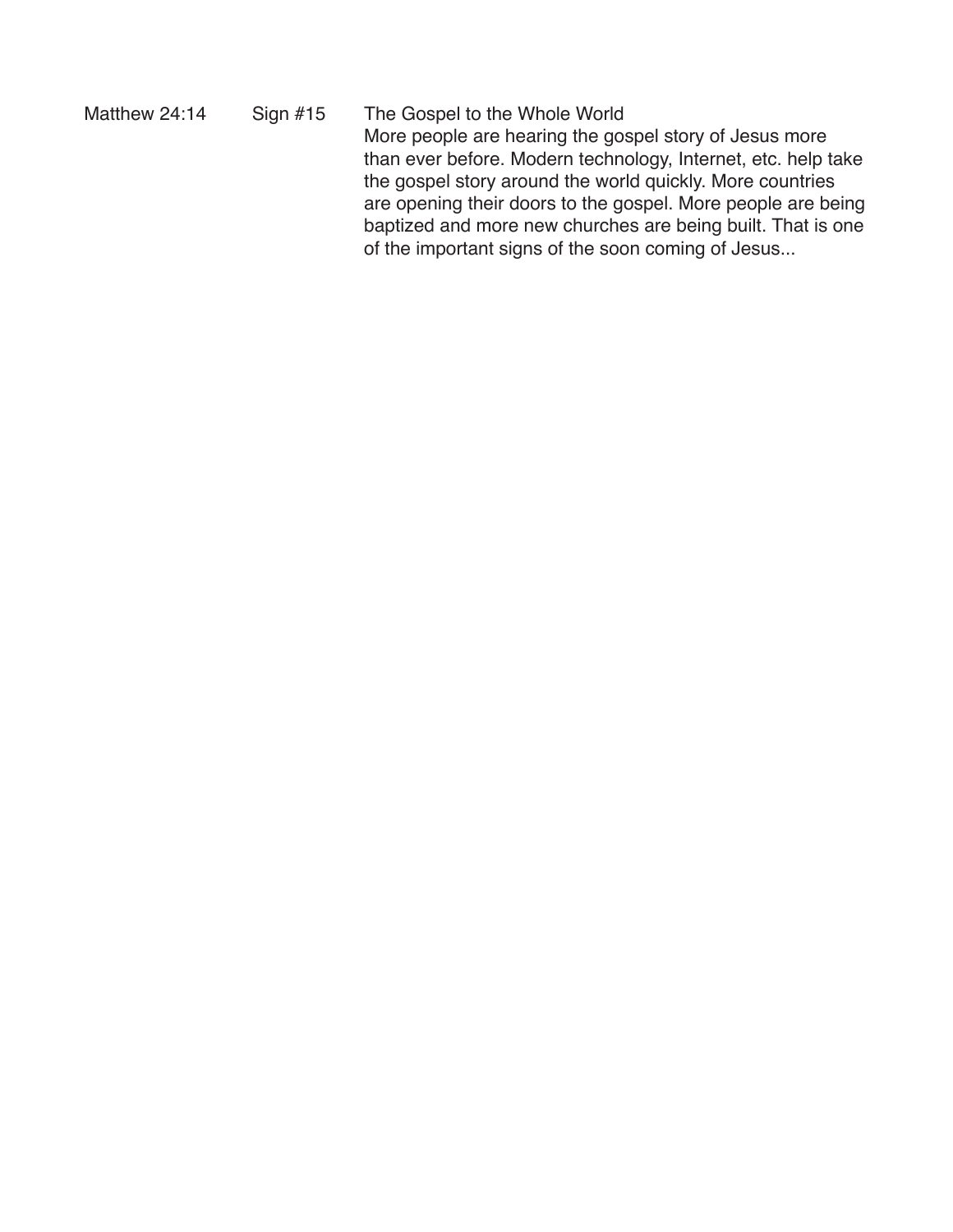# 4. Angel 911

Our country is having "angel fever" as many people show an interest in angels. Stores are selling angel figurines (look-like angels made of glass, etc). Stores are selling angel greeting cards, etc. because many people are interested in angels. The Bible shares with us the truth about the angels.

- Psalm 103:20, 21 We praise God for His angels who help us everyday. God created the angels.
- 2 Cor. 11:14 Some angels are evil angels. We must be careful because not all angels we meet or hear about are good angels. There was a heavenly battle for the throne of God many years before the creation of the earth.
- Ezekiel 28:12-14 Lucifer was a perfect angel created by God, but he turned against God later. The war began in heaven.
- Isaiah 14:13, 14 Lucifer thought that he was better than the Creator God. Pride caused him to lose his home in heaven.
- Revelation 12:7-9 There was war in heaven. The war was between God and His angels and Lucifer and his angels. Lucifer and his angels lost the battle. Lucifer became Satan and the devil.
- Luke 10:18 Satan was expelled from heaven and fell from heaven like lightning.
- Revelation 12:12 Now, Satan is very angry because he has a short time left before he and his angels will be destroyed. Satan is working harder than ever before to deceive the world.
- Genesis 1:28 God created the earth to be a happy home for human beings (people).
- Genesis 3:1-5 Satan was in the form of a serpent that deceived Eve. She sinned against God. Then the world became a sad place.
- John 8:44 Jesus clearly says that Satan is the father of all liars.
- Romans 6:16 Adam and Eve became "slaves" to Satan after they yielded to Satan's temptation and lies. That means they obeyed Satan rather than God. Sin entered the world. Adam and Eve could not stay in the Garden of Eden. Adam and Eve could not eat from the Tree of Life. If sinners ate from the tree of life, sin and sinners would continue forever. We have all kinds of troubles in this world because of sin. People are wondering if God is causing trouble. The truth is that the devil has been the cause of all the trouble.
- Matthew 13:27, 28 God started good things, but the devil brought trouble to us.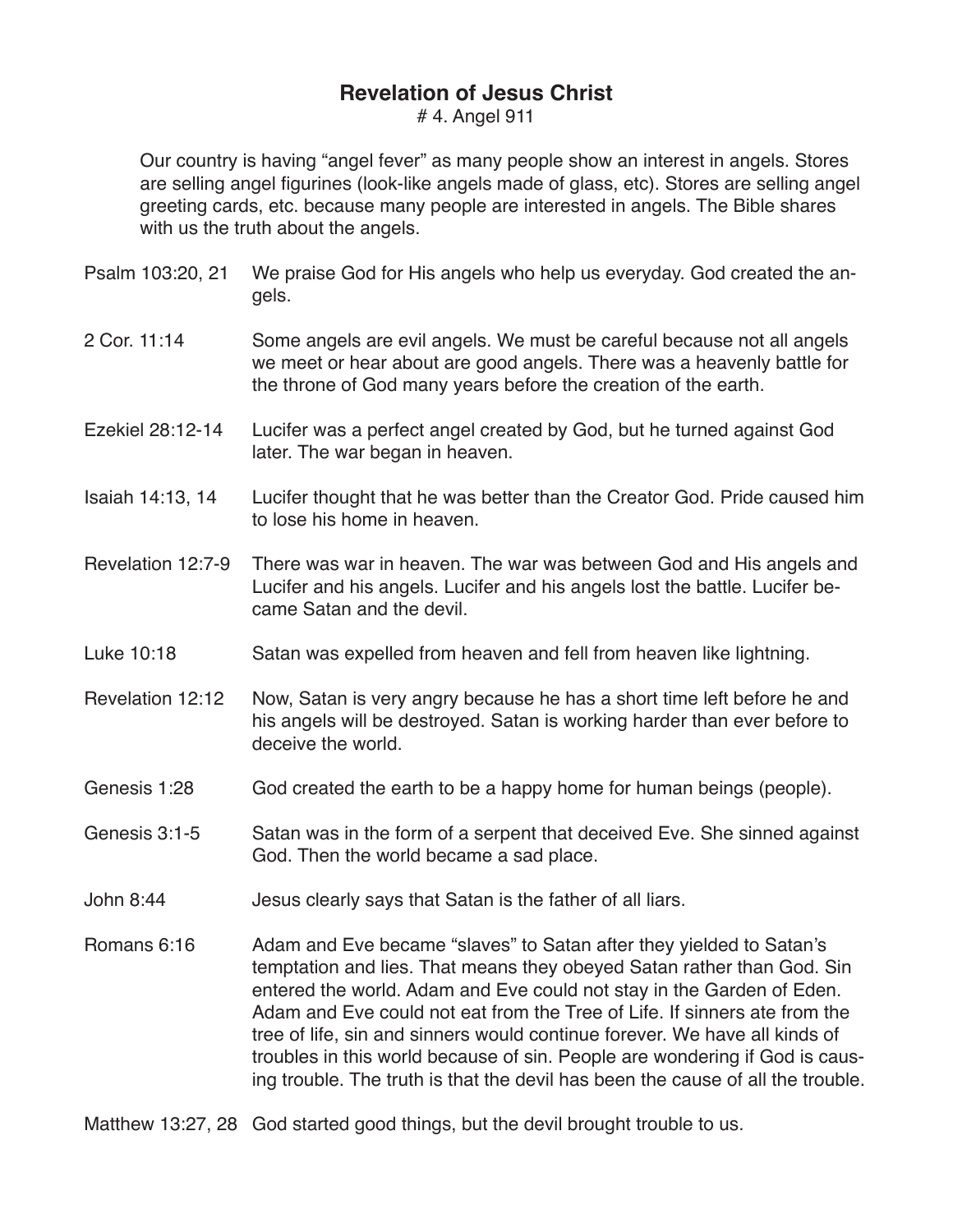- Jeremiah 31:3 God did not immediately destroy the earth because He loves us with an everlasting love. God had a plan of salvation or rescue for the people in the world.
- Luke 19:10 God sent the Savior, Jesus Christ, to the earth to save the world.
- John 3:17 God did not send His Son to condemn the world but to save the world.
- Hebrews 2:14 Jesus Christ volunteered to come to the world of sin as a man so that He can destroy sin.
- Isaiah 29:15 Jesus' death on the cross is the proof of God's everlasting love for us.
- Matthew 28:2, 3, 6 Jesus rose again to live forever after His terrible suffering and death. That proves we will have a world without sin and death.
- Ephesians 6:12 We are not fighting against human beings. We are fighting against the spiritual darkness or evil beings.
- Rev. 19:11, 14, 16 Jesus will come again to deliver the saved people from this world. He will come as a King leading the army of angels to rescue us.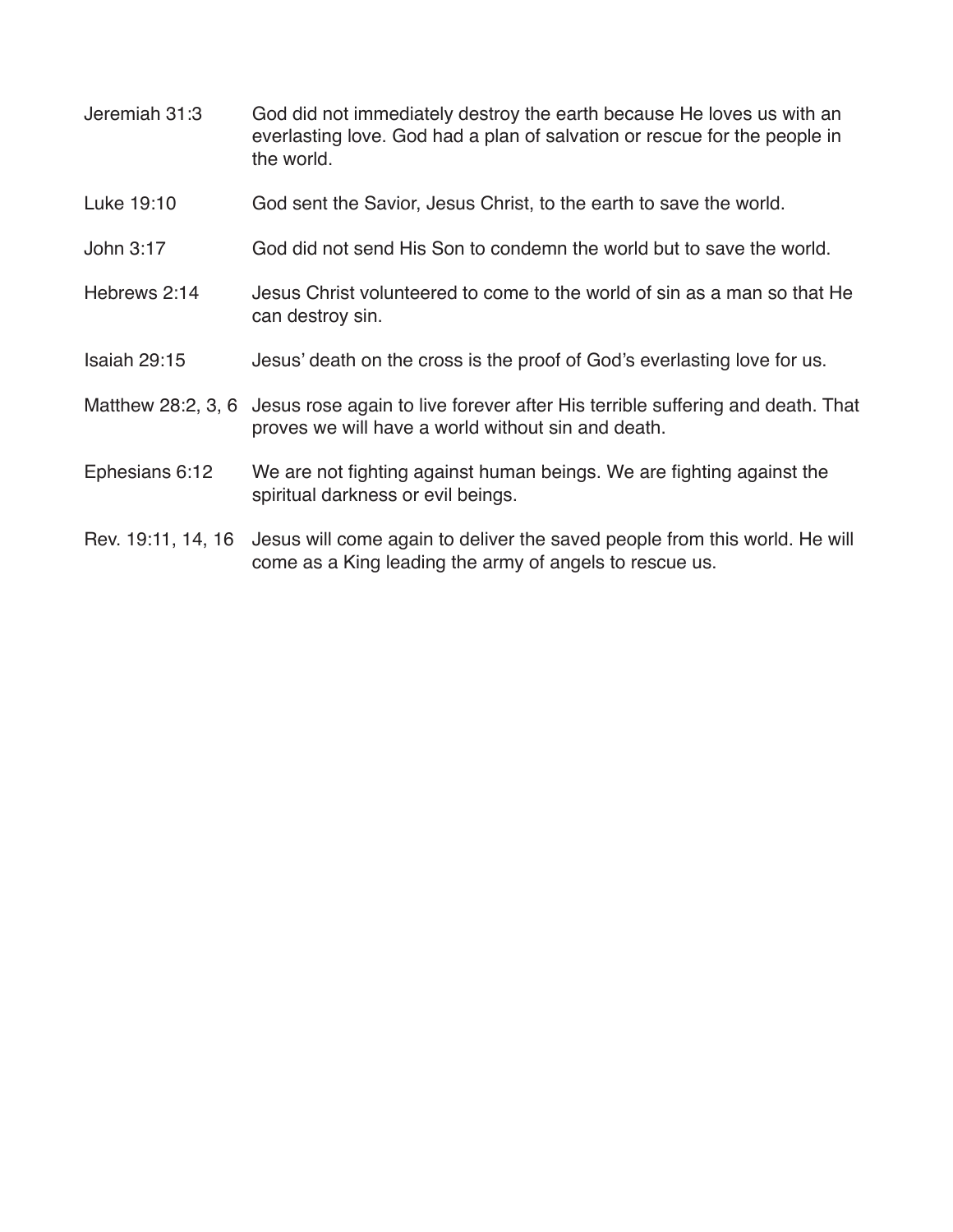#### # 5. How to Find Personal Peace

Many people are looking for happiness through wealth, fame, beauty, etc. But when people get what they have been looking for (wealth, fame, beauty, etc.), they continue to not be happy. People are continuing to look for something that will never give them lasting happiness and peace. They have been looking in the wrong places. We can receive true happiness only through Jesus Christ as shown in the Bible.

- Genesis God's plan for the world is happiness, health, and eternal life. God's plan was spoiled by sin when Adam and Eve disobeyed God. Adam and Eve accepted Satan's lie in the Garden of Eden. Adam and Eve had to leave the garden home and make their home in the world of sin. Unhappiness, sickness, and loss of eternal life began. Our world is in rebellion.
- Isaiah 59:2 Sin separates us from God. God never separates Himself from us. We make the choice to separate ourselves from God. Sin brings: fear, worry, guilt, empty feelings, loneliness and no security at all.

### **Broken Relationship**

| Genesis 3:8<br>Genesis 3:12<br>Genesis 3:17                                                                                            | <b>With God</b><br>With each other<br>With the world                                                                                         |
|----------------------------------------------------------------------------------------------------------------------------------------|----------------------------------------------------------------------------------------------------------------------------------------------|
| Romans 6:23                                                                                                                            | The punishment for sin is death.                                                                                                             |
| Genesis 3:15                                                                                                                           | God promises a Savior to bring us back to God.                                                                                               |
| John 1:29                                                                                                                              | Jesus is the Lamb of God. Lambs sacrificed, then burnt on the altar in the<br>Old Testament times were a symbol of Jesus dying on the cross. |
| Revelation 1:5<br>Revelation 5:12<br>Revelation 12:11<br>Revelation 13:8<br>Revelation 14:6<br>Revelation 19:9, 13<br>Revelation 22:17 | The book of Revelation is the book about the Lamb of God who is Jesus<br>Christ.                                                             |
| 2 Corinthians 5:21                                                                                                                     | Jesus Christ had no sin. Jesus became sin for us so that we could be-<br>come right with God.                                                |
| Ephesians 2:8,9                                                                                                                        | We are saved by grace through having faith in Christ Jesus. Grace is<br>God's free gift to us.                                               |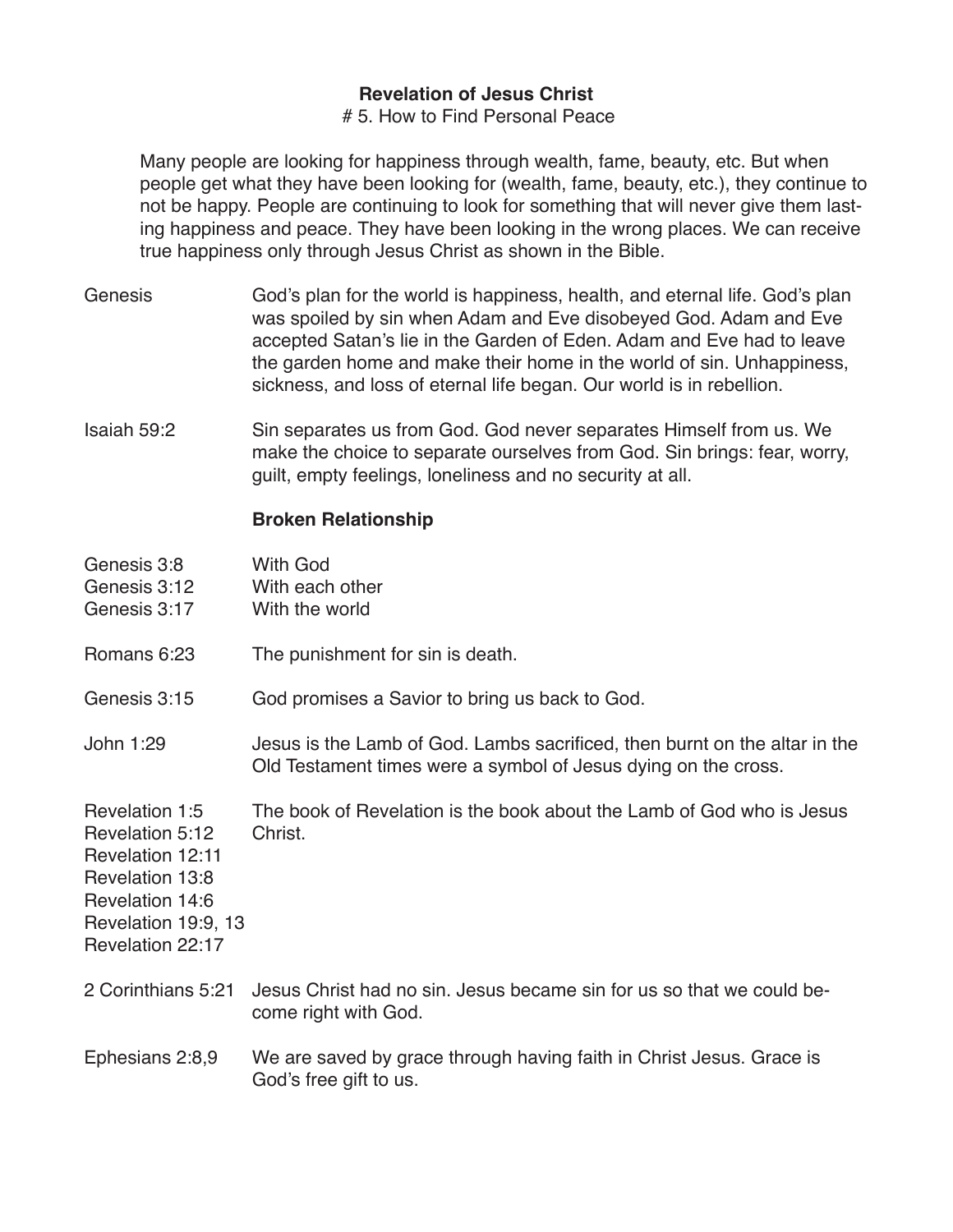## **Steps to Find Peace of Mind**

| Romans 3:23     | Accept the fact that we are a sinner. As a sinner we need Jesus<br>1.<br>Christ for our salvation.                             |
|-----------------|--------------------------------------------------------------------------------------------------------------------------------|
| Acts 16:31      | 2. Believe that Jesus Christ is our substitute. He died for us.                                                                |
| 1 John 1:9      | 3. Confess our sins to Jesus Christ. Jesus forgives us and<br>will cleanse us.                                                 |
| Revelation 3:20 | 4. Decide to follow Jesus Christ.                                                                                              |
| 1 John 5:12, 13 | People who believe in Jesus will have eternal life.                                                                            |
| Romans 6:23     | Without Jesus, our punishment is death because of sin. In John 3:16 God<br>gives us the gift of eternal life. Praise His Name! |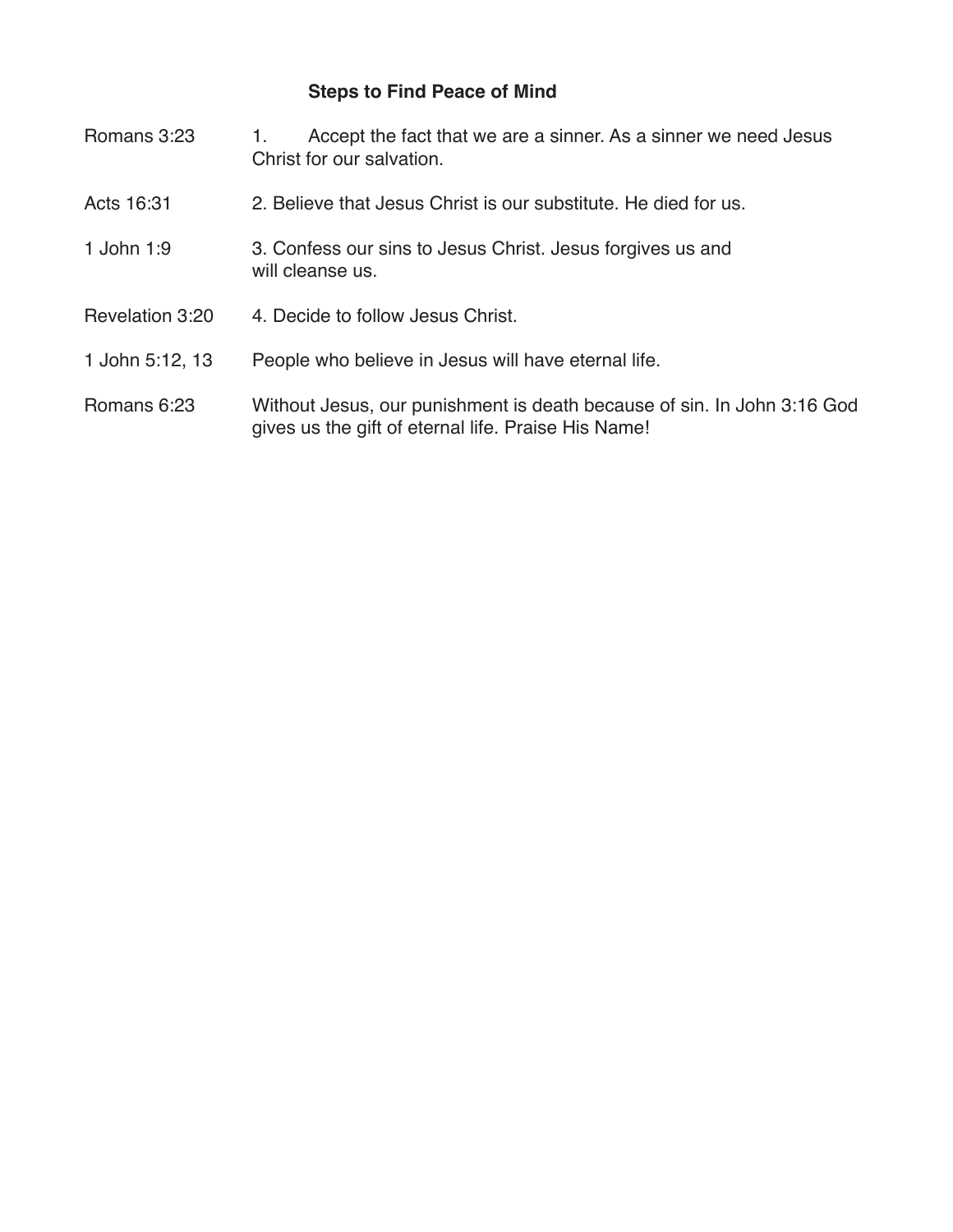# 6. Jesus in Bible Prophecy

Archaeologist Yigael Yadin made an amazing discovery in the spring of 1960. He found a bass relief with a story on the stone about Bar Kokba. Bar Kokba was a Jewish hero who claimed to be the Messiah. Actually, he was a false Messiah who failed to remove the Roman power from Israel. The Bible clearly shows that Jesus Christ is the true Messiah.

Matt. 24:5, 11, 24 There were and will be many False prophets and False Messiahs

### **Revelation's Two Leaders**

- Revelation 14:4 The Lamb Jesus Christ
- Revelation 13:3 The Beast Satan and his followers
- John 6:38 Jesus came to the earth to do His Father's will. Jesus did not come to the earth to do His own way.
- John 5:39 The Bible speaks about Jesus Christ. We will look at five areas of prophecies of Jesus Christ in the Old Testament. These Old Testament prophecies were fulfilled by Jesus Christ Himself in the New Testament.
	- 1. Place of His Birth
	- 2. Manner of His Birth
	- 3. His Identity
	- 4. His Betrayal
	- 5. Manner of His Death

## **1. Place of His Birth**

Micah 5:2 The Messiah was born in Bethlehem instead of Nazareth where Joseph and Mary had lived.

#### **2. Manner of His Birth**

- Isaiah 7:14 The Messiah would be born of a virgin. It is called incarnation.
- Luke 1:28-31 Mary was honored to give birth to the Savior of the world.
- Numbers 24:17 The Messiah would be born in Judah or the nation of Israel.

#### **3. His Identity**

Isaiah 61:1, 2 Jesus identifies Himself with this prophecy. Jesus did the works of compassion such as healing, forgiving, and raising the dead.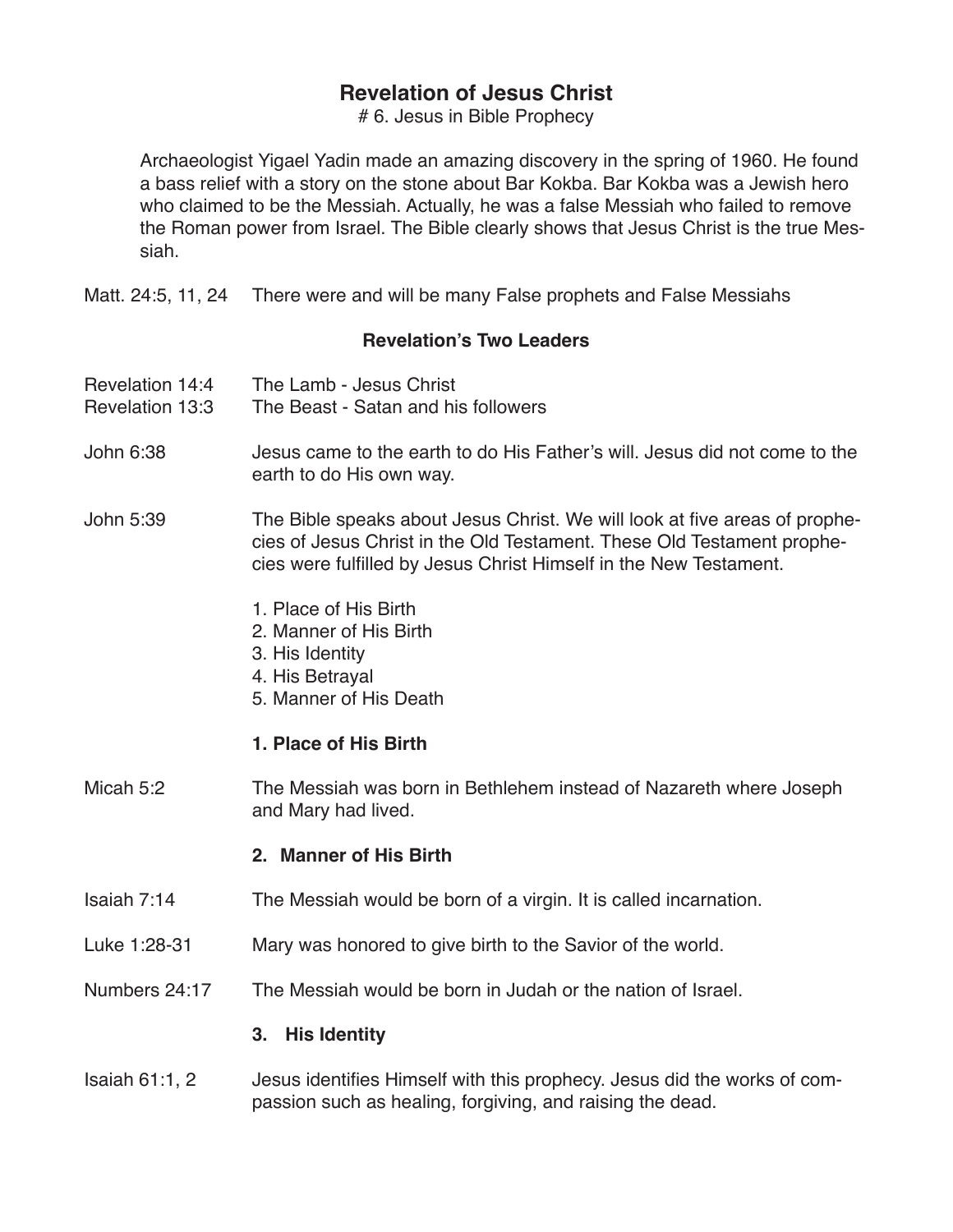## **4. His Betrayal**

- Psalm 41:9 One of Jesus' disciples would betray Him.
- Zech. 11:12, 13 Prophecy is perfect about the amount, the result, and the place.
- Matthew 27:5, 7 This text shows the fulfillment of the prophecy of Zechariah.

#### **5. Manner of His Death**

- Isaiah 50:6 Jesus was beaten by the soldiers.
- Psalm 22:16 In King David's time the cross was not invented or used as a form of execution. The cross was used only during the Roman times. Jesus was crucified as prophesied.
- Zechariah 12:10 This prophecy was made about 500 years before Jesus' crucifixion.
- Psalm 22:18 Jesus' garment was divided and the solidiers gambled for His clothing.
- John 19:23, 24 The fulfillment of Psalm 22:18
- Psalm 34:20 This is the prophecy of the Messiah on the cross with no broken bones.
- John 19:32, 33 The fulfillment of the prophecy of Psalm 34:20.
- John 11:25 Jesus was resurrected and now lives forever.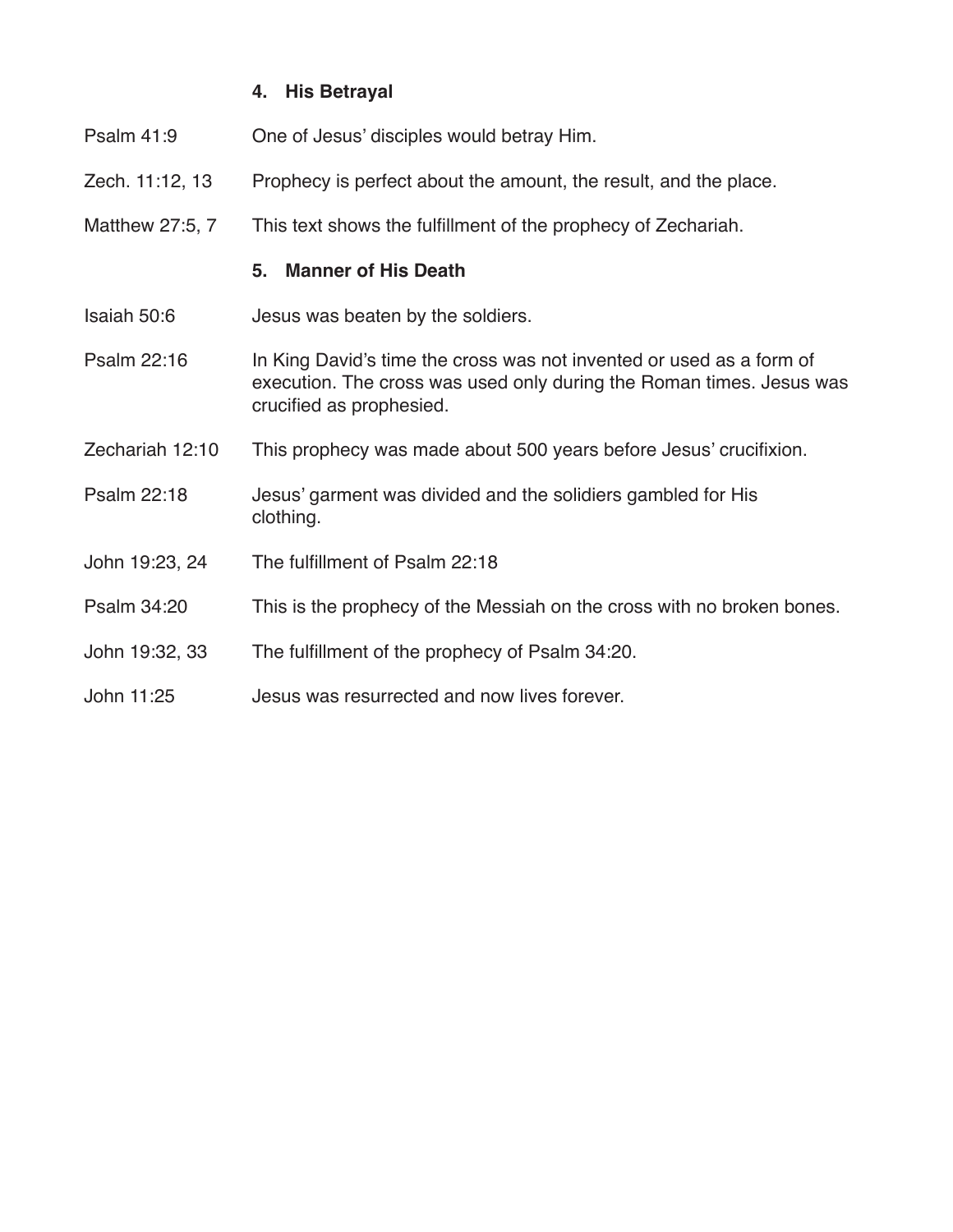# 7. The Truth of the End Time

On October 31, 1938 many Americans were scared by a fake radio story. The radio program talked about an invasion by the Martians. People, rich and poor, were easily deceived by the radio program. For years people have believed in various false prophets who said they know the future about the end of the world. Their predictions have been proven wrong. We can easily be fooled by someone who claims to know the future. The Bible shows the truth of the End Time. We do not have to be deceived in the last days.

Nostradamus was a 16th century astrologer who predicted that 2/3 of the world would be destroyed by a plague before the year 2000.

Edgar Cayce predicted that the areas near the polar regions (North and South Pole) would melt and there would be great flooding. The tropical or warmer areas would become colder. Mr. Cayce said it was to happen before the year 2000.

The New Agers didn't talk about the destruction of the world. Instead, they predicted that there would be an age of love and peace in 2000.

Nobody was right. Who should we believe?

| Revelation 16:14                                        | Satan is a deceiver. He is in this world to deceive people. He uses signs<br>and miracles to fool people.                              |
|---------------------------------------------------------|----------------------------------------------------------------------------------------------------------------------------------------|
| Revelation 12:12                                        | Satan is angry because he has a short time left to live. So, he is doing his<br>best to deceive the world before Jesus' Second Coming. |
| Matt. 24:5, 24, 26                                      | Jesus warns us that there will be false Christs who will try to deceive the<br>world.                                                  |
| John 14:1-3                                             | Jesus promises to return to the earth to take us to heaven.                                                                            |
|                                                         | <b>Truth about Christ's Coming</b>                                                                                                     |
| <b>Titus 2:13</b>                                       | 1. Christ's coming is a literal (real) event.                                                                                          |
| Acts 1:11                                               | 2. Christ's coming is a personal event.                                                                                                |
| Revelation 1:7<br>Matthew 24:30                         | 3. Christ's coming is a visible event                                                                                                  |
| Rev. 16:18, 20<br>1 Thess. 4:16, 17<br>1 Cor. 15:52, 53 | 4. Christ's coming is an audible (can be heard) event.                                                                                 |
|                                                         | Someone may say, "Christ's coming as a thief means He will come in                                                                     |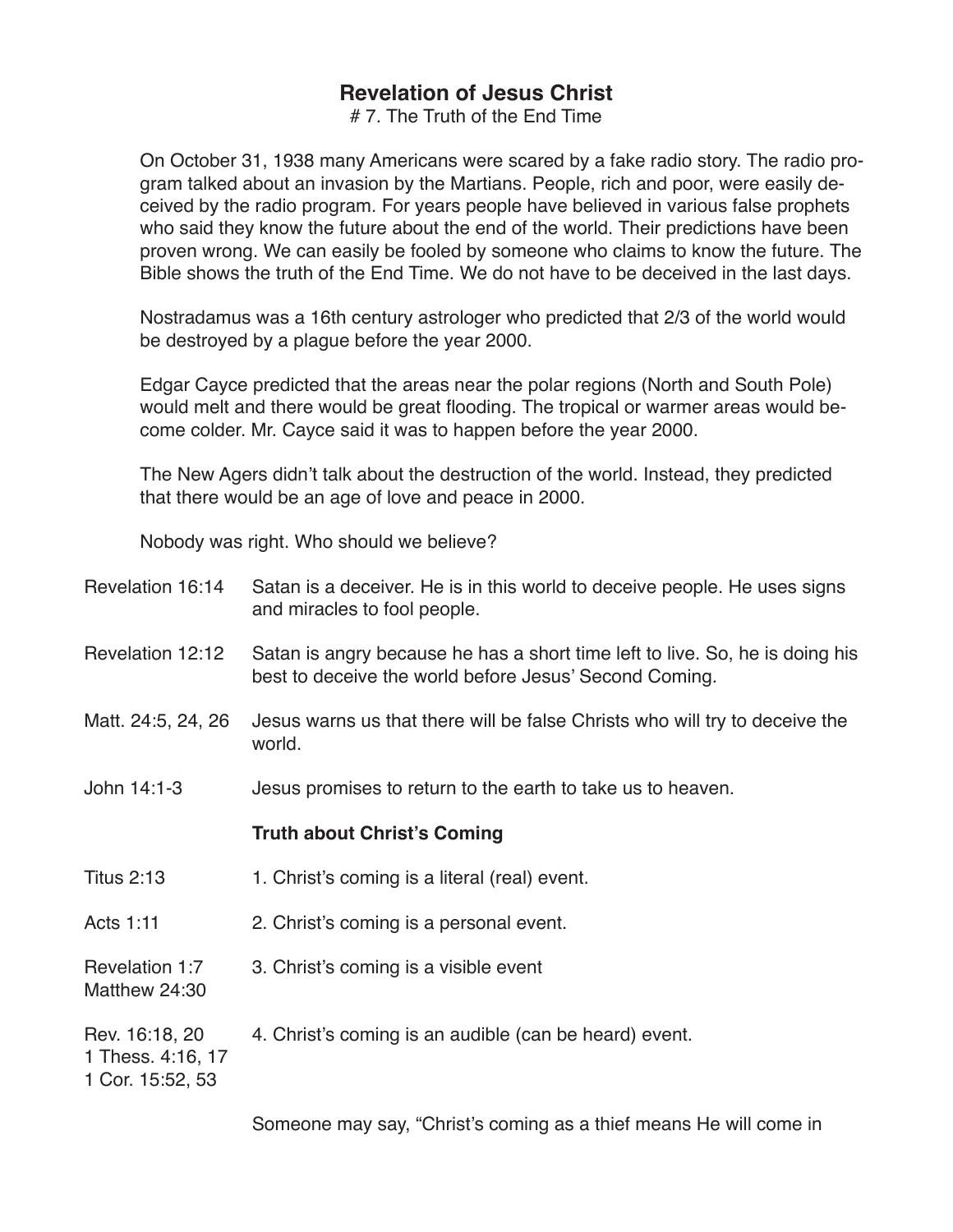|                                | secret. No one will know if He has come or not." This does not talk about<br>how Jesus comes, but when He comes. Christ's coming is unexpected.<br>The coming of Jesus is a surprise to people who are not prepared. |
|--------------------------------|----------------------------------------------------------------------------------------------------------------------------------------------------------------------------------------------------------------------|
| Luke 17:27-37                  | What about two in the field, one taken and one left behind?                                                                                                                                                          |
| Rev. 6:17, 15, 16              | The Bible does not teach that those left behind are left alive.                                                                                                                                                      |
| 2 Thess. 1:7, 8<br>Isaiah 25:9 | The wicked are destroyed with the brightness of His coming.                                                                                                                                                          |
|                                | Matthew 24:30, 27 5. Christ's coming is a glorious event.                                                                                                                                                            |
| Rev. 19:11-15                  | 6. Christ's coming is a climatic or great event.                                                                                                                                                                     |
| Jude 14, 15<br>Matthew 13:49   | 7. Christ's coming is a decisive or final event                                                                                                                                                                      |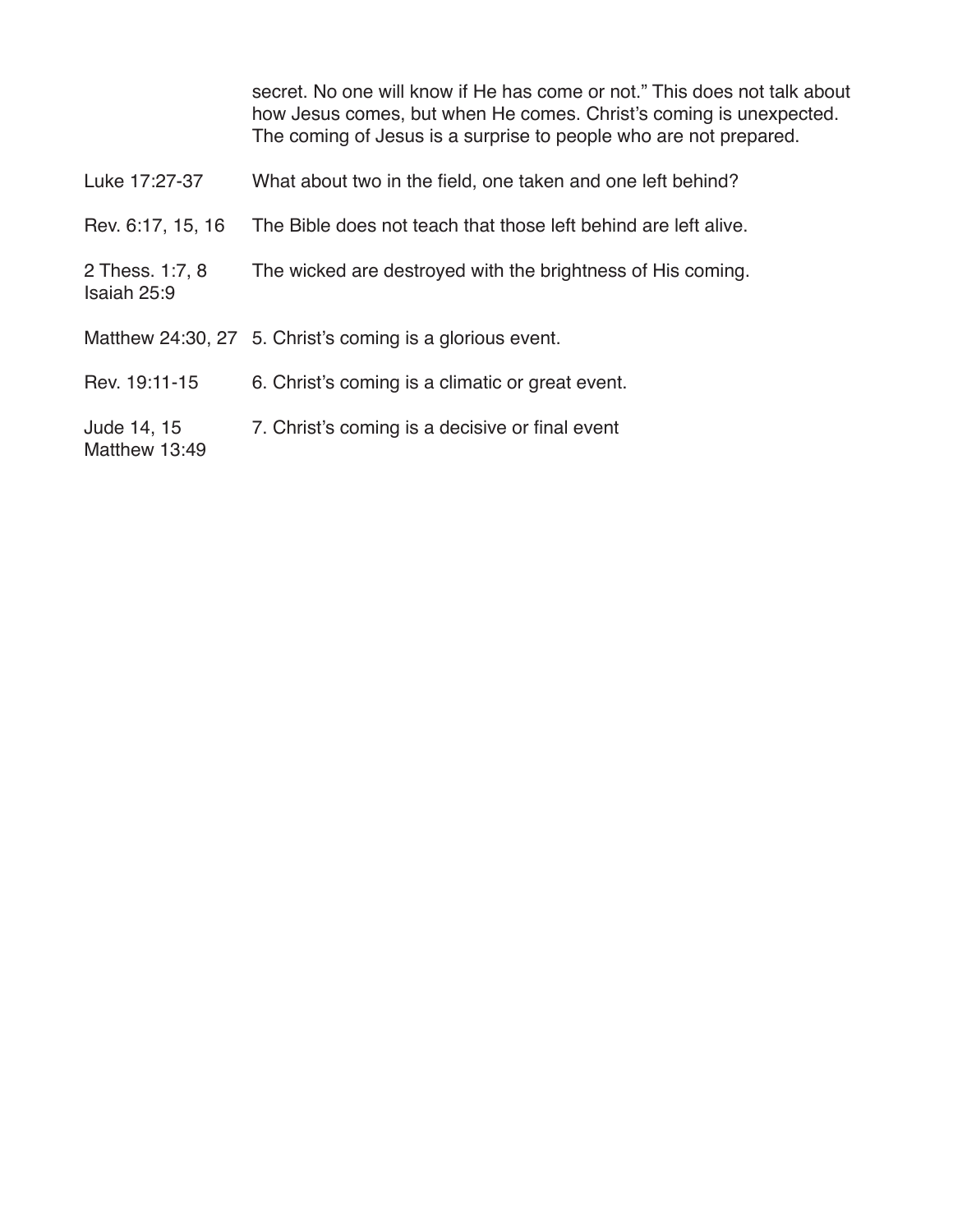# 8. The Beginning of the End

The world's court system is not perfect. Sometimes bad people do not go to jail while innocent people suffer in jail or face many problems. But there is good news! There is an eternally perfect judgment. We can trust in God who judges the world perfectly.

| Revelation 14:7                   | God warns us that we are in the time of judgment. We need to be ready<br>for God today.                                                                                                                              |
|-----------------------------------|----------------------------------------------------------------------------------------------------------------------------------------------------------------------------------------------------------------------|
| Rev. 14:14-16<br>Revelation 22:12 | The judgment of the world happens before Jesus' Second Coming.                                                                                                                                                       |
| 2 Corinthians 5:10                | The judgment is important to us. God will reward us according to what we<br>have done, whether good or bad.                                                                                                          |
| Daniel 12:4                       | The book of Daniel shows us about God's judgment.                                                                                                                                                                    |
| Daniel 7:10                       | The judgment is held in heaven where God is the Judge.                                                                                                                                                               |
| Daniel 8:14                       | The judgment begins when the sanctuary is cleansed. Israel was judged<br>when the sanctuary was cleansed. Israel's judgment was symbolic of the<br>final judgment and cleansing of the sanctuary in the last days.   |
| Daniel 8:17                       | The angel, Gabriel, clearly shows that the judgment is for the time of the<br>end.                                                                                                                                   |
| Ezekiel 4:6<br>Numbers 14:34      | Prophetic key: In Bible prophecy one prophetic day equals one<br>literal (real) year.                                                                                                                                |
| Daniel 8:27                       | Daniel was concerned about this vision. He didn't understand the meaning<br>of the vision.                                                                                                                           |
| Daniel 9:21, 22                   | Daniel failed to understand the vision. Later, Gabriel came to explain the<br>meaning of the vision.                                                                                                                 |
|                                   | When Do These 2,300 Years Begin and End?                                                                                                                                                                             |
| Daniel 9:24                       | "Determined" means "cut off" or "separated from"<br>Daniel's "people" means the Jews<br>"70 weeks are determined upon your people"<br>70 X 7 = 490 years                                                             |
| Daniel 9:25                       | 69 Weeks $X$ 7 = 483 Years<br>From the time the law was decreed to rebuild Jerusalem to the anoint-<br>ing of the Messiah would be 69 prophetic weeks or 483 years. The word,<br>"Messiah" means the "anointed one." |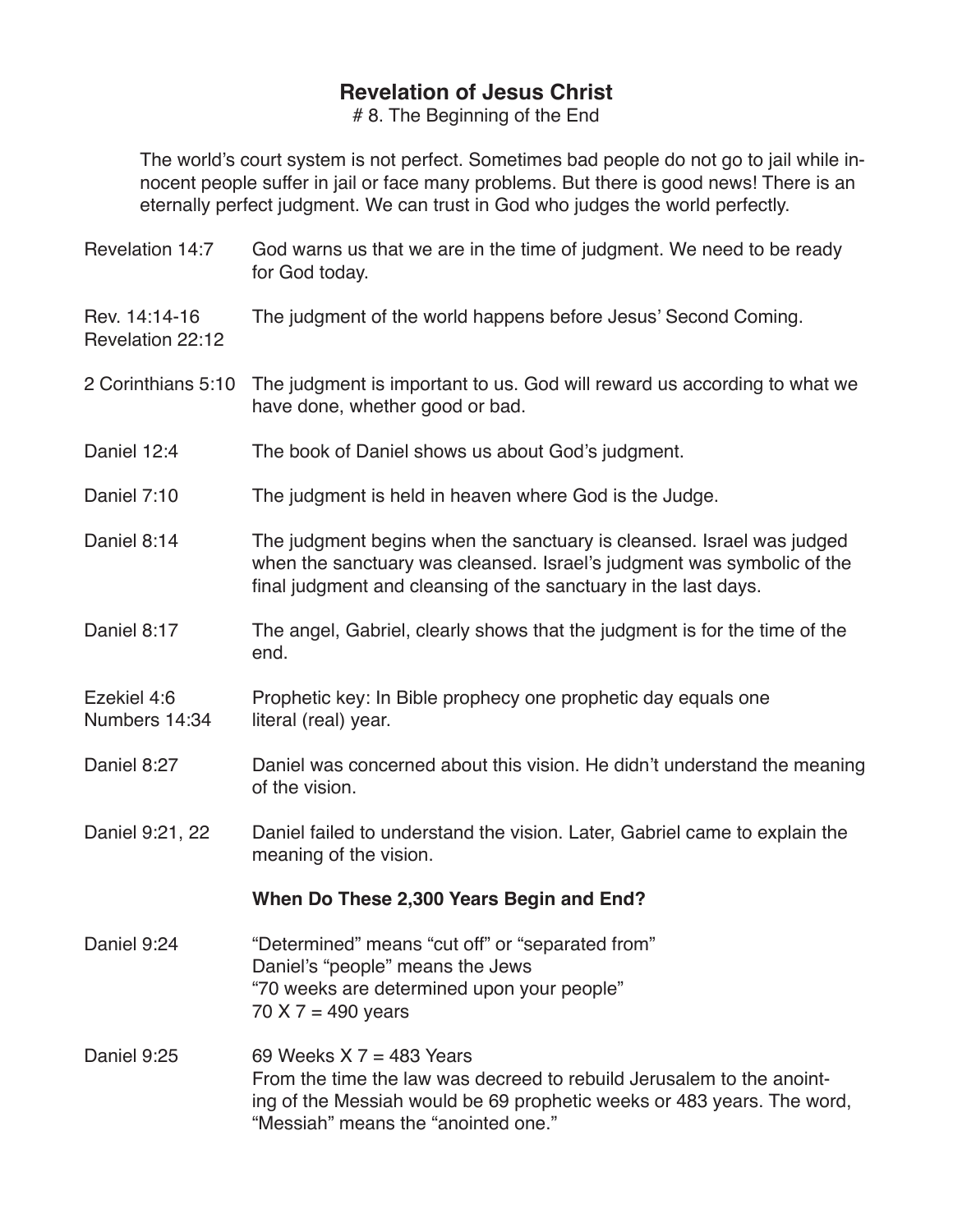| Ezra 7:13                      | The law to restore and rebuild Jerusalem was given in 457 B.C.                                                                                                                                                                                                                                                                                         |
|--------------------------------|--------------------------------------------------------------------------------------------------------------------------------------------------------------------------------------------------------------------------------------------------------------------------------------------------------------------------------------------------------|
| Luke 3:1, 21                   | This text shows when Jesus was baptized at 27 A.D.                                                                                                                                                                                                                                                                                                     |
| Luke 3:22                      | Jesus was anointed by the Holy Spirit at his baptism.                                                                                                                                                                                                                                                                                                  |
| Mark 1:15                      | Jesus talks about the time which is related to His baptism according to the<br>prophecy.                                                                                                                                                                                                                                                               |
| Daniel 9:26, 27                | This text shows that Jesus would die in the middle of the week.                                                                                                                                                                                                                                                                                        |
| Mark 15:38                     | In the middle of the week Jesus Christ, the Messiah, would cause the sac-<br>rifice to stop. According to the prophecies of Daniel, God's covenant with<br>the Jews would end in 34 AD. The 70 weeks end when:<br>1. Stephen died as the first Christian martyr.<br>2. The Jewish leaders rejected the gospel.<br>3. The Gospel to the Gentiles began. |
| Daniel 8:14<br>Revelation 14:7 | Since the year 1844 we have been living in what the Bible calls,<br>"God's judgment hour."                                                                                                                                                                                                                                                             |
| Hebrews 9:24                   | Jesus Christ is our High Priest in the heavenly sanctuary.                                                                                                                                                                                                                                                                                             |

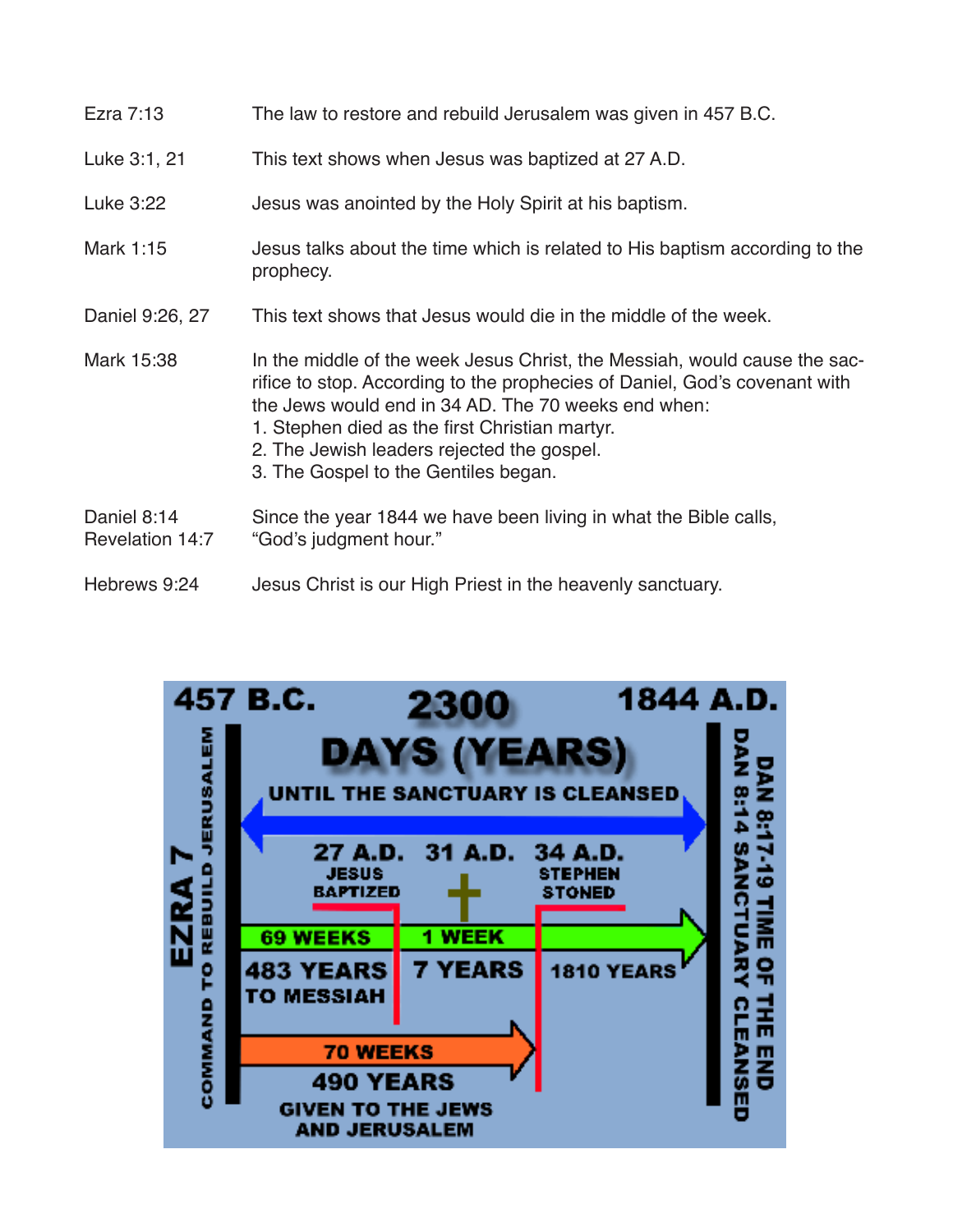# 9. How to Pass the Judgment

The famous trial of O.J. Simpson was called "the trial of the century." It was the most watched trial in America's history. Interestingly, the verdict of not guilty caused strong reactions. The strong reactions were from two groups of people — happy people and sad people — but all were disgusted. The trial was not a perfect trial. Many other trials in the world are not perfect either. Many people are not too happy with the judgments given at the trials, but have to live with it. The Bible tells us about another judgment that is far more famous than any earthly trials.

 $\equiv$ 

| Rev. 14:6, 7<br>Daniel 7:13, 9, 10 | There is a trial that is much greater than the trial of the century. It is<br>called the trial of the ages. The God in heaven judges the world. It is a per-<br>fect judgment.            |
|------------------------------------|-------------------------------------------------------------------------------------------------------------------------------------------------------------------------------------------|
| Daniel 8:14                        | According to this text, we are in the time of the judgment. The judgment<br>began in 1844 or at the end of the 2300 year period. This shows that we<br>are close to the end of the world. |
| Acts 17:31                         | God has appointed a day to judge the world. Why does God need a judg-<br>ment when He already knows everything? The following texts will show<br>the reasons for the judgment.            |
| Isaiah 14:12-14                    | Lucifer, the angelic leader, claimed that God was unfair and wrong. But the<br>heavenly records have shown that God is just and good.                                                     |
| Romans 14:12<br>Ecclesiastes 11:9  | We all are judged for the choice we have made in this world.                                                                                                                              |
|                                    | Ecclesiastes 12:14 God judges us by everything we do and think.                                                                                                                           |
| Hebrews 4:13<br>Ps. 139:1-3, 16    | We cannot hide from God. God is able to read our thoughts and<br>see our actions.                                                                                                         |
|                                    | Matthew 12:36, 37 We are judged by the words we speak, too.                                                                                                                               |
| Malachi 3:16<br><b>Psalm 56:8</b>  | A book of remembrance is written of our good deeds done to other<br>people.                                                                                                               |
| Revelation 21:27                   | The Book of Life records those who will be saved.                                                                                                                                         |
| Revelation 22:11                   | There will be two classes of people at the end of the world.                                                                                                                              |
| Psalm 69:28                        | The wicked will not have their names written in the Book of Life.                                                                                                                         |
| Revelation 3:5                     | God's people will have their names on the Book of Life. They<br>have the righteousness of Christ.                                                                                         |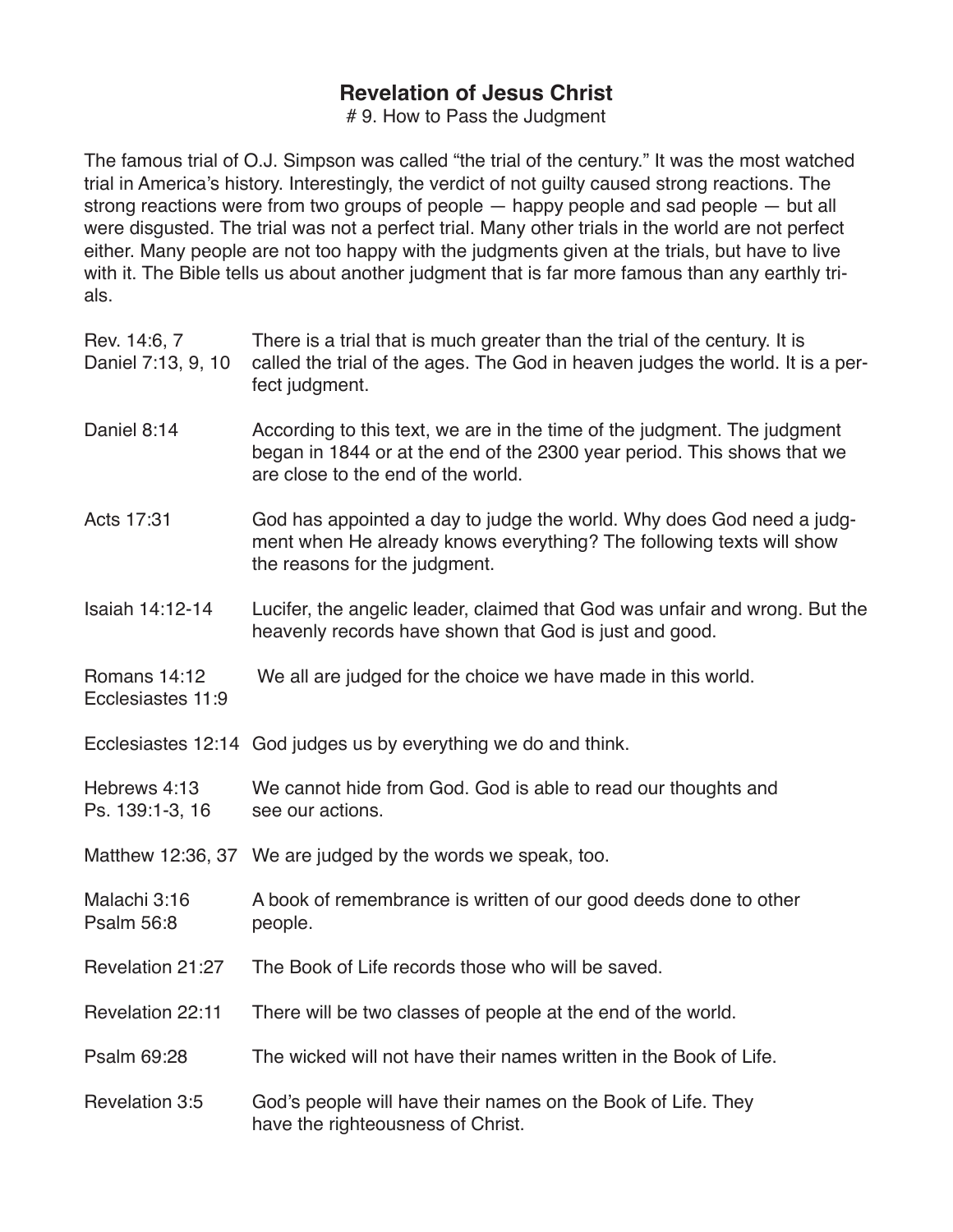| Isaiah 64:6<br>Romans 3:10 | No one is good or righteous. All are sinners.                                                   |
|----------------------------|-------------------------------------------------------------------------------------------------|
| John 5:24                  | We have eternal life when we truly believe and accept Jesus Christ as our<br>Savior and Lord.   |
| Hebrews 7:25<br>1 John 2:1 | Jesus is our Advocate (Lawyer). As our lawyer, Jesus pleads for<br>US.                          |
| Revelation 22:12           | When Jesus comes again, He will bring a reward to everyone according to<br>their past behavior. |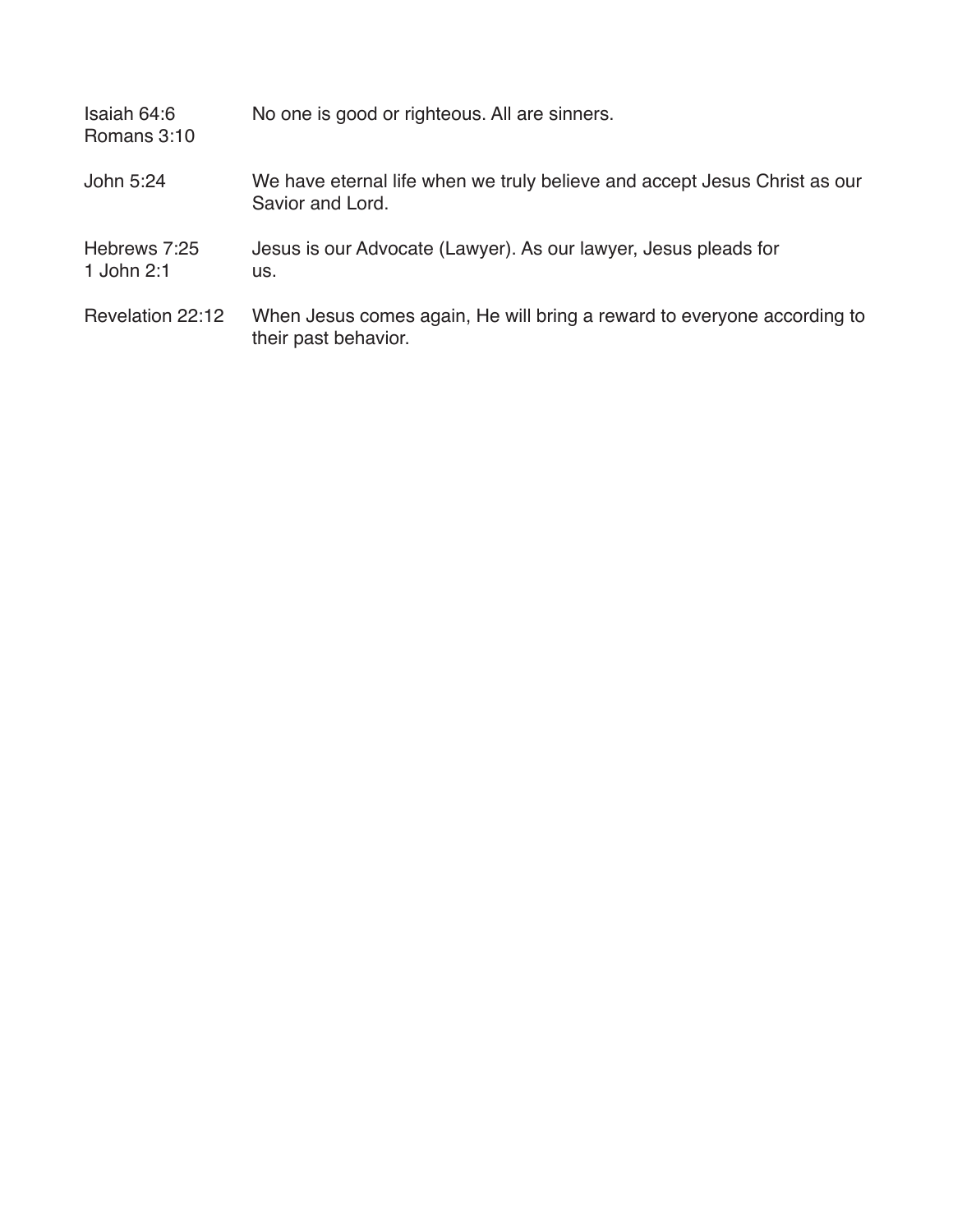# 10. Why So Much Crime?

Today, some people are saying that the Ten Commandments control us too much. These people say the Ten Commandments are old fashioned and out-of-date. This idea makes our society become more lawless than ever before. Crime is increasing rapidly. Some people say that God's laws are not always right. Some people feel that something is wrong with God's laws. Many people have their different views or ideas on what is right and what is wrong. These new ideas are causing some people to be confused about what is right or wrong.

| Proverbs 28:26                              | God says that people who trust themselves more than God are fools.                                                                                                                                                                                                                                                                                                                               |
|---------------------------------------------|--------------------------------------------------------------------------------------------------------------------------------------------------------------------------------------------------------------------------------------------------------------------------------------------------------------------------------------------------------------------------------------------------|
| Hosea 8:7                                   | If we teach wrong ideas, we end up with a lot of problems.                                                                                                                                                                                                                                                                                                                                       |
| Psalm 111:7,8<br><b>Psalm 19:7</b>          | God's ten rules are perfect and trustworthy. God's ten laws<br>have never changed. There are about 35 million laws to control our behav-<br>ior. God has given us just 10 laws. The principles of God's laws are eter-<br>nal. God's Ten Commandments law is the basis or what rules the heavenly<br>government.                                                                                 |
| Rev. 12:7                                   | Lucifer, the head angel in heaven claimed that God's law was wrong. Then<br>there was a war in heaven. Lucifer (Satan) and his angels were kicked out<br>from heaven. Satan then tricked Eve to believe that God was not fair to<br>them. Eve believed Satan. Rebellion, then, came to the earth. Satan's lie<br>continues to influence people. Cain killed his brother as a result.             |
| Genesis 4:6, 7<br>Romans 4:15<br>1 John 3:4 | Adam and Eve already knew the principles of God's laws.<br>Sin is the breaking of God's laws.                                                                                                                                                                                                                                                                                                    |
| Genesis 26:5                                | Abraham obeyed God's law many years before Moses. Moses helped<br>establish the Jewish nation. In the Old Testament God's law was the stan-<br>dard between right and wrong.                                                                                                                                                                                                                     |
| Matthew 5:17, 18                            | In the New Testament Jesus kept the law. Jesus supported or agreed with<br>God's law through His own life. He is our example.                                                                                                                                                                                                                                                                    |
| Isaiah 42:21                                | Isaiah prophesied that Jesus would come to teach people how to follow<br>God's law. Jesus would support God's law. Jesus did fulfill that prophecy.<br>At the cross the ceremonial system of sacrifice or laws came to an end.<br>These laws pointed to Jesus' death. At His death they were finished. The<br>end of the ceremonial law was not the end of God's law, the Ten Com-<br>mandments. |
|                                             |                                                                                                                                                                                                                                                                                                                                                                                                  |

2 Corinthians 12:9 God promises us the power to obey God's law. Jesus always leads us to obedience.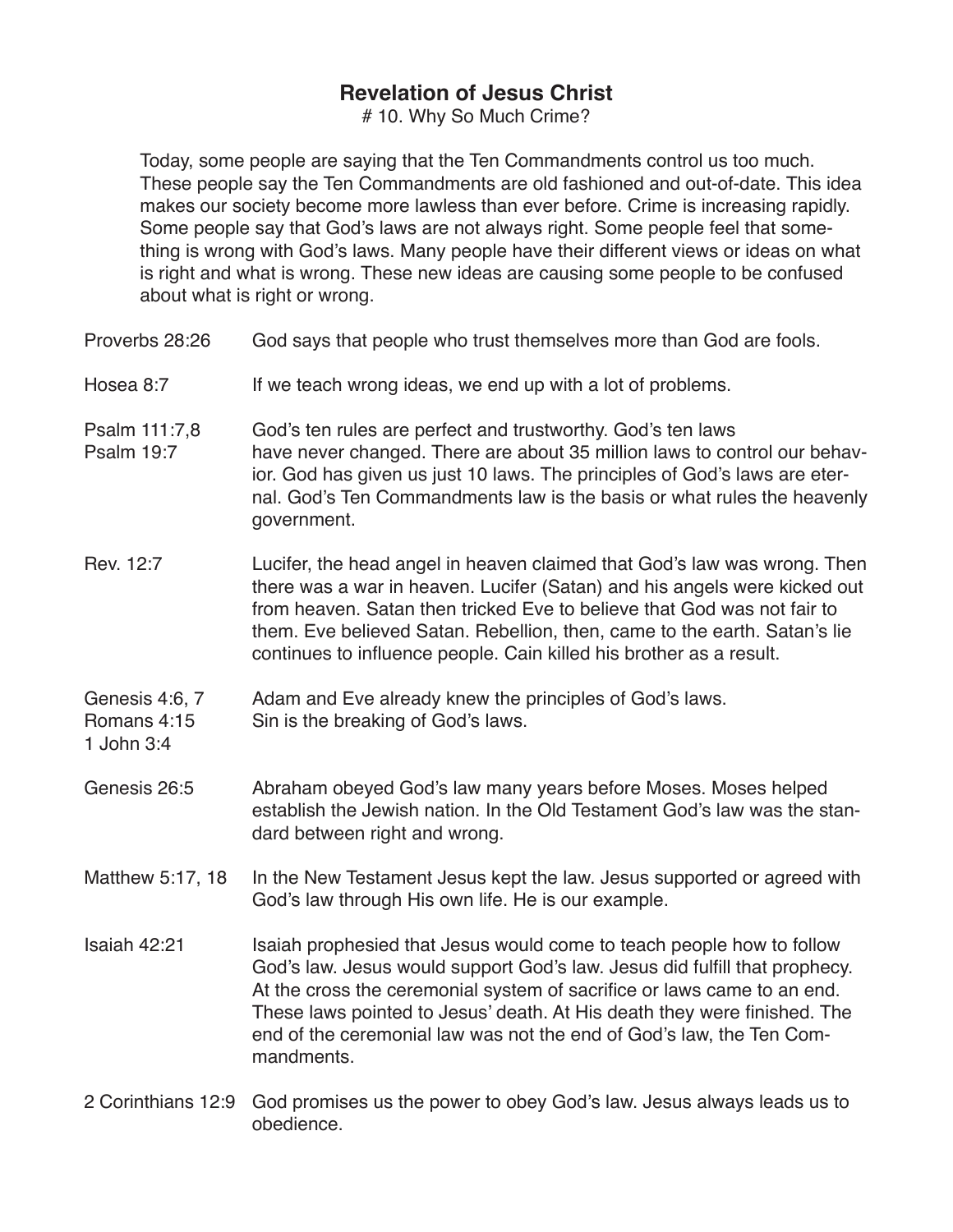- John 14:15 Jesus commands us to keep His commandments.
- John 15:10 Evangelist Billy Graham teaches that Ten Commandments are not out-ofdate.
- 1 John 5:3 If we love God, we will obey His commandments.
- Matthew 22:37-40 Two great commandments are the Ten Commandments. Love always leads to obedience, never to disobedience.
- Ephesians 2:8,9 We are not saved by obeying the law. Salvation or being saved is a gift from God. Grace always leads to obedience, never to disobedience.
- Romans 6:14, 15 "Under the law" does not mean that we no longer need to obey the law of God. "Under the law" means to do something as a way of salvation. This means trying to earn our way to heaven. This is wrong.
- Romans 3:19, 20 The law is the knowledge of sin. To be under grace means to accept God's grace as a way of salvation. By faith I accept Christ's death in place of my sins.
- Romans 3:31 Faith does not end God's law.
- 1 John 2:4 To know God is to love God. A person who loves God will keep His commandments and have faith in Jesus Christ.
- Revelation 14:12 Christ's love leads us to serve and love Him.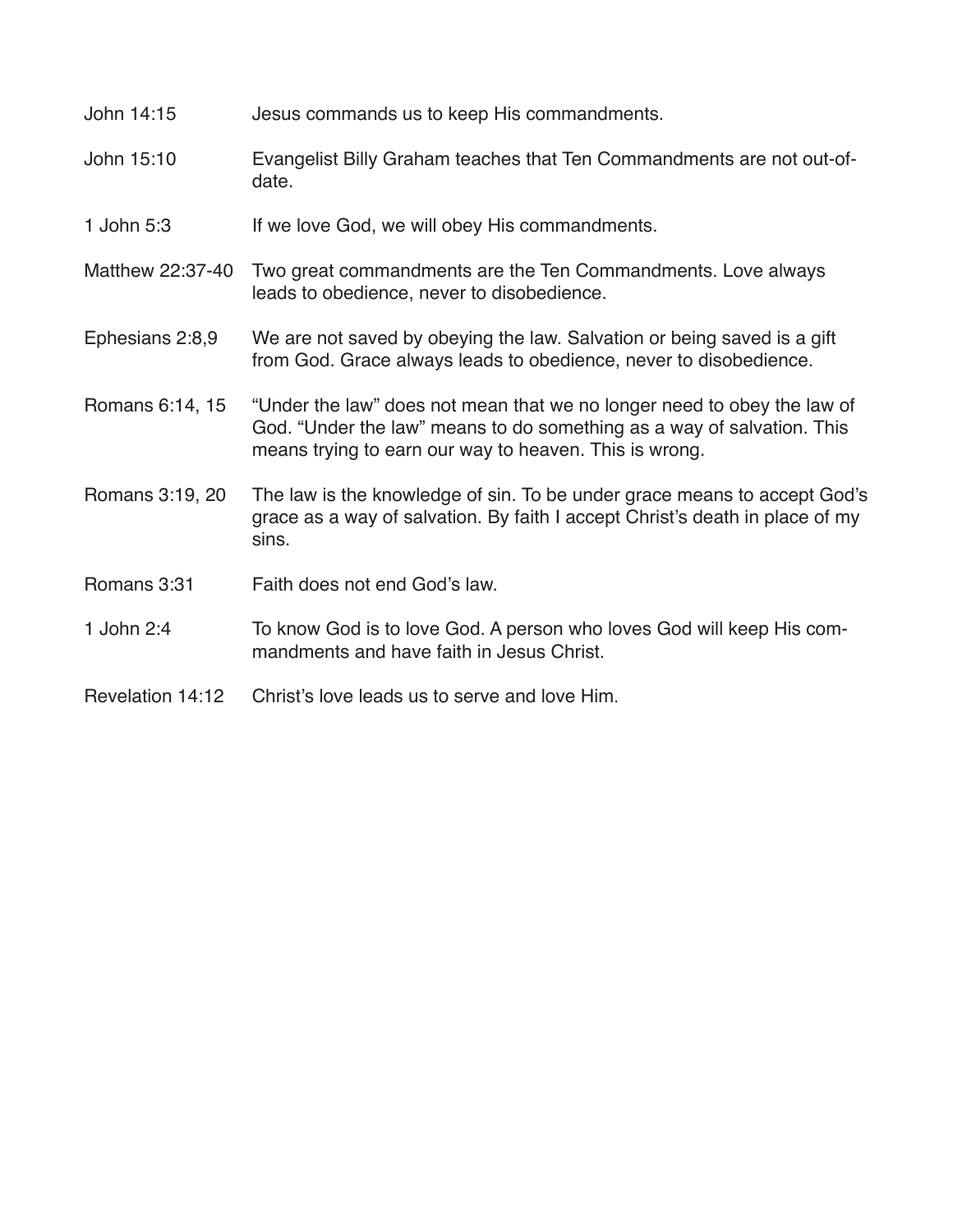# 11. The Bible's Answer for Stress

Stress is a big problem in the world today. Many people are busier than ever before. Many people have no experience of true peace and relaxation. But, God already has a special place where rest from the stress can be found.

|                       | Revelation 14:6, 7 The call to worship God who created the heaven and the earth. What is<br>the basis for worship? Why do we worship God?                                                                                                                  |
|-----------------------|------------------------------------------------------------------------------------------------------------------------------------------------------------------------------------------------------------------------------------------------------------|
| Revelation 4:11       | We worship God because He is the Creator. God created us. Our life de-<br>pends on God's power.                                                                                                                                                            |
| Col. 1:16, 17         | Jesus Christ is the Creator.<br>What is the sign of God's creative authority? Has God given us a symbol<br>of His creative power? Deep within the heart of God's law there is a sym-<br>bol of God's authority. It is the seventh-day Sabbath commandment. |
| Exodus 20:8-11        | The fourth commandment "Remember the Sabbath to keep it holy"<br>tells us that God is the Creator who created the heavens and the earth.                                                                                                                   |
| Mark 2:27             | The Sabbath was made for people, not for Jews only. The Sabbath is<br>God's love gift to the entire human race.                                                                                                                                            |
| <b>Genesis 1:1-31</b> | The description of the creation week that ends with the Sabbath rest.                                                                                                                                                                                      |
| Genesis 1:26, 27      | God created man and woman in His image.                                                                                                                                                                                                                    |
| Genesis 2:1-3         | At the end of the sixth day of creation, God had finished His work. He es-<br>tablished the seventh-day as the day of rest. God blessed and sanctified<br>the seventh-day on which He rested.                                                              |
| Proverbs 14:12        | Many people believe that it is not important to rest on the seventh-day.                                                                                                                                                                                   |
| Exodus 16:26, 28      | God taught the Israelites to keep the Sabbath before He gave the Ten<br>Commandments.                                                                                                                                                                      |
| Ezekiel 20:12         | The keeping of the Sabbath is a sign of the relationship between God and<br>His people.                                                                                                                                                                    |
| Matthew 5:17          | Jesus emphasized that He did not come to destroy God's law. He came to<br>support the law.                                                                                                                                                                 |
| Luke 4:16             | Jesus kept the Sabbath all of His life.                                                                                                                                                                                                                    |
| John 14:15            | Keeping the Sabbath is a sign of our love for God.                                                                                                                                                                                                         |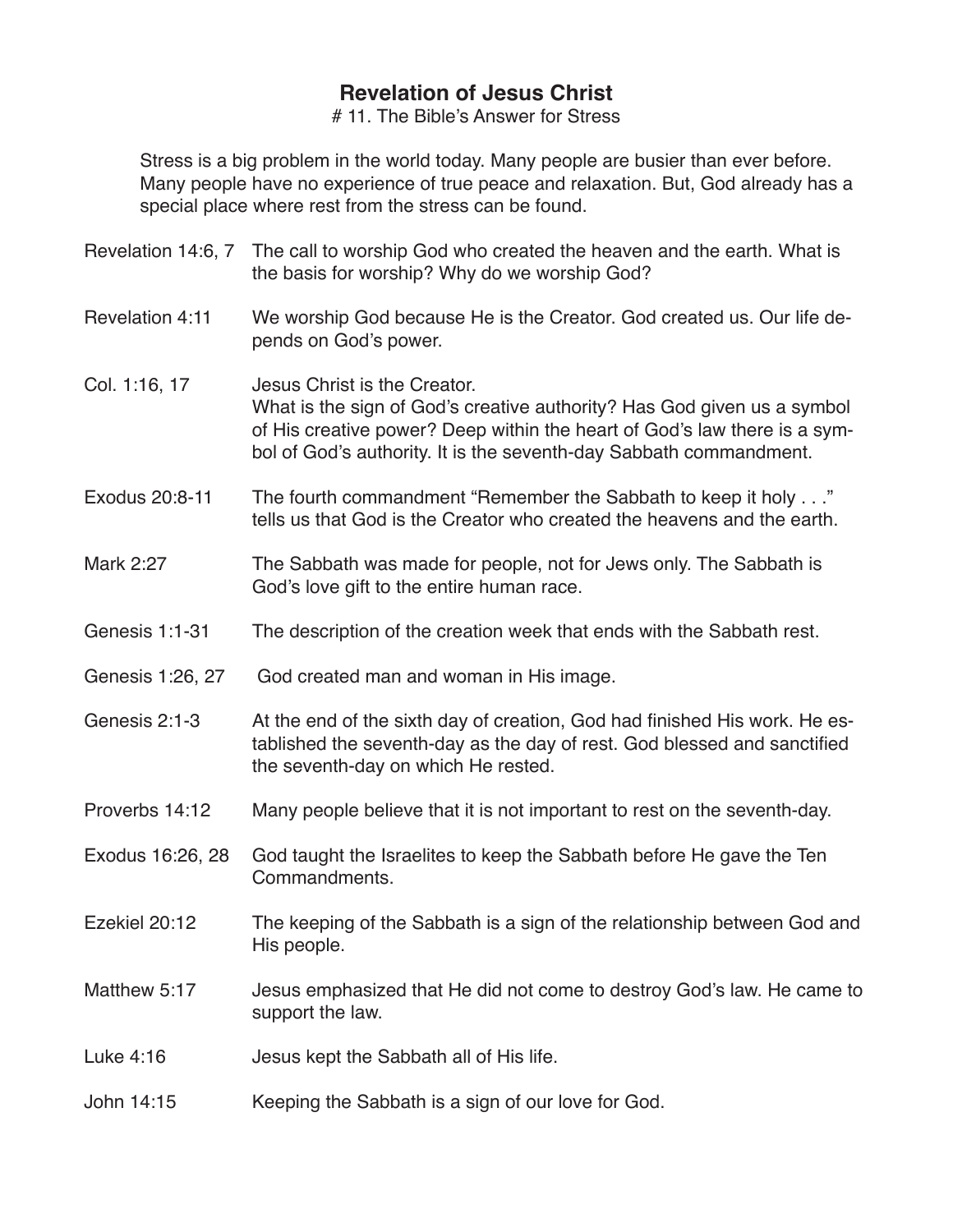- Matthew 24:20 Jesus commanded His people not to escape from Jerusalem on the Sabbath. Forty years after His ascension (Jesus going back to heaven) God's people still kept the Sabbath. They escaped from Jerusalem during the siege on the other days of the week. Jerusalem was destroyed by Roman soldiers.
- Acts 13:14, 42, 43 The New Testament church kept the Bible Sabbath. The disciples Acts 16:13 loved Jesus enough to obey Him. loved Jesus enough to obey Him.
- Acts 18:4
- Revelation 14:12 Revelation, the Bible's last book, calls us to keep the Sabbath.
- Isaiah 66:22, 23 In the new earth, God's people will worship God on the seventh-day Sabbath.

Can we really be sure which day is the "seventh-day" ? Yes.

- Luke 23:54-56 The disciples prepared for the Sabbath day. They also rested on the Sabbath according to the commandment.
- Luke 24:1 On the first day of the week the disciples started to work by going to the tomb with spices and oils. They didn't know that Jesus had been resurrected that morning.

Preparation Day - Friday Sabbath Day - Saturday First Day – Sunday

Astronomy or, a study of the stars, has proven that the weekly cycle has never been changed or interrupted.

Daniel 7:25 Some have tried to confuse the world about God's law and the Sabbath.

Revelation 1:10 Jesus is the Lord of the Sabbath.

Matthew 12:8 Mark 2:28 Luke 6:5

> In over 105 languages in the world the word for the seventh-day of the week is "Sabbath."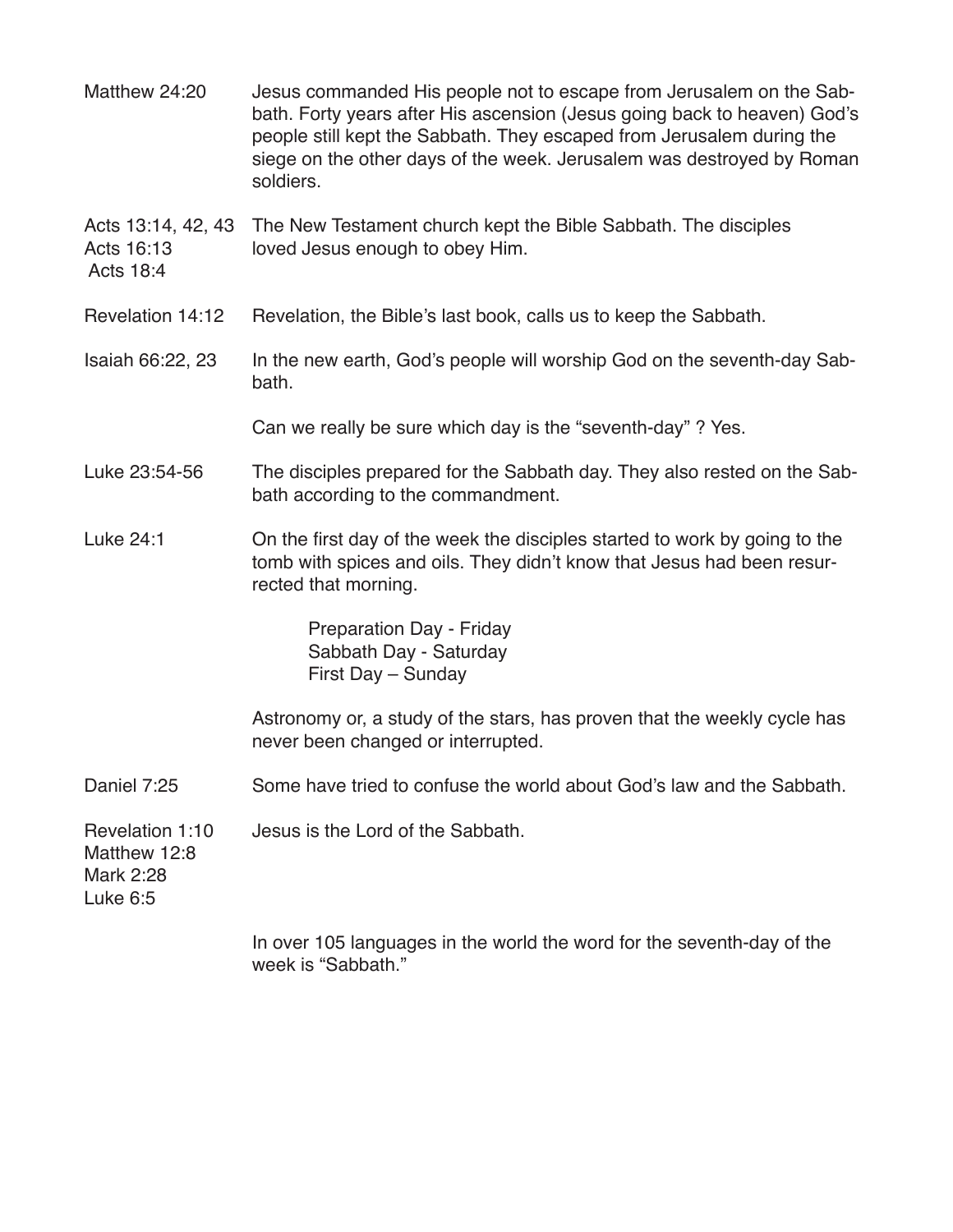# 12. The Greatest Cover-Up in History

Is it true that most Christian churches are guarding an old tradition that is not found in the Bible?

- Mark 7:9 Jesus points out that people tend to reject God's commandments so they can keep man-made traditions.
- 2 Timothy 2:15 We need to study the Bible to make sure that we are obeying God. It is important for us to know what the Bible teaches so we will do what God approves.
- Genesis 2:2, 3 God established or made the seventh-day Sabbath at the creation week.
- Exodus 20:8-11 This commandment is based on the creation week when God established the seventh-day as the Sabbath.
- Ezekiel 20:12 Keeping the Sabbath is the sign of the relationship, bond or friendship between God and His people.
- Mark 2:27 The Sabbath was made for all people. People do not make the Sabbath.

 The apostles kept the Sabbath many years after the cross. But Daniel predicted that Satan would try to change God's law and time.

Daniel 7:2, 3 "The Four Beasts Vision" of Daniel 7 parallels, or means the same as the first vision of Daniel 2.

> Bible Prophecy Symbols Seas = People — Revelation 17:15 Wind = War  $-$  Jeremiah 49:36, 37 Beasts = Kingdoms — Daniel 7:17

Daniel 7:4 Lion with 2 wings Daniel 2:32, 38 Head of Gold: Babylon, 605 B.C. to 539 B.C.

Daniel 7:5 Bear with 3 ribs Daniel 2:32, 39 Breast and arms of Silver: Medo-Persia, 539 B.C. to 331B.C.

Daniel 7:6 Leopard with 4 wings and 4 heads Daniel 2:32, 33 Thighs of Brass; Greece, 331 B.C. to 168 B.C.

Daniel 7:7 Terrible Beast with 10 Horns Daniel 2:33, 40 Legs of Iron: Rome, 168 B.C. to 476 A.D.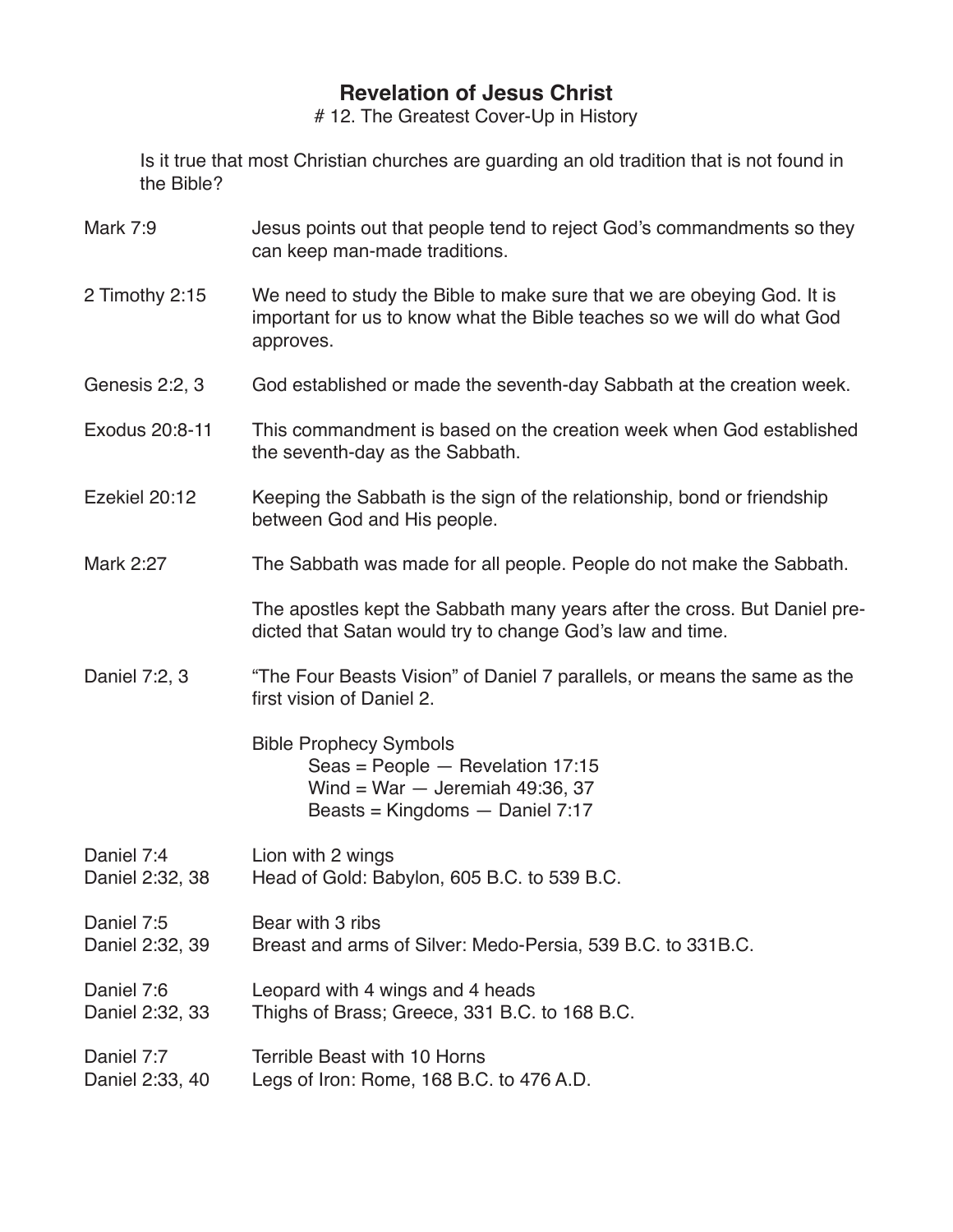| Daniel 7:24<br>Daniel 2:33 | Ten horns<br>Feet of iron and clay, Division of Roman Empire: The nations of Europe<br>476 A.D. to Jesus' Second Coming                                                                                                                                                                                         |
|----------------------------|-----------------------------------------------------------------------------------------------------------------------------------------------------------------------------------------------------------------------------------------------------------------------------------------------------------------|
|                            | Alamanni - Germans<br><b>Burgundian - Swiss</b><br>Franks - French<br>Lombards - Italians<br>Saxons - English<br>Suevi - Portuguese<br>Visigoths - Spanish                                                                                                                                                      |
| Daniel 7:8, 24             | A little horn coming up among 10 horns. This horn destroyed 3 kings or<br>kingdoms.                                                                                                                                                                                                                             |
|                            | <b>The Little Horn Power</b>                                                                                                                                                                                                                                                                                    |
|                            | 1. Arose among 10 horns: Came out of Rome<br>2. Arose after 10 horns: After Rome's break-up.<br>3. Different from 10 horns: Not just political power, but religious.<br>4. Destroyed 3 kingdoms: Ability to make war.<br>5. Eyes like a man: Symbol of wisdom and intelligence                                  |
|                            | "Out of the ruins of the Roman Empire there gradually arose a new or-<br>der of states whose central point was the Papal See." The Churches and<br>Churches, pages 42, 43. (After the Roman Empire ended, the Roman<br>Catholic Church took its place with the Pope as head of the new Holy Ro-<br>man Empire.) |
| Daniel 7:25                | This power tries to change times and laws.                                                                                                                                                                                                                                                                      |
| Acts 20:28-30              | The Apostle Paul warned that the Christian church would apostatize or<br>backslide in the future. Daniel predicted the change, and the Church ad-<br>mits it.                                                                                                                                                   |
|                            | "You may read the Bible from Genesis to Revelation, and you will not find<br>a single line authorizing the sanctification of Sunday. The Scriptures en-<br>force the religious observance of Saturday." James Cardinal Gibbons, The<br>Faith of our Fathers, page 89.                                           |
|                            | From "The Convert's Catechism", we read:                                                                                                                                                                                                                                                                        |
|                            | Q: Which is the Sabbath Day?<br>A: Saturday is the Sabbath Day.<br>Q: Why do we observe Sunday instead of Saturday?                                                                                                                                                                                             |

A: Because the Catholic Church transferred solemnity from Saturday to Sunday." Peter Gieremian 1948, page 50. (Sunday worship became holy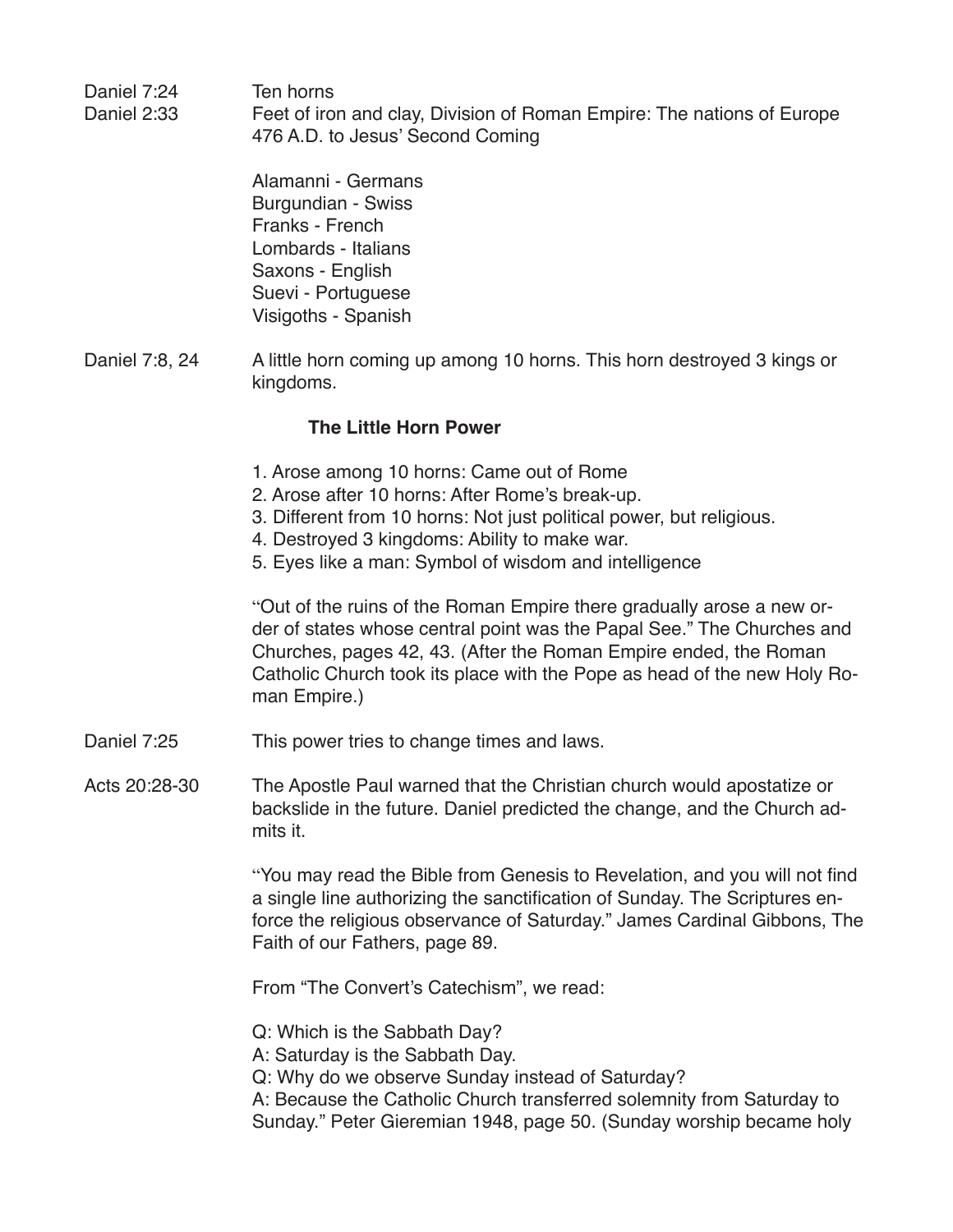in place of Saturday or Sabbath worship.)

"The Church, . . . after changing the day of rest from the Jewish Sabbath, or seventh-day of the week, to the first, made the third commandment refer to Sunday as the day to be kept holy as the Lord's Day." Catholic Encyclopedia vol. 4, page 153.

". . . fundamentalists [Protestants] met for worship on Sunday yet there was no evidence in the Bible that corporates or (encourages) worship to be made on Sunday. The Jewish Sabbath, or day of rest, was, of course, Saturday. It was the Catholic Church that decided Sunday should be the day of worship for Christians, in honor of the Resurrection." Karl Keating, Catholicism and Fundamentalism, 1988, page 38.

Controversial Catechism

Q: When Protestants do profane work or (their regular work) upon Saturday, (or the seventh day of the week,) do they follow the Scriptures as their only rule of faith?

A: On the contrary (no), they have only the authority of tradition for this practice. In profaning Saturday they violate one of God's commandments, which, on their principles, has never been abrogated (done away with). "Remember the Sabbath day to keep it holy. (Ex. 20:8) Controversial Catechism, page 60.

"The authority of the church could therefore not be bound to (or have to agree with) the authority of the Scriptures, because the Church had changed . . . the Sabbath to Sunday, not by command of Christ, but by its own authority." Canon and Tradition, page 263.

Malachi 3:6 God Himself never changes. The law of God reflects God's perfect character that does not change.

> "Sabbath . . . a Hebrew word signifying rest . . . Sunday was the name given by the heathens to the first day of the week, because it was the day on which they worshiped the Sun." John Eadie D.D., LL.D, A Bible Cyclopedia, page 561.

Egyptians, Babylonian, and many ancient cultures worshiped the sun. How did the sun worship enter the church?

1. The Jews were being persecuted.

2. Some Christian leaders wanted to separate themselves from the Jews. 3. Constantine passed the first Sunday law to unite his empire. Constantine, the Roman emperor, attempted to unite his empire. "on the Venerable Day of the Sun let the Magistrates and people residing in the cities rest, and let all workshops be closed." Edit of Constantine, A.D. 321. Church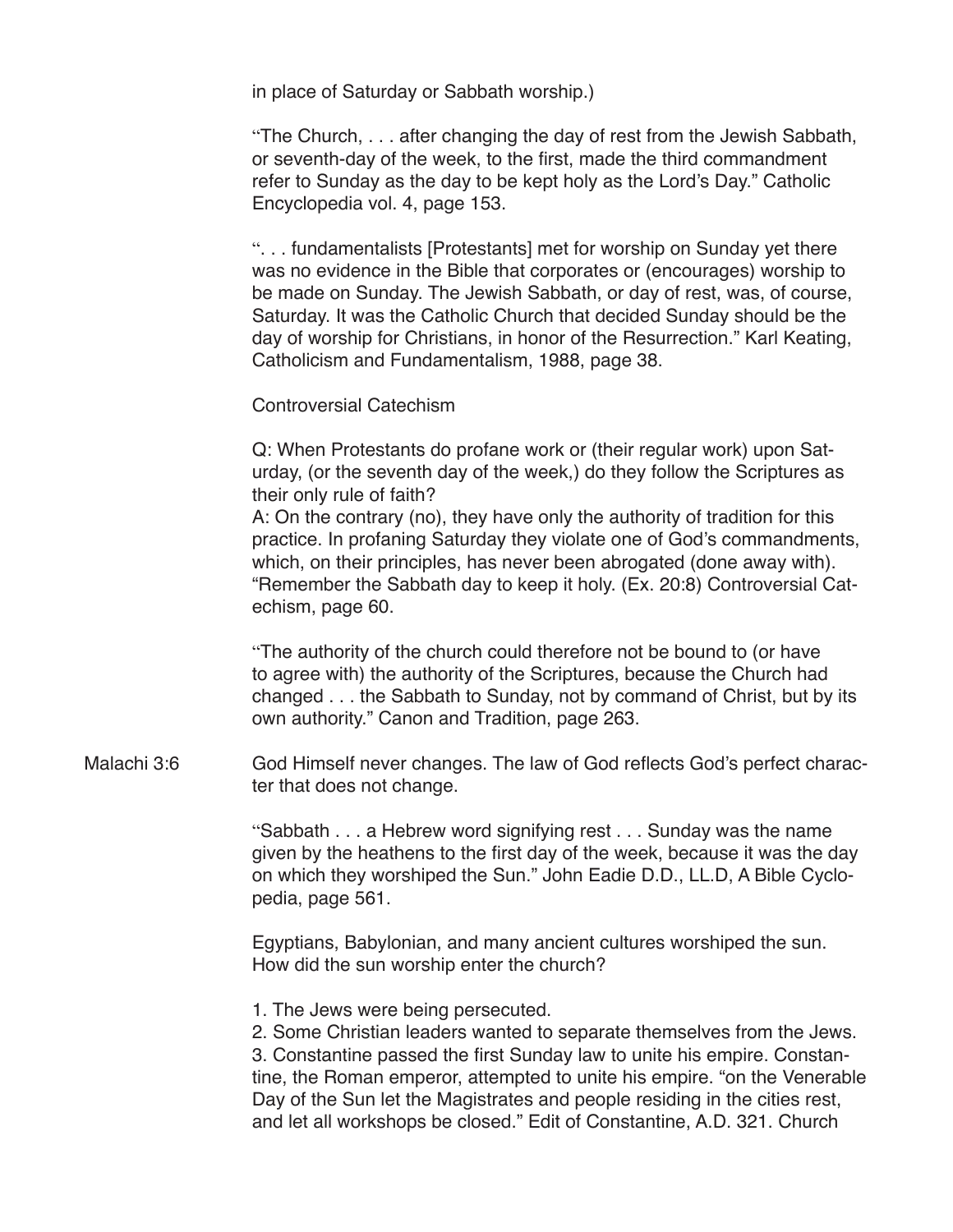leaders accepted this compromise.

"Christian shall not Judaize [by keeping of the seventh-day Sabbath] and be idle on Saturday [the original Sabbath] but shall work on that day, but the Lord's day they shall especially honor." Council of Ladodicea, Canon 29.

Satan is a Great Deceiver

\*\*He deceived 1/3 of the angels in heaven. \*\*He deceived Adam and Eve in the Garden of Eden. \*\*He deceived people in many ways down through the centuries.

Jesus: "I am the way, the truth, and the life." John 14:6 Satan: ". . . he is a liar and the father of it." John 8:44

- Matthew 15:3 Which one do you want to obey? Man-made traditions or God's law?
- John 14:15 Jesus clearly says that if we love Him we will obey His commandments. Keeping the commandments of God is the sign of love for God.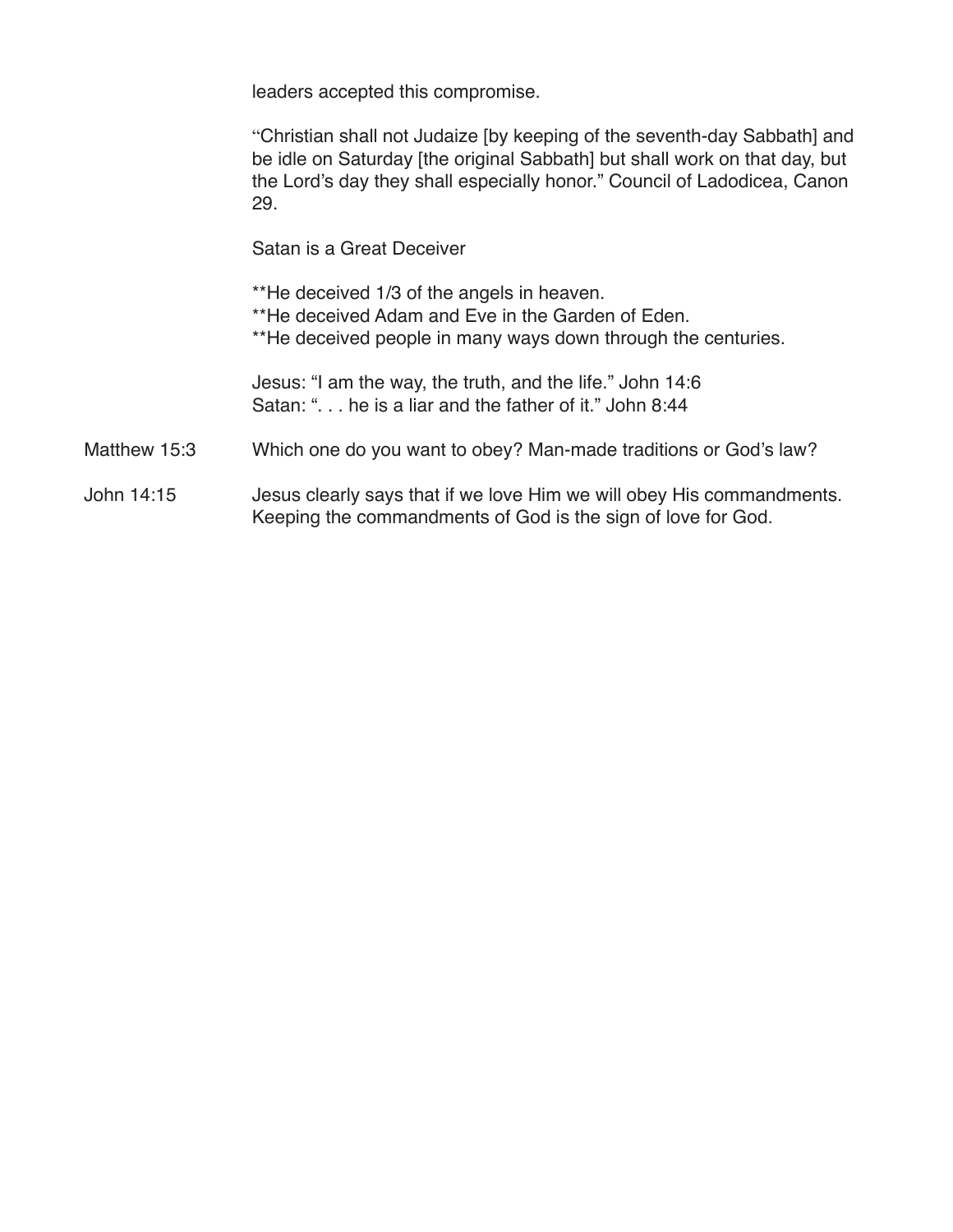# 13. How to Identify a Cult

The game called "Following the Leader" reminds us of our tendency to look up at a great leader and follow him/her. This lesson will help us to avoid the trap of following a false religious teacher or leader.

- Revelation 12:9 Lucifer (Satan) was the Master Deceiver. He deceived 1/3 of the angels and the whole world.
- Revelation 13:3 Satan uses a religious system to deceive the world. Today, we see the big growth of cults and false religions.

Jim Jones was a cult leader. He was highly praised by the government and religious circles. But he led more than 900 people to death by ordering them to drink Kool-Aid mixed with poison in Guyana.

David Koresh led a small group of followers in Waco. He and his followers died in the flames as a mass suicide.

- Proverbs 16:25 God warns that many things seem right to us but they lead us to death. We need to learn how to avoid cult traps.
- John 8:36 Jesus says that He makes us free from sins. It is a freedom from deception and false ideas. Jesus is the Way to life.

What is a cult? From the Christian view, a cult is any group that does not accept Christ as Lord and Savior and the Bible as the foundation of faith.

#### **How to Identify a Cult**

- 1. A cult substitutes a human teacher for Jesus. A cult leader says that we are gods. They teach that we can learn about truth by knowing that we are god.
- Isaiah 45:22 There is no other God beside the Lord God. New Age cults repeat the old lies:
	- a. "There is no death."
	- b. "Man is God."
	- c. "Knowledge of self is salvation."
- Acts 4:12 There is no salvation in any other person or god, only in the true God and Jesus Christ. Some people say that they are Christ, but it is false.

2. A cult substitutes human teachings for the Bible.

John 17:17 Only the Bible leads us to salvation and to a knowledge of our God.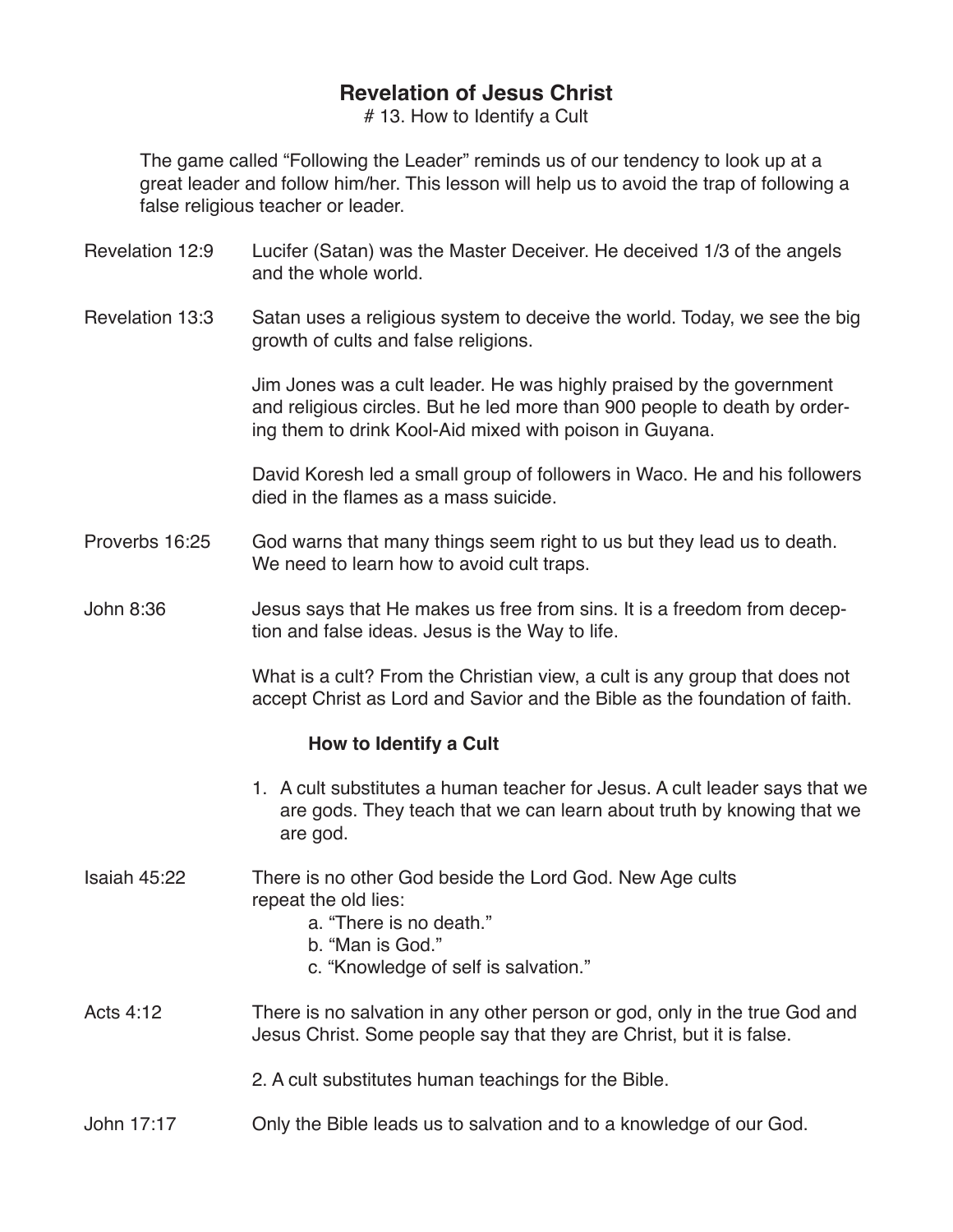2 Thess. 2:10-11 People are destroyed because they reject the truth from God.

3. A cult works miracles to establish their claims.

- Matthew 24:24 Jesus warns us that false christs and false prophets will show great signs and wonders to deceive the world.
- Revelation 16:14 Satan can give miracles just to fool people. Signs and wonders are never a substitute for obedience.
- Isaiah 8:20 If a person is teaching something that does not agree with the Bible, then we must reject this person and his teaching.
	- 4. A cult encourages group conformity. (doing things all the same way)
- Romans 14:12 We are responsible for our behavior. We will be judged for what we have done.
- Joshua 24:15 We are responsible for the decision we make.
- Ephesians 4:14 We should not be influence by our feelings and someone's false teachings. Without the Bible we will be easily fooled by a cult.
- Revelation 14:12 God's people will keep the commandments of God and have faith in Jesus Christ.

 5. A cult attempts to establish heaven on earth. Some people are trying to establish a perfect world here on earth. But the Bible clearly shows that no one on earth can create heaven on earth. Only God can do it.

Titus 2:13 Our only hope is in the coming of Christ who will establish (set up) His kingdom on earth.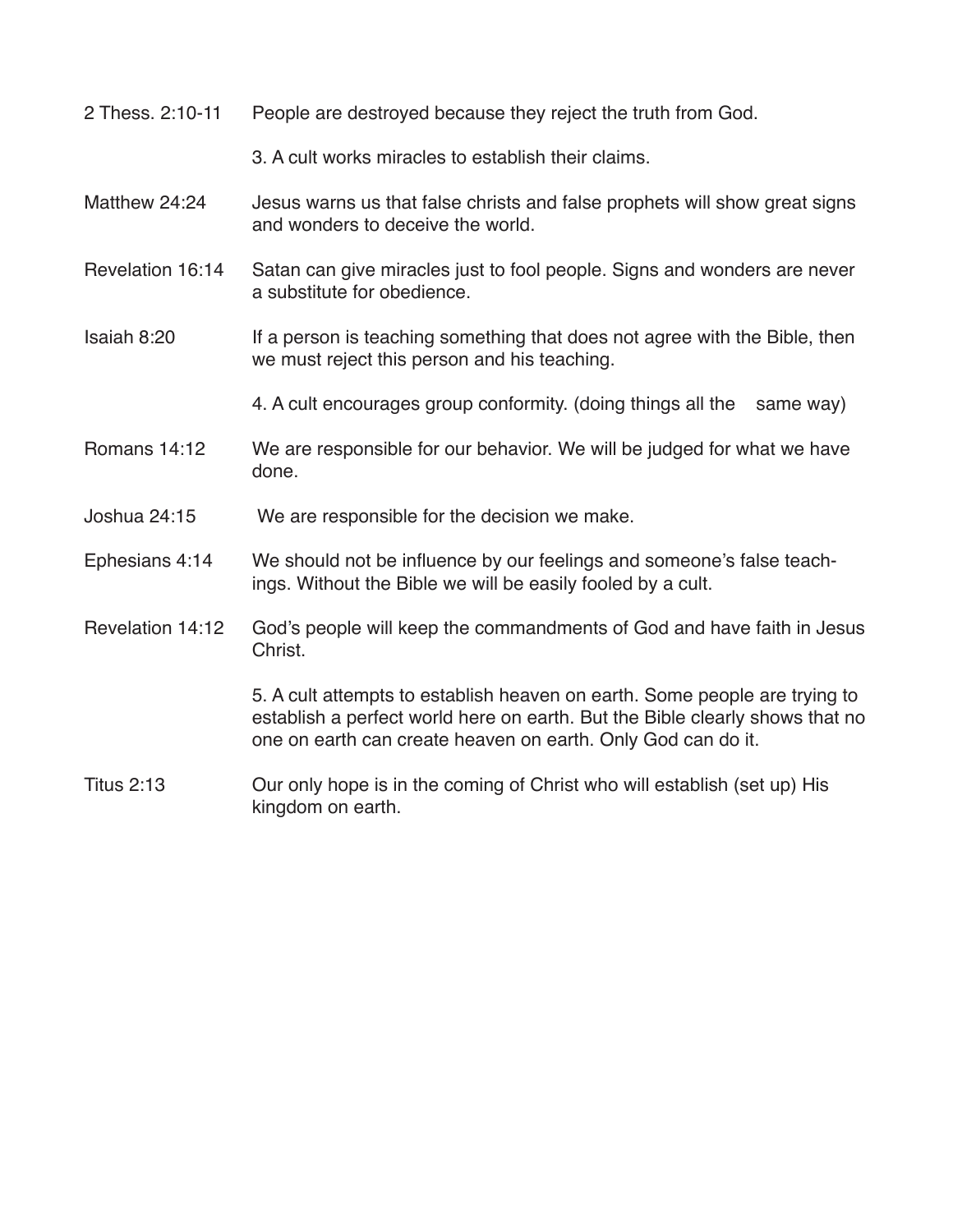# 14. 1,000 Years of Peace?

There are different views on how the world ends with peace:

\*\*The Tri-Millennia Countdown (New Age): The Age of Aquarius; Harmonic Convergence (everyone living in harmony); All people become gods

\*\*The Christian Dominionists (Kingdom or Empire): One World Government; Religious laws passed by the governments.

\*\*The Rapture (a sudden disappearance of believers)

The Bible explains what happens at the Second Coming.

- Matthew 16:27 Jesus will come with the glory of His Father and His angels.
- Matthew 24:27 Jesus' second coming is the same as lightning that flashes across the sky. No one will miss it. Everyone will see it.
- 1 Thess. 4:16, 17 The sleeping (dead) believers will be resurrected at the sound of Christ's voice at His second coming. The living believers will be caught up with the resurrected believers and then join Jesus in the air.
- John 5:28, 29 There will be two kinds of resurrections at the end of the world. The resurrection of the believers and the resurrection of the wicked.
- 1 Cor. 15:51, 53 The bodies of the resurrected believers will be changed. The believers will not sin or die any more.
- 1 Thess. 4:17 The believers will be with the Lord forever. They will go to heaven.

What happens to the unbelievers or wicked people?

- 2 Thess. 1:7, 8 They will be punished. The brightness of Jesus' second coming will destroy them.
- Jeremiah 25:33 The wicked will be dead all over the world. There are no wicked people left alive on earth after Jesus' second coming.

Second Coming:

- \*\*Jesus returns
- \*\*Living believers and resurrected dead believers go to heaven \*\*Wicked people die
- Rev. 20:1, 2 The earth will be a prison for Satan and his angels for 1,000 years. 1,000 years is called Millennium. A millennium or 1,000 years is between the first resurrection and the second resurrection.
- Rev. 20:2, 3 Satan and his angels will be "free" for a short time after the end of 1,000 years.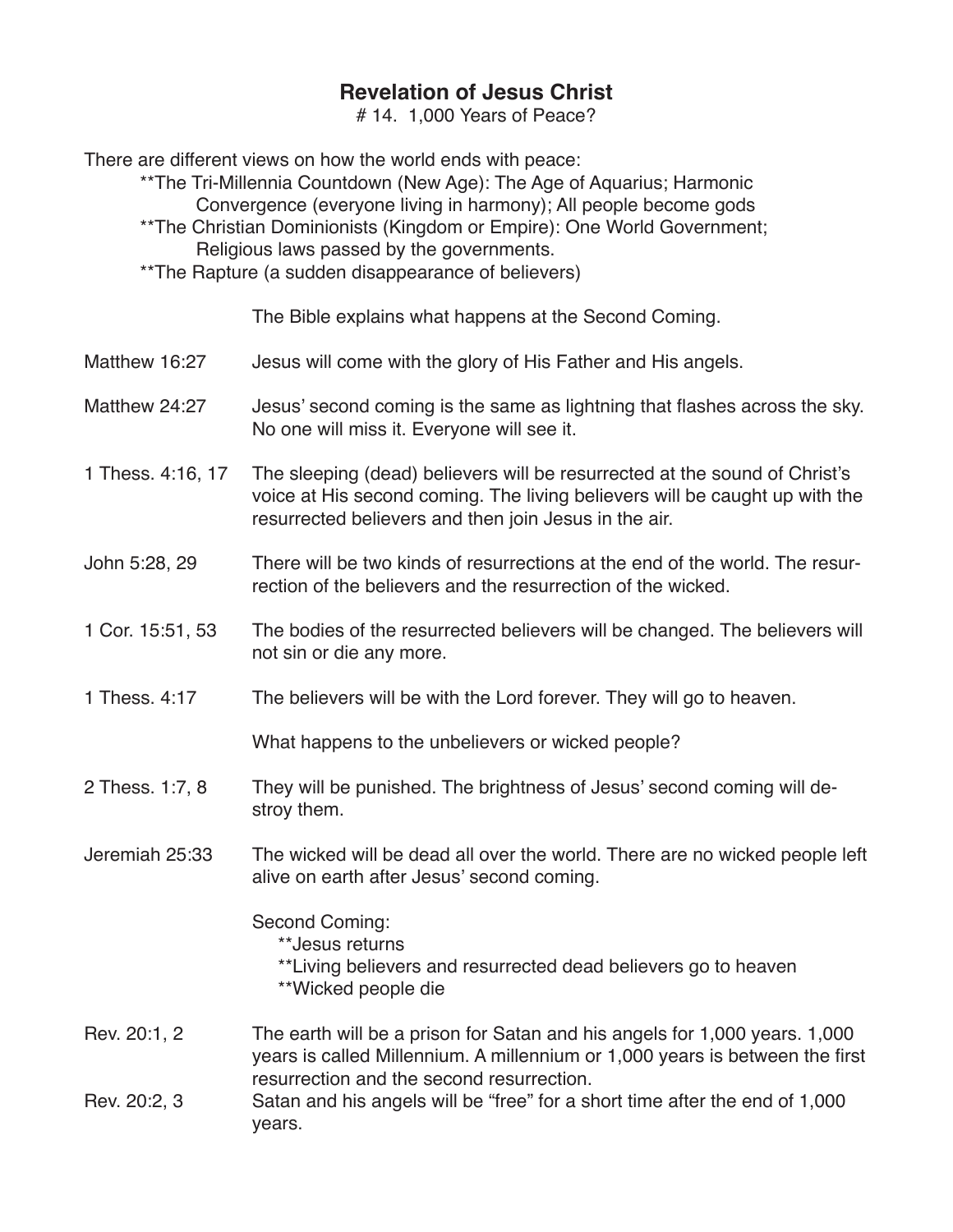| Genesis 1:2                                         | The earth will be the same as the earth was before the creation week. The<br>earth will be empty. Everything will be destroyed and there will be no life.                                                                                              |                                                           |
|-----------------------------------------------------|--------------------------------------------------------------------------------------------------------------------------------------------------------------------------------------------------------------------------------------------------------|-----------------------------------------------------------|
| Jeremiah 4:23-26                                    | The earth will be a mess. No one will live there except Satan and his an-<br>gels who wander around doing nothing.                                                                                                                                     |                                                           |
| Revelation 20:6<br>1 Cor. 6:2, 3<br>Revelation 20:4 | During 1,000 years believers will be priests and shall rule with God.                                                                                                                                                                                  |                                                           |
| Revelation 16:                                      | Righteous people or the believers, will judge Satan, his angels, and the<br>wicked dead. The believers will know why the wicked dead are lost. That<br>will settle in the minds of everyone in the universe that God is right and<br>that God is love. |                                                           |
|                                                     | During the 1,000 years, the righteous people are in heaven and the earth<br>is completely desolate. There are no living people on the earth.                                                                                                           |                                                           |
| Revelation 20:7, 8                                  | Satan and his angels will be "free" to trick the world again after 1,000<br>years.                                                                                                                                                                     |                                                           |
| Revelation 20:5                                     | The wicked dead will be resurrected after 1,000 years.                                                                                                                                                                                                 |                                                           |
| <b>Second Coming</b><br><b>First Resurrection</b>   | <b>Millennium</b><br>1,000 Years                                                                                                                                                                                                                       | <b>Second Resurrection</b><br><b>Holy City Comes Down</b> |
| Revelation 21:2                                     | The Holy City, the New Jerusalem, will come down to the earth after the<br>millennium.                                                                                                                                                                 |                                                           |
| Revelation 21:3                                     | God will be with the people forever.                                                                                                                                                                                                                   |                                                           |
| Revelation 22:4                                     | God's name will be in the righteous people's mind. They are loyal to Him<br>forever.                                                                                                                                                                   |                                                           |
| Revelation 20:7, 9                                  | At the end of the Millennium, Satan gathers the resurrected wicked peo-<br>ple. They surround the New Jerusalem and will try to attack the city, but<br>the fire from heaven will destroy them.                                                        |                                                           |
| Revelation 20:14                                    | The death of the wicked people by fire is called the second death                                                                                                                                                                                      |                                                           |
| 2 Peter 2:9                                         | God's people will be protected from the fire                                                                                                                                                                                                           |                                                           |
| 2 Peter 3:13                                        | God will create a new heaven and a new earth for God's people.                                                                                                                                                                                         |                                                           |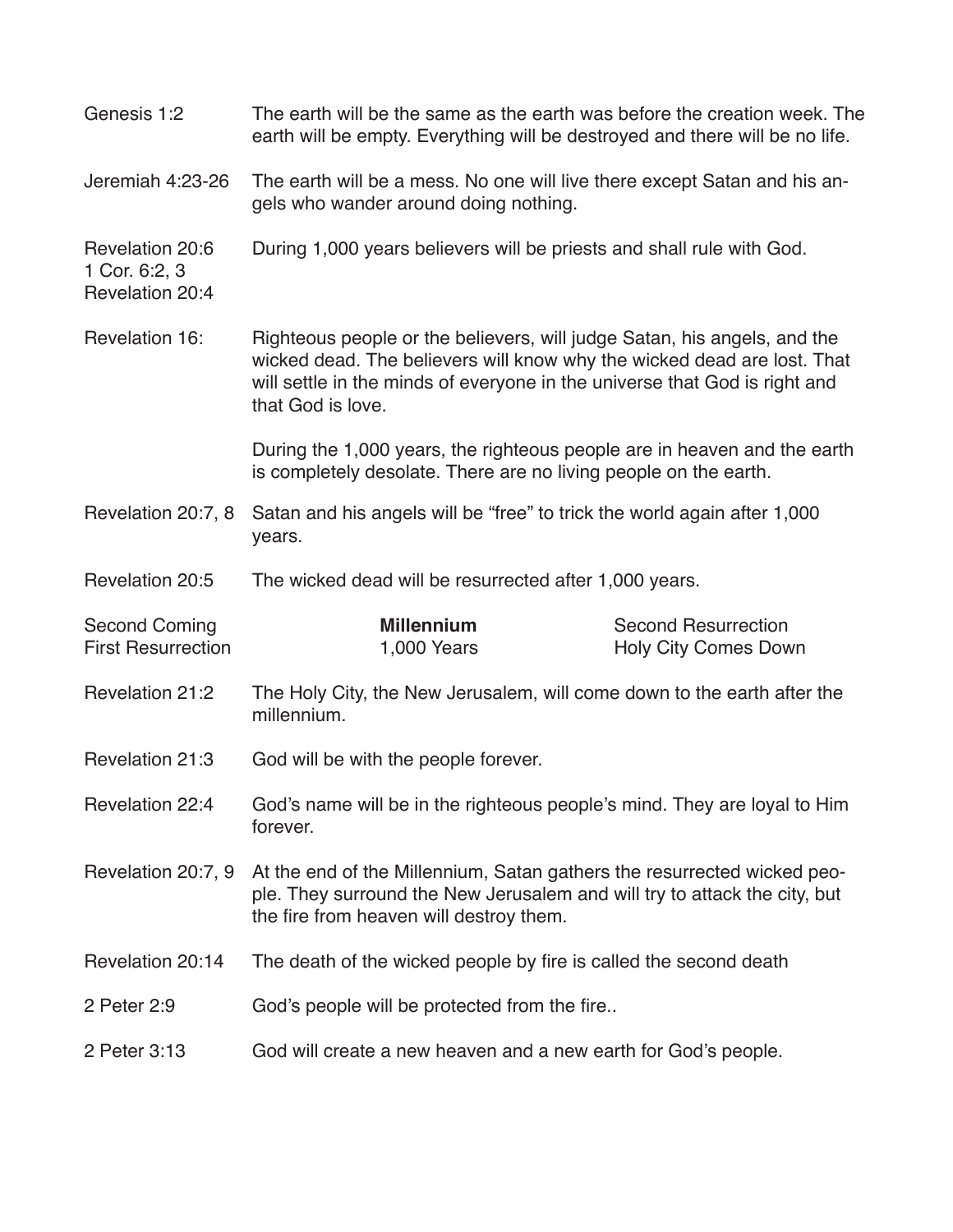# 15. Near Death Experience

Some people claim to have a near death experience when they "died." When they were dying, they felt that they left their body and saw some strange things. They tell their experience after they woke up. Books on near death experience (NDE) have become very popular. Is NDE real? Do spirits come out of people's bodies when they die? Here are facts about NDE.

- 1. None of the people who experienced NDE's really died.
- 2. Many NDE's are similar to hallucinations (drugs effect on minds so the person thinks things are happening but it is only in their imagination.) Timothy Leary ate a certain mushroom and had an experience similar to NDE.
- 3. Out of body NDE's contradict the Bible.
- Job 7:9 A person who dies will never return to their home.

Job 16:22

- Hebrews 9:27 Everyone will die once.
	- 4. Many NDE stories are similar to what spiritualism teaches. Spiritism says that the dead are not dead Spiritism says that the dead communicate with the living persons.

### **What happens when a person dies?**

- Genesis 3:4 The Devil told the lie about death. He claimed no one will die. Spiritism rejects the Bible truth about death.
- John 8:44 Jesus says that the devil is a liar.
- Revelation 16:14 The devils deceive people through miracles.
- Genesis 2:7 The creation of man **Dust + Spirit (Breath of Life) = A Living Soul (Person)**

Death is creation in reverse

- Ecclesiastes 12:7 When a person dies, he sleeps. His breath returns to God. He become dust.
- Job 27:3 "The spirit of God" is really breath or life from God.
- Psalm 146:3, 4 A dead person doesn't think or talk at all. **Dust - Breath = A dead body**
- Ecclesiastes 9:5 The dead do not know anything.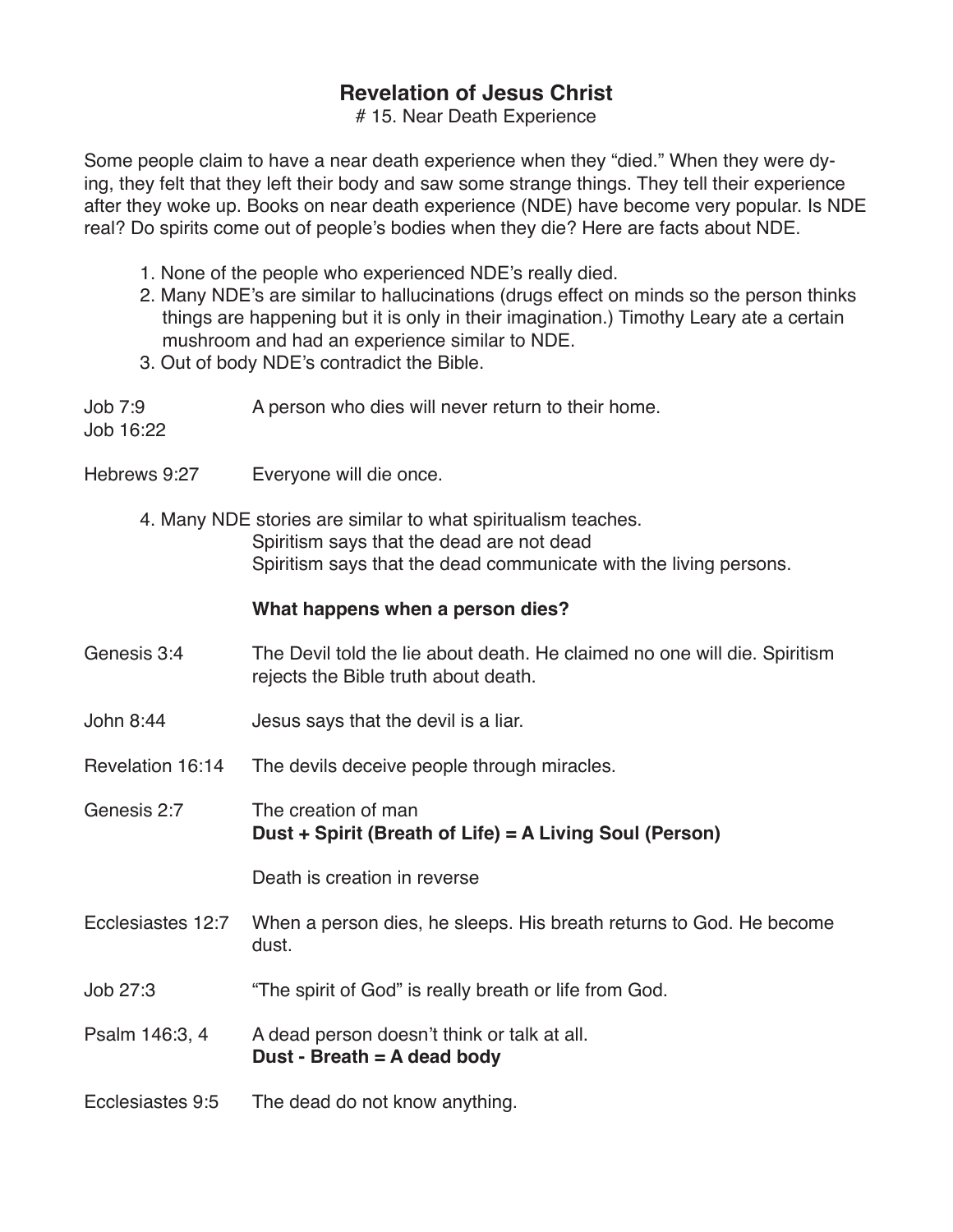| Psalm 115:17<br>Psalm 6:5.                                   | Dead people don't praise God. They are silent                              |
|--------------------------------------------------------------|----------------------------------------------------------------------------|
| Ezekiel 18:4                                                 | A person who sins will die.                                                |
| Job 4:17<br>Romans 6:12<br>Romans 8:11<br>2 Corinthians 4:11 | People are mortal. Mortal means they will die. They don't live<br>forever. |
| Romans 2:7, 8<br>1 Cor. 15:53, 54                            | People will become immortal (will not die) when Jesus<br>comes again.      |

Only God is immortal. The Bible says death is a sleep 53 times. The doctrine of immortality (not dying) comes from pagan (not Christian) religion. It came into the Christian church many years ago. The ancient Egyptians believed in the pagan teaching of the immortality of the soul. Satanists also believe in the pagan teaching of the immortality of the soul.

Old Testament Bible writers used the phrase "slept (or rested) with their father's" as a way of saying the word "died."

| John 11:11-39     | Jesus clearly says that death is sleep.                                                                                                                                                                                                                                                                                                                  |
|-------------------|----------------------------------------------------------------------------------------------------------------------------------------------------------------------------------------------------------------------------------------------------------------------------------------------------------------------------------------------------------|
| 1 Thess. 4:16, 17 | The dead believers will be resurrected at the second coming of Christ.                                                                                                                                                                                                                                                                                   |
|                   | What about the thief on the Cross?                                                                                                                                                                                                                                                                                                                       |
| Luke 23:42        | The thief accepted Jesus as his Savior and wanted to be in heaven.                                                                                                                                                                                                                                                                                       |
| Luke 23:43        | Jesus gave His promise to the thief that he will go to heaven. But when?<br>This verse with the comma in the wrong place caused misunderstanding<br>Jesus' promise to the thief. The Bible was not written with punctuation<br>marks. It was added many years later by the medieval church. Jesus did<br>not go to heaven on the day of His crucifixion. |
| John 20:17        | This verse proves that Jesus hadn't gone to heaven when he was laying<br>dead in the tomb from Friday to Sunday.                                                                                                                                                                                                                                         |
| Revelation 1:18   | Jesus died, was resurrected and now lives forever. He has the keys to<br>open the grave.                                                                                                                                                                                                                                                                 |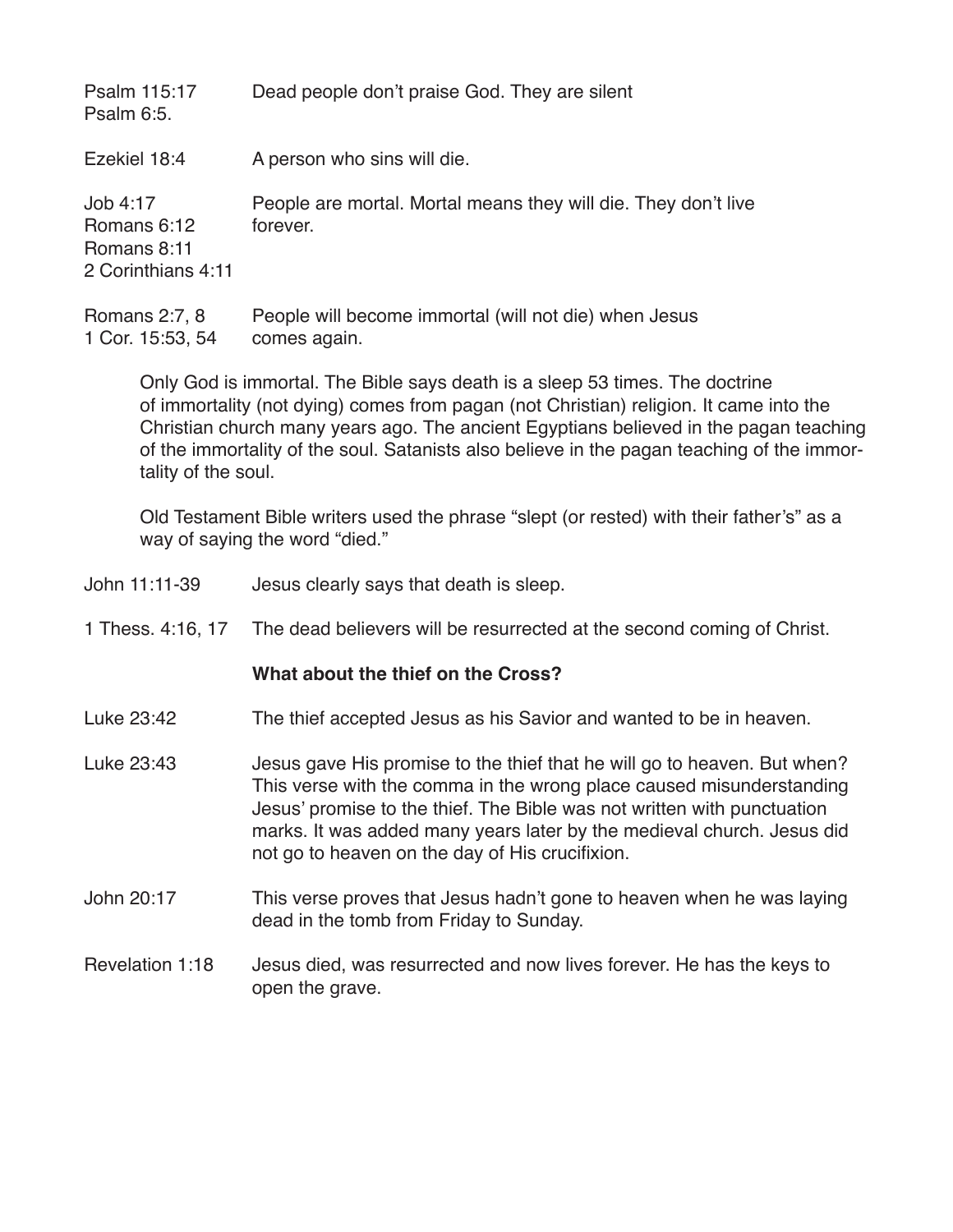# 16. How to Bury Your Past?

Matthew 28:19, 20 Jesus commands us to share the gospel story with many people, teach them to be followers of Jesus, and then baptize them.

Baptism is mentioned 80 times in the New Testament.

- John 3:5 Jesus told Nicodemus that people must be baptized by water and by the Holy Spirit.
- Mark 16:16 Salvation comes to people who believe and are baptized.
- Ephesians 4:5 There is only one kind of baptism.
- Matthew 3:5, 6 People came to listen to John the Baptist's preaching and they were baptized in the river Jordan.
- Matthew 3:15-17 Jesus was baptized as an example for the people to Acts 10:38 follow. The Holy Spirit in the form of a dove anointed Jesus at baptism. The Father was pleased with Jesus.

## Acts 8:36-38 The Ethiopian eunuch accepted Jesus Christ as his Savior and was baptized by Philip in the river.

Romans 6:3, 4 Baptism is the symbol of Christ's death, burial, and resurrection. It is also an example of new life for a person who accepts Jesus as their personal Savior. It is a death to our old sinful way of life. It is a burial of our sins in the watery grave of baptism. Finally, it is a resurrection to a new life in Christ.

Churches of the past show how the early Christians were baptized. The first century church in Philippi had a large baptismal pool inside of the building. St. Peter at Vatican City has a baptistery. Also, there is one in the leaning tower of Pisa. Cappacocia, Turkey was a Middle Ages Christian city of refuge. In a church room there is a baptismal pool. In Russia, King Vladimir the Great was baptized in a cathedral. But the Council of Ravenna in 1311 AD officially accepted sprinkling and pouring as good as immersion in the rite of baptism. From then on churches used sprinkling and other forms to baptize the new converts or believers.

## **The Greek word, "baptizo" means "to dip" to "immerse" to plunge under water.**

Acts 2:37 **People were convicted by the Holy Spirit and they asked the apostles what** they should do.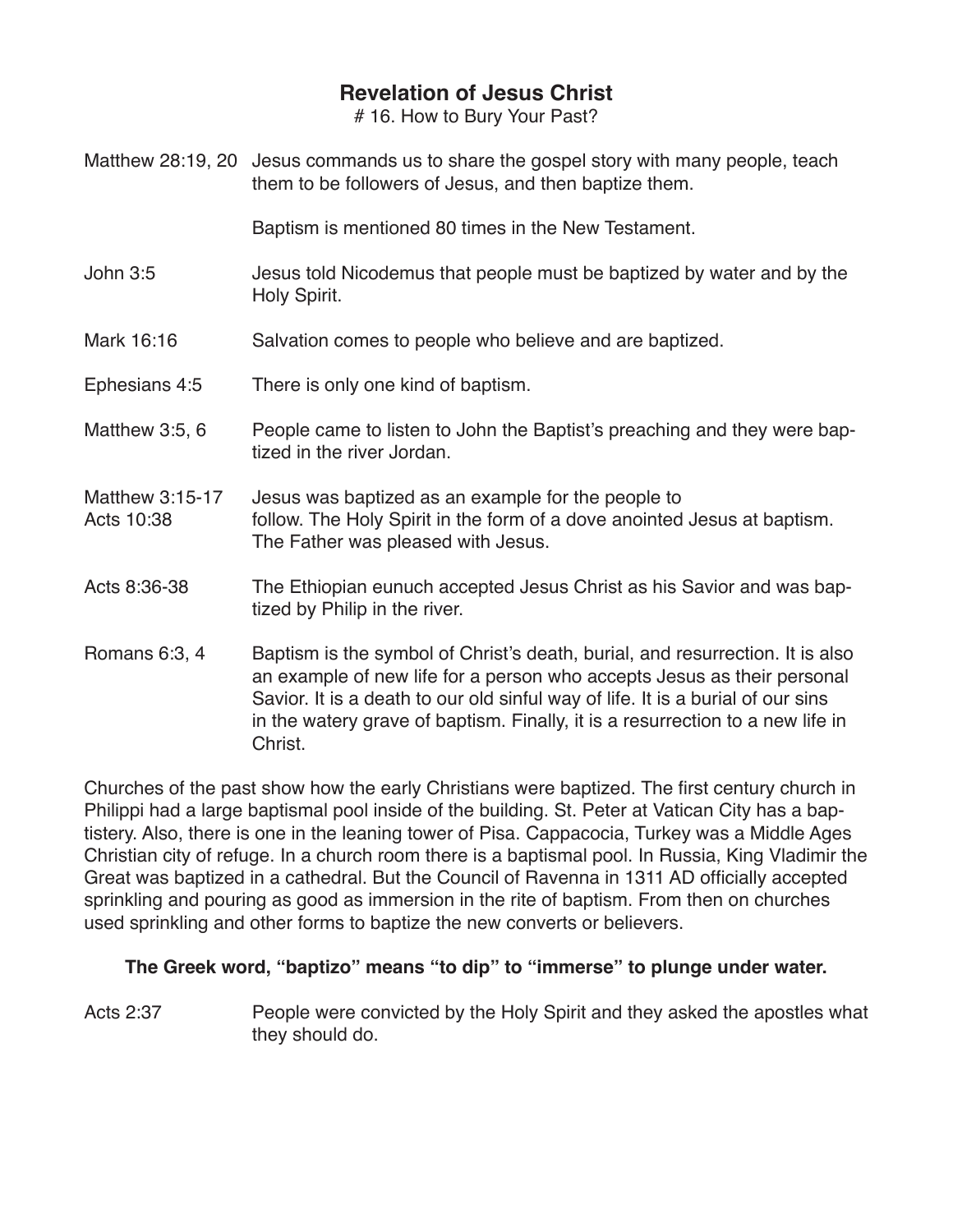Steps to baptism:

**Step #1**—Repent—have a real sorrow for sin, Acts 2:38

**Step #2**—Believe and accept Jesus as Savior and Lord of our life, Acts 8:37

**Step #3**—Learn and be taught the basics of Bible truth and faith and accept that Word or truth. Acts 2:41

The question is: Does baptism mean I am becoming part of Christ's church? The answer is: Yes—Acts 2:47; 1 Corinthians 12:13; Colossians 1:18

- Matthew 28:19,20 Jesus commands us to make disciples and baptize them into Christ's church.
- Acts 22:16 If you have accepted Jesus as your personal Savior and Lord, do not wait too long for baptism. God has called you to be part of God's family through baptism. Baptism is similar to the Passover that was held just before the Children of Israel were freed or delivered from their slavery in Egypt. The blood of the lamb on the doorposts protected the first born from the destroying angel who passed over them. In the same way, baptism is the symbol of salvation from sin and death. Accept His blood to be put on the doorpost of your heart today.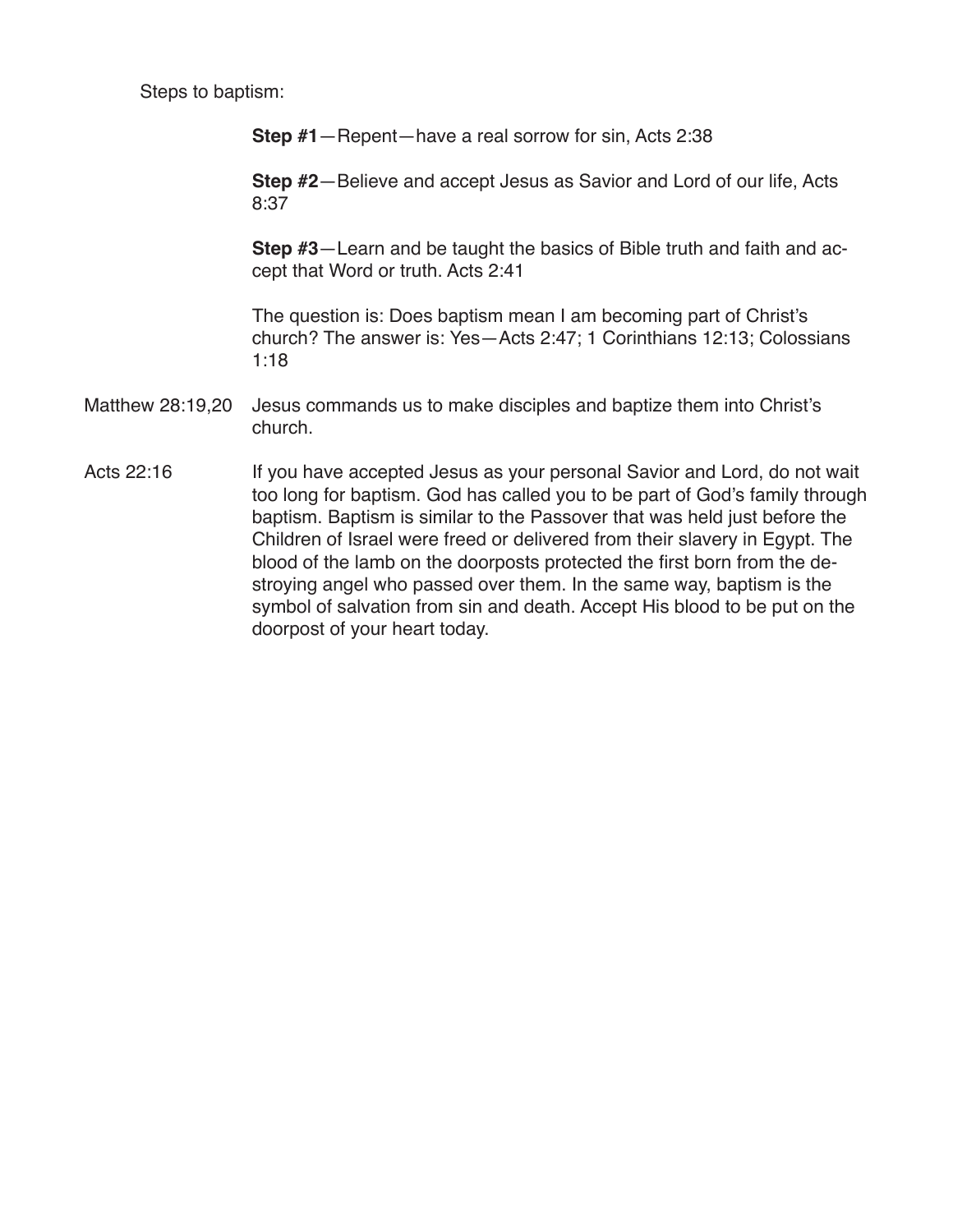# 17. Will God Burn Sinners Forever?

A question many people have asked is: "Why would a loving God burn sinners in hell for millions of years?" So, what is the real truth about hell? Many preachers are confused on the subject of hell.

2 Peter 3:9 This verse clearly shows that God doesn't want anyone to be lost. He wants them all to be saved.

Then why destroy sinners at all?

Isaiah 28:21 God's doesn't want to destroy the sinners, but if they refuse to accept God's plan of salvation, they will have be destroyed. The destruction of sinners is God's strange act. God's nature is not to destroy sinners, but He has to do it.

> In the beginning God created a perfect world and perfect human beings. There was no death or sadness. But Eve listened to Satan's lie and disobeyed God.

- Romans 6:23 The punishment for sin is death.
- Matthew 25:41 The original plan was to destroy the devil and his angels, but since people have followed the devil, they will be destroyed, too.

#### **When does hell happen?**

- Matthew 13:40 Hell happens on the judgment day.
- 2 Peter 2:9 The wicked will be punished at the day of judgment.
- Matthew 16:27 Jesus will come again with the reward for everyone according to what they have done.
- 1 Thess. 4:16, 17 At the second coming of Christ, the dead in Christ will rise to live forever, and the living saints will meet the resurrected people in the air. That is the first resurrection before the beginning of the millennium.

#### **How complete is the destruction of the wicked?**

- Matthew 25:46 The wicked will go away into everlasting punishment. Notice the words, "go away." It means that they will be gone or destroyed. They will not live again.
- Jude 7 Eternal fire of Sodom and Gomorrah is not burning today. The destruction of the cities was the result of the fire. That means the cities will never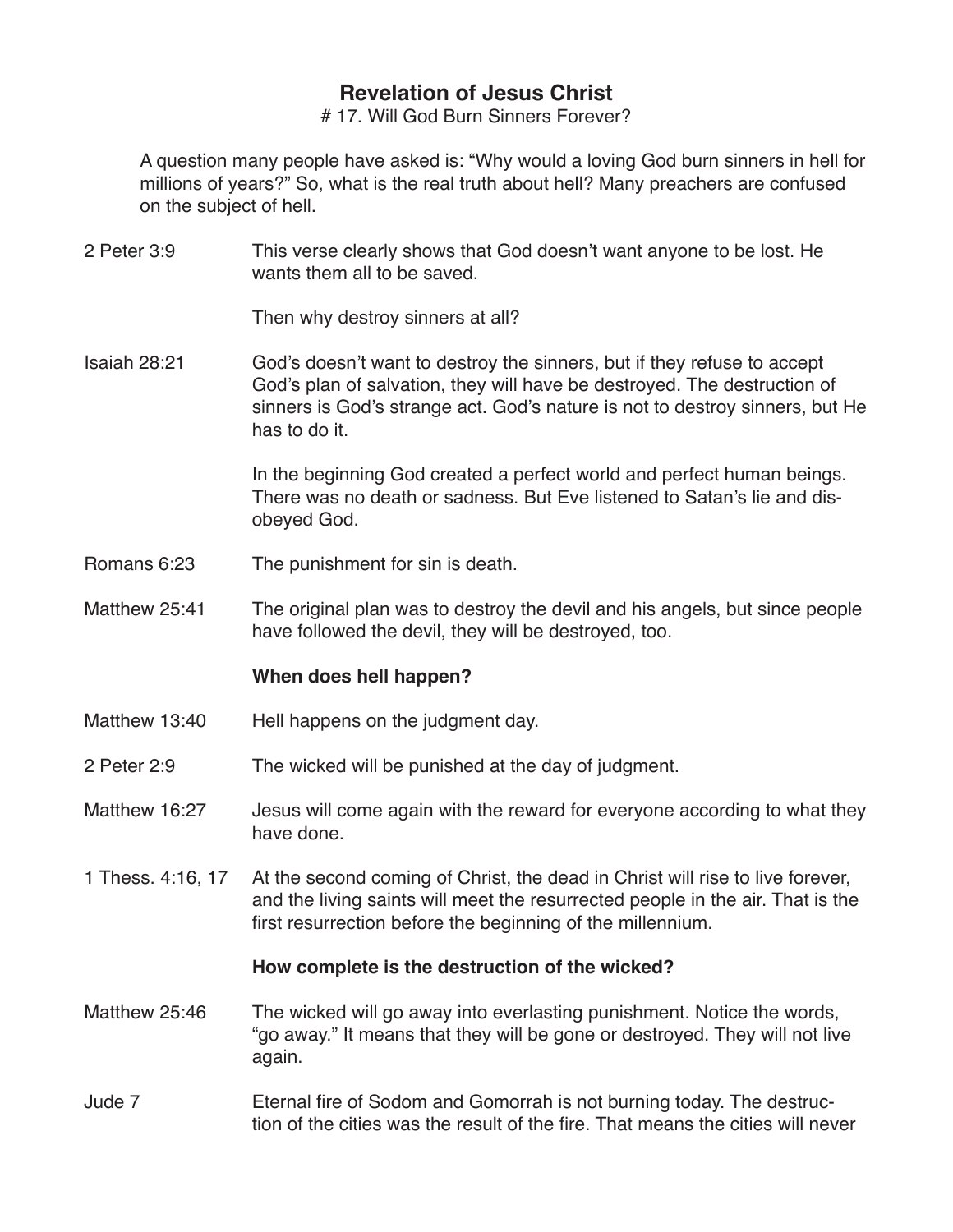|                                               | come back again. They are eternally gone.                                                                                                                                                                                                                                                                              |
|-----------------------------------------------|------------------------------------------------------------------------------------------------------------------------------------------------------------------------------------------------------------------------------------------------------------------------------------------------------------------------|
| 2 Peter 2:6                                   | Sodom and Gomorrah were burned into ashes. The result is eternal, not a<br>fire that burns continually forever.                                                                                                                                                                                                        |
| Malachi 4:1                                   | The fires of hell burns everything completely so nothing is left.                                                                                                                                                                                                                                                      |
| Malachi 4:3                                   | The wicked will be ashes.                                                                                                                                                                                                                                                                                              |
| Psalm 37:20                                   | Again, the wicked will be gone forever.                                                                                                                                                                                                                                                                                |
| Obadiah 16                                    | The wicked will be gone as if they had never lived.                                                                                                                                                                                                                                                                    |
|                                               | What about the phrase, "forever and forever?"                                                                                                                                                                                                                                                                          |
| Revelation 14:11                              | This text shows that the smoke of hell will go up for ever and ever. What<br>does the expression "for ever and ever" mean?                                                                                                                                                                                             |
| Exodus 21:6<br>1 Samuel 1:22<br>1 Samuel 1:28 | This expression "for ever" means as long as a person lives.                                                                                                                                                                                                                                                            |
| Jonah 2:6; 1:17                               | Jonah wasn't in the whale's stomach forever. It means he was in the stom-<br>ach for three days.                                                                                                                                                                                                                       |
|                                               | "For ever and ever" is a Bible wording that means "until the end of the<br>age." It doesn't always mean time with no end.                                                                                                                                                                                              |
| Jeremiah 17:27                                | The warning about the fire that would not be put out means that the fire<br>would burn down the city. Nobody could stop the fire until it destroyed the<br>city.                                                                                                                                                       |
| Matthew 10:28                                 | Hell means a complete destruction of a person.                                                                                                                                                                                                                                                                         |
| Ezekiel 18:4                                  | A person who sins will die. The common belief about hell comes from<br>pagan teaching. The idea of the everlasting burning does not come from<br>the Bible. It was based on the wrong teaching of death. Pagans believed<br>that a person who dies continues to live in spirit. That is not what the Bible<br>teaches. |
| Ecclesiastes 9:5                              | A person who dies knows nothing about what is happening in the world.                                                                                                                                                                                                                                                  |

## **Now, what about the parable of the rich man and Lazarus?**

Many Christians use this story to prove that the everlasting fire of hell that burn wicked people forever is supported by the Bible. But that parable is not a true story. It is the fifth in a series of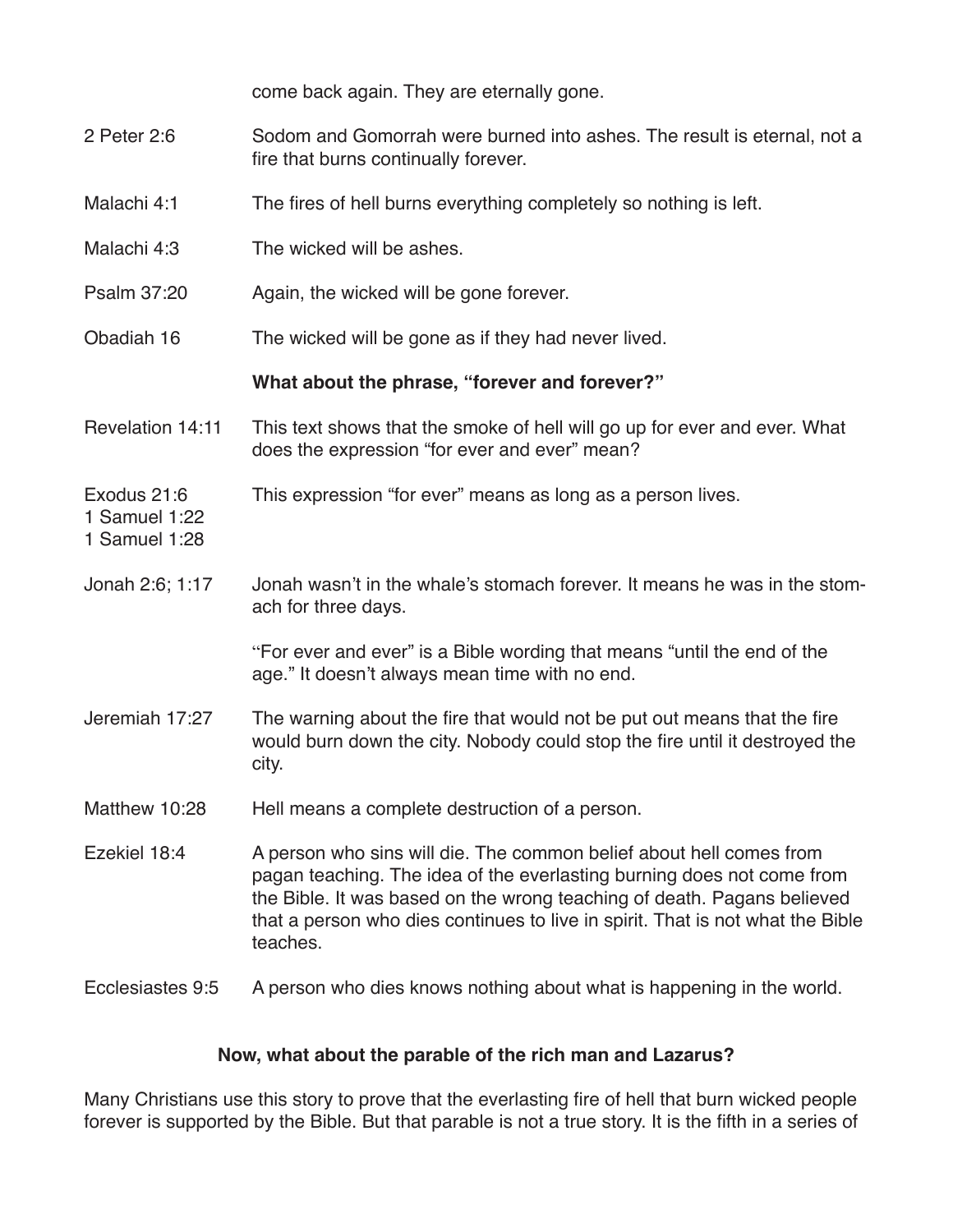parables. It was a common Jewish traditional story. It gives the spiritual lessons that the riches are not always a sign of God's favor; poverty is not always a sign of God's anger; after death there is no second chance; and people who reject the Bible will not be convinced by miracles.

### **The prophets believed hell was total destruction**

- Ezekiel 18:32 God has no pleasure in the death of anyone.
- Isaiah 55:7 God is calling us to stop sinning and follow Him. God will forgive us when we are truly sorry for sinning against Him.
- Romans 14:10, 11 All of us will stand before the judgment seat of Christ. Judgment must come before the rewards are given. The rewards of eternal life will be given to people who have been forgiven and follow Jesus. The rewards of death will be given to people who reject the gospel and continue to sin against Jesus.
- Rev. 20:10, 14, 15 Satan, his evil angels and people who reject God will be in the lake of fire or hell. The lake of fire is the second death.
- Revelation 20:9 The lake of fire comes when the fire from heaven comes and burns up all of the wicked that surround the city of God on earth. The earth will be cleansed by the fire.
- 2 Peter 3:13 Our old earth will be new again after the destruction of sin by the lake of fire.
- Nahum1:9 God promises us that sin will never come again a second time.
- Revelation 21:4 Death, illness, sadness and tears will be gone forever.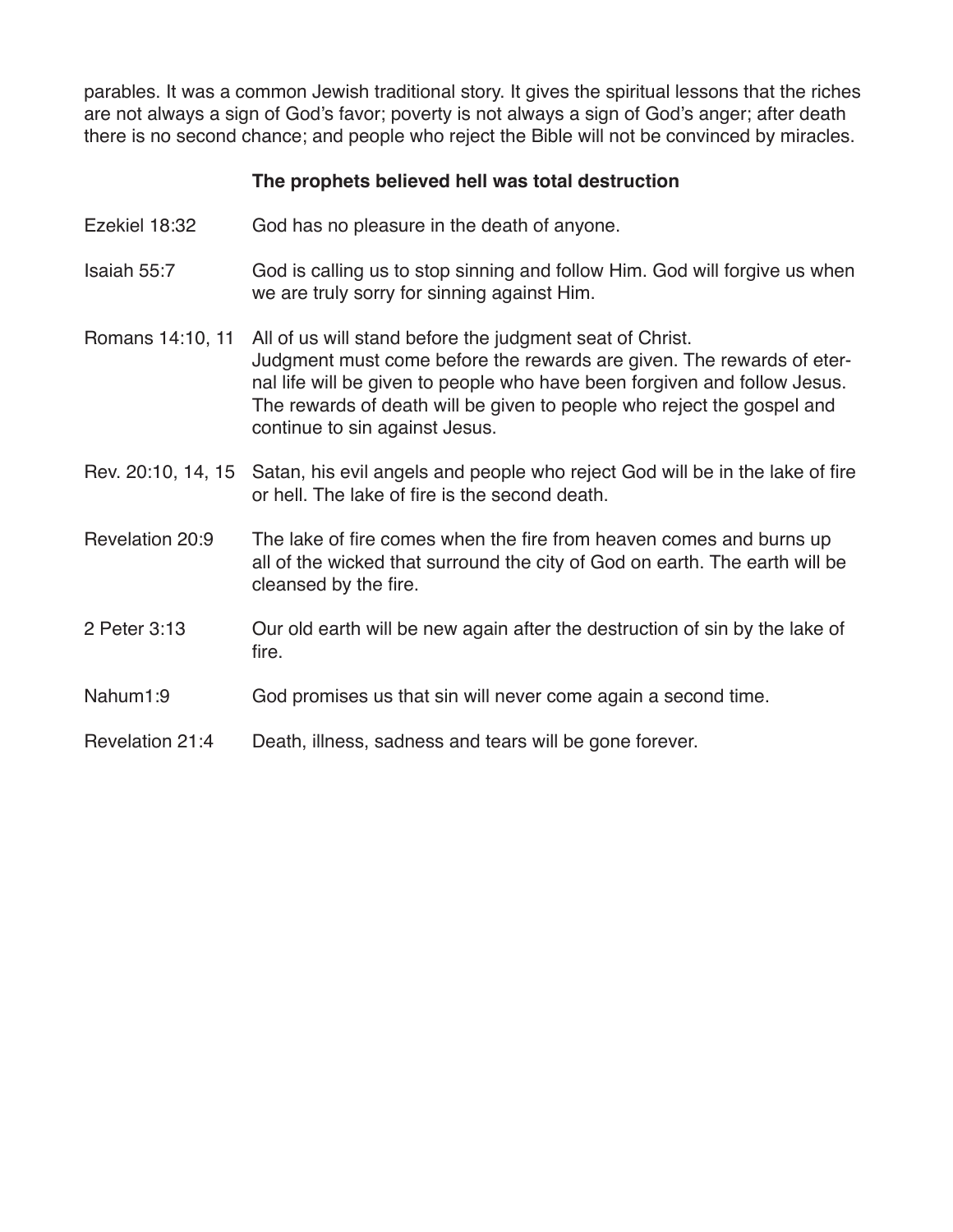# 18. The Bible's Health Secret

Our greatest need for good health is a new lifestyle. We are concerned about our health especially the killer diseases: 1. Heart disease 2. Cancer 3. Stroke Health is not a matter of chance. Good health comes from choosing a good lifestyle.

- 3 John 2 God is interested in our health and happiness. He wants us to be healthy.
- John 10:10 Jesus promises us a full life.
- Revelation 14:6, 7 A call is given to all people. The call asks people to worship the Creator who created us. We must follow our Creator in every possible way.
- 1 Corinthians 10:31 We should honor God by what we eat and drink. We also honor God by doing everything in His way, not our own way.
- 1 Cor. 6:19, 20 Our body is the temple of the Holy Spirit. We need to take care of our bodies because we belong to our Creator God.
- Psalm 139:14 We should praise God for creating us. We praise God when we do the right things.

The fact is that our own lifestyle is killing us. We need to know God's way so we can enjoy good health. Satan has a plan to destroy our health. He has a counterfeit health plan.

Satan's Counterfeit health plan pollutes the Air—Cigarette smoking

Cigarette smoking causes:

- 1. Heart diseases
- 2. Strokes
- 3. Different kinds of cancer
- 4. Emphysema
- 5. Premature births
- 6. Poor circulation
- 7. Shortness of breath

Smoking can hurt your health and your loved ones' health. Smoking is very harmful to babies and children.

- Exodus 20:13 If we smoke we are hurting our health. We are breaking God's commandment — You shall not kill.
- Philippians 4:13 Smokers can quit smoking through the power of Jesus Christ who gives them strength.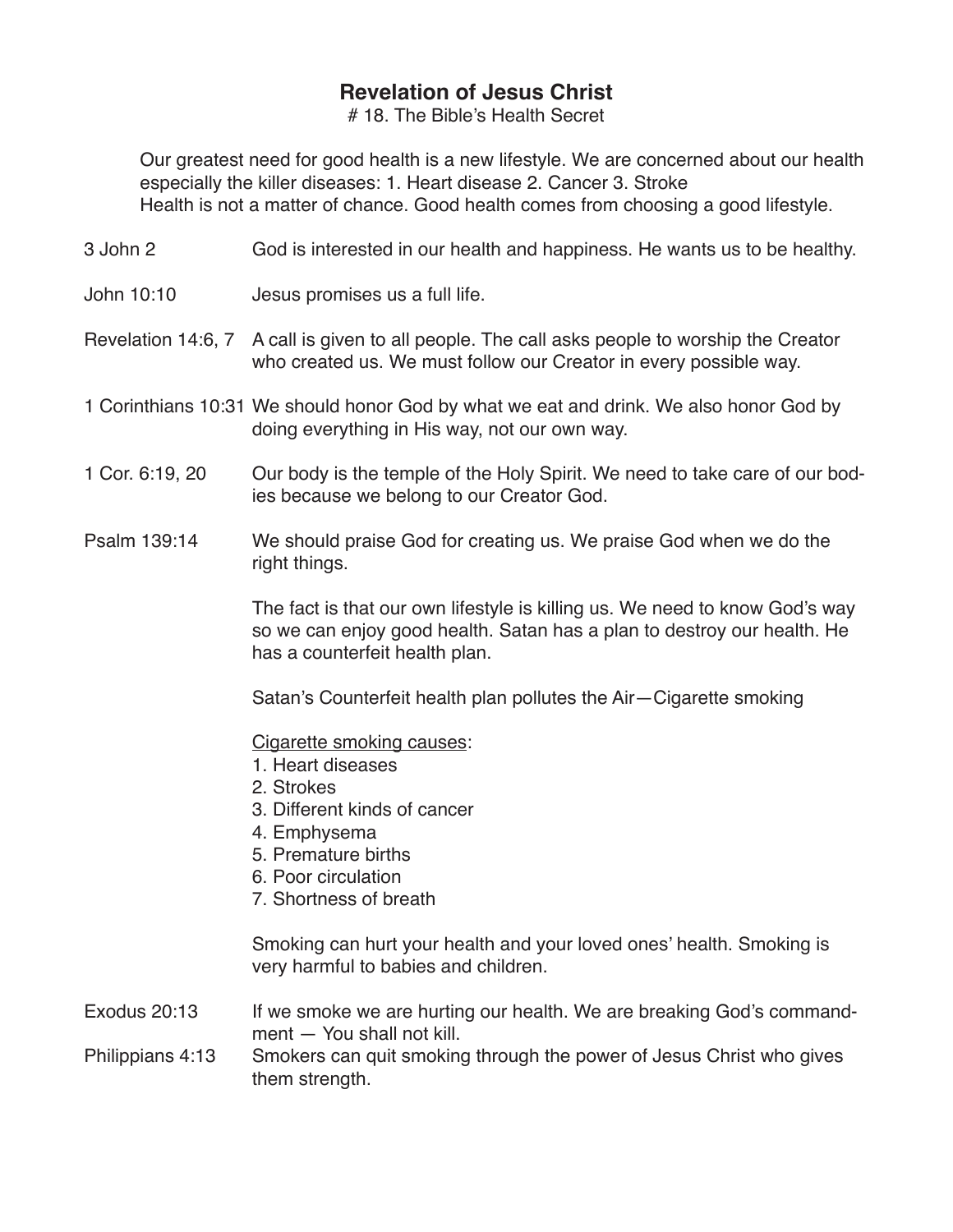Satan's Counterfeit health plan includes beverages that destroy—Alcholic drinks—Wine, Whiskey, Beer and etc.

- Proverbs 20:1 Drinking wine or any alcoholic beverage can cause our minds not to work properly. Alcohol deceives us and is dangerous. Alcohol can affect our ability to think and reason.
- Proverbs 23:31-33 The results of drinking alcoholic beverage can be painful and leads to unhappiness. The best way to avoid trouble is not to drink alcoholic drinks.

 The Bible uses the word "wine" that could mean two different grape beverages. One beverage is not fermented (fresh grape juice). The other beverage is fermented or changed to become alcoholic (wine).

- 1 Cor. 10:13 We all are tempted, but God promises us victory over temptations.
- Exodus 15:26 God promises us good health if we follow the right lifestyle. If we disobey Him, then we will suffer bad health.

### **Diseases of Egypt—Atherosclerosis (build up of fat in the arteries), Heart Disease,Obesity ( being too fat), Cancer, Tooth Decay, and Stress**

Egyptians didn't follow God's health plan. They suffered from the same diseases as we do today. God's people who left Egypt enjoyed good health because God taught them what to eat and what to do.

Genesis 1:29 The original or first diet before sin started was just fruits, grains, and nuts. That diet was the best for all of us. After the Fall into sin, the health of the people got worse. People lived shorter and shorter lives. But they still lived almost 1,000 years because of that first ideal diet.

> After the flood, the people's age or life span went down fast. God gave permission to Noah and the people to eat flesh foods.

- Genesis 7:2 God allowed people to eat flesh food, but only from clean animals.
- Leviticus 3:17 God gave the rule not to eat the blood and fat of the animals.

#### **Satan's Counterfeit Diet—Unclean Meat**

- Leviticus 11:2, 3 We can only eat meat from clean animals. Clean animals have divided hoofs that are separated completely in two and they chew the cud. For example, cows, sheep, and deer.
- Deut. 14:7, 8 We should avoid any animals that chew the cud, but do not have split hoofs (camel) or that do not chew the cud, but have split hoofs (pig).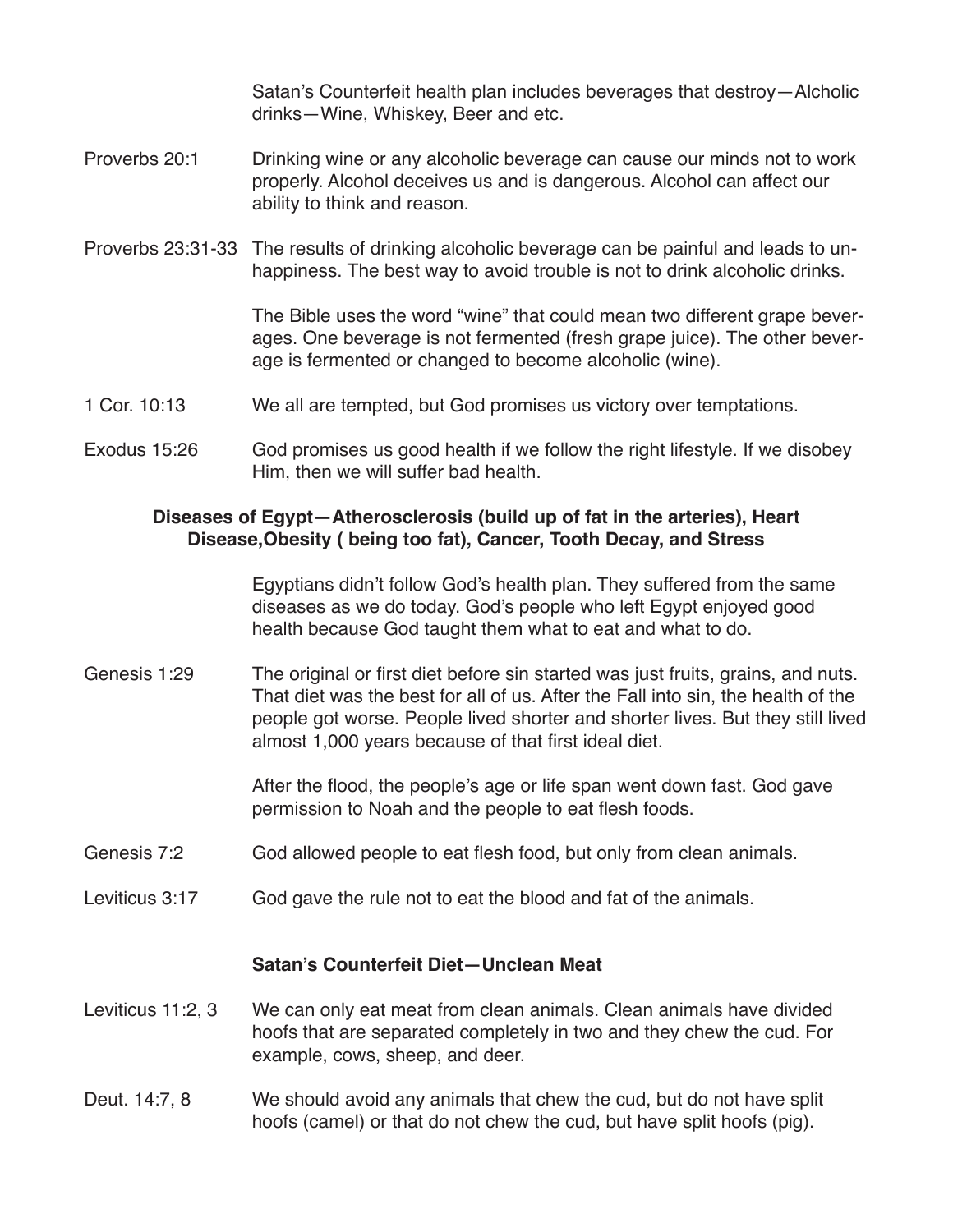| Psalm 84:11             | God only gives good things to His people.                                                                                                                                                                                                                                                                                                                                         |
|-------------------------|-----------------------------------------------------------------------------------------------------------------------------------------------------------------------------------------------------------------------------------------------------------------------------------------------------------------------------------------------------------------------------------|
|                         | What is wrong with pork? There are health problems that pork gives.                                                                                                                                                                                                                                                                                                               |
|                         | 1. Pork is filled with saturated fats and cholesterol.<br>2. Cancer in the pig's skin, kidneys, the lymphatic system and other inter-<br>nal organs is common.<br>3. Pork products are regularly preserved with nitrates which are known to<br>cause cancer.<br>4. Pork causes many digestive and stomach problems.<br>5. Pork carries trichina larva that can make us very sick. |
| Leviticus 11:9, 10      | The only seafood we can eat are the animals that have fins and scales.                                                                                                                                                                                                                                                                                                            |
|                         | There are 3 Diets in the Bible                                                                                                                                                                                                                                                                                                                                                    |
|                         | The ideal diet - Vegetarian (No meat)<br>The acceptable diet - Clean meat<br>The unacceptable diet - Unclean meat                                                                                                                                                                                                                                                                 |
|                         | Were the health laws nailed to the cross? No.                                                                                                                                                                                                                                                                                                                                     |
| Acts 10:17, 28          | Peter's dream was not talking about foods we can eat. God uses unclean<br>animals as symbols of the Gentile people whom the Jews called unclean.<br>God told the Jews to share the gospel with the Gentiles too.                                                                                                                                                                  |
| John 1:12<br>Luke 18:27 | We can have victory over our bad health habit(s) through<br>accepting Jesus as our Savior and Lord.                                                                                                                                                                                                                                                                               |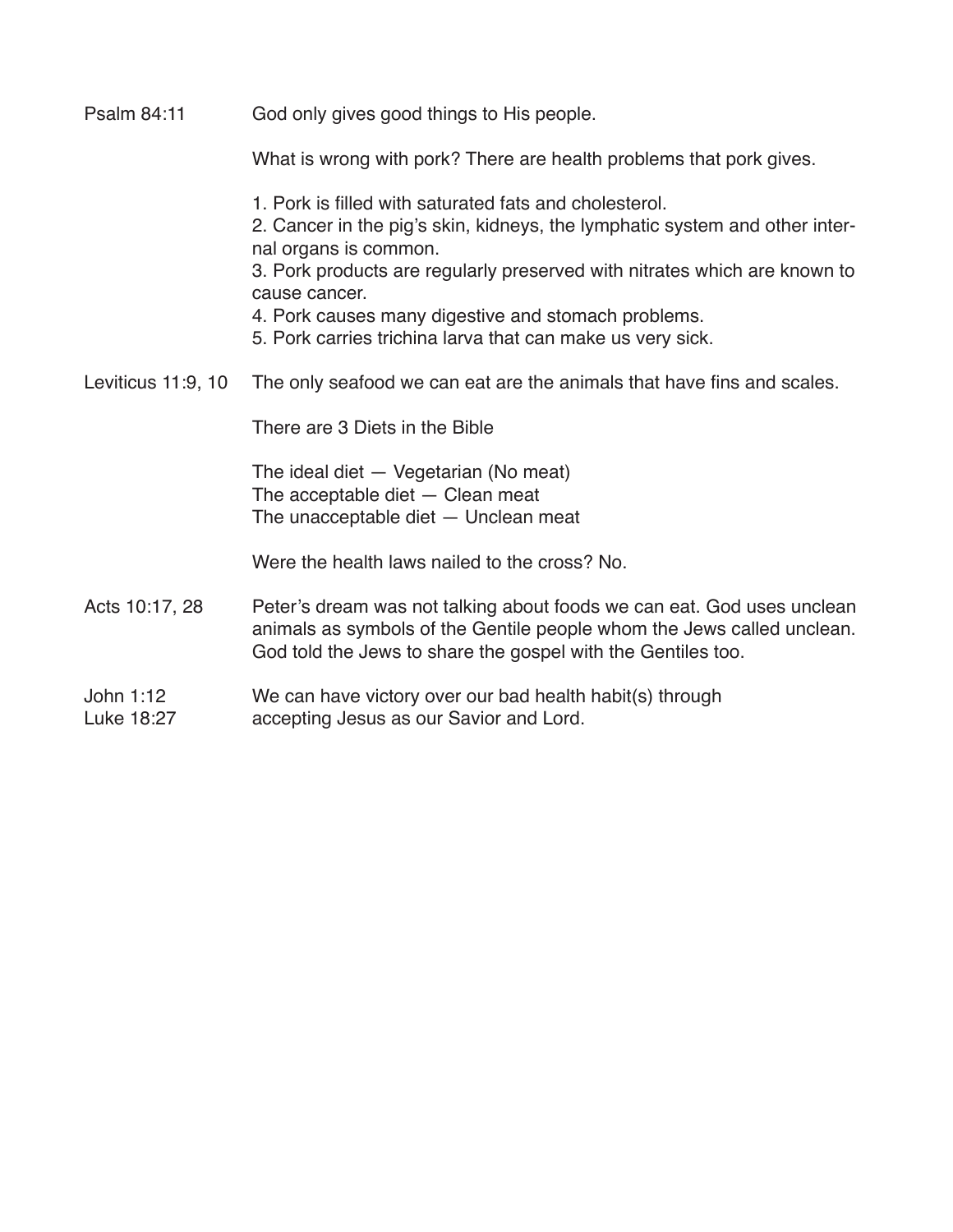# 19. Why So Many Churches?

Have you ever wondered, "How can I find the truth?" The average person is confused with so many churches. Why are there so many different churches?

| Amos 3:7                     | God shows the prophecies that tell us why we have so many churches.                                                                                                                                       |
|------------------------------|-----------------------------------------------------------------------------------------------------------------------------------------------------------------------------------------------------------|
|                              | Revelation's Four Horsemen-Revelation 6                                                                                                                                                                   |
| Revelation 6:1               | Jesus opened the future for us to see. Prophecies help us to understand<br>why we have many churches. The prophecy is about the future of Christi-<br>anity.                                              |
| Revelation 6:1, 2            | First Seal Opens-A Conquering Faith<br>(From the cross to 100 AD)<br>White represents a pure faith. The early Christian churches were pure and<br>faithful to God. The doctrines were based on the Bible. |
| Colossians 1:23<br>Acts 5:14 | Christianity spread far and wide. Many people<br>became Christians.                                                                                                                                       |
| Acts 5:29                    | Early Christians were brave in the difficult times. They preferred to obey<br>God instead of people.                                                                                                      |
| Revelation 6:4               | Second Seal Opens-A Bloodstained Faith<br>(100 AD to 323 AD)                                                                                                                                              |
|                              | Many Christians suffered from persecutions and death by the Romans.<br>The Romans were afraid of the growth of the Christian church. Satan tried<br>to destroy the faith of the Christians but failed.    |
| Revelation 6:5, 6            | Third Seal Opens-A Compromised Faith<br>(323 AD to 536 AD)                                                                                                                                                |
| Acts 20:28-30                | Paul warned of the coming false teachings that would creep into the Chris-<br>tian church.                                                                                                                |
| Daniel 8:12                  | Truth would be rejected in the church. Salvation through Christ was re-<br>placed by the teachings of the Church. Idols were introduced and changed<br>into saints.                                       |
| Exodus 20:4, 5               | Idols are forbidden by God's commandments.                                                                                                                                                                |
| Daniel 7:25                  | The Papacy would try to change times (Sabbath to Sunday) and laws<br>(removing the second commandment). During the time of compromise the<br>pagan's day of the sun replaced the Bible Sabbath.           |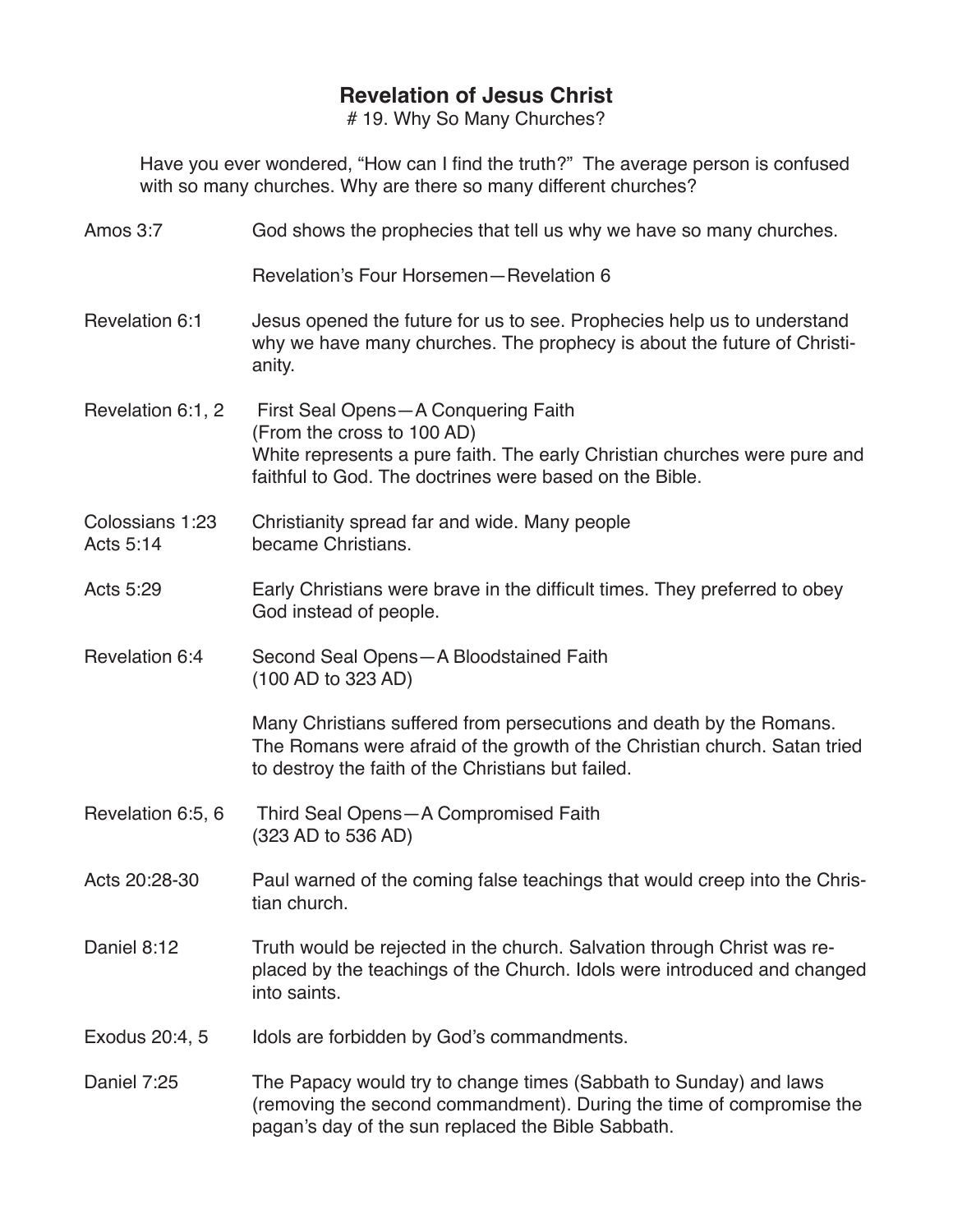- Exodus 20:11 The fourth commandment tells us which day is the Sabbath—7th day.
- Genesis 2:3 God rested on, blessed, and sanctified the seventh day.
- Ezekiel 22:26 People who do not keep the seventh day Sabbath are breaking God's law. They fail to see the difference between the holy and unholy.
- Revelation 6:7, 8 Fourth Seal—A Dead Faith (538 AD to 1400's AD) The Christian church did not have the faith of Christ. It was a time the church and state were united. The Roman Catholic church was powerful at that time. The church influenced the government to make religious laws. The church persecuted many people who rejected the teachings of the Catholic Church.
- Proverbs 4:18 In the time of deep darkness, there were people who refused to follow the false teachings. These Christian people kept the truth shining in the dark place.
- Jude 3 This text encourages us to stand up for the truth. There were people in that time who fought for the truth. First, there were the Bible Believing Waldneses. The Waldneses lived in the mountains to avoid the persecution by the Catholic Church. They believed in the Bible and rejected the man-made teachings of the Church. Then John Huss, a priest, who emphasized obedience to God's word, the Bible. Huss was burned on the stake for his faith in the Bible and God. Martin Luther discovered salvation by faith. He believed in what the Bible had been teaching about God's grace. But Martin Luther did not know all the truth of the Bible (John 16:12). John Calvin taught growth in spiritual life. Anabapists rejected baptism by sprinkling and pouring. They introduced the Bible baptism by immersion (Matthew 28:19, 20). In England, John Wesley taught sanctification by faith. It is a life time spiritual growth becoming more like Christ. In 1800's William Miller preached the second coming of Christ. This truth attracted many people of different faiths. Finally, the Advent Movement taught the importance of the seventh-day Sabbath, the truth about death, and the lessons of health.
- Matthew 15:9 People who teach human rules are not really worshiping God.
- John 14:15 Jesus clearly says that if we love God, we will obey Him.
- Isaiah 58:12, 13 In the last days, God will raise a church that will bring the truth back again. The truth will be the same as the early Christian church.
- Revelation 14:12 The last days church will keep all of the commandments of God and have faith in Jesus.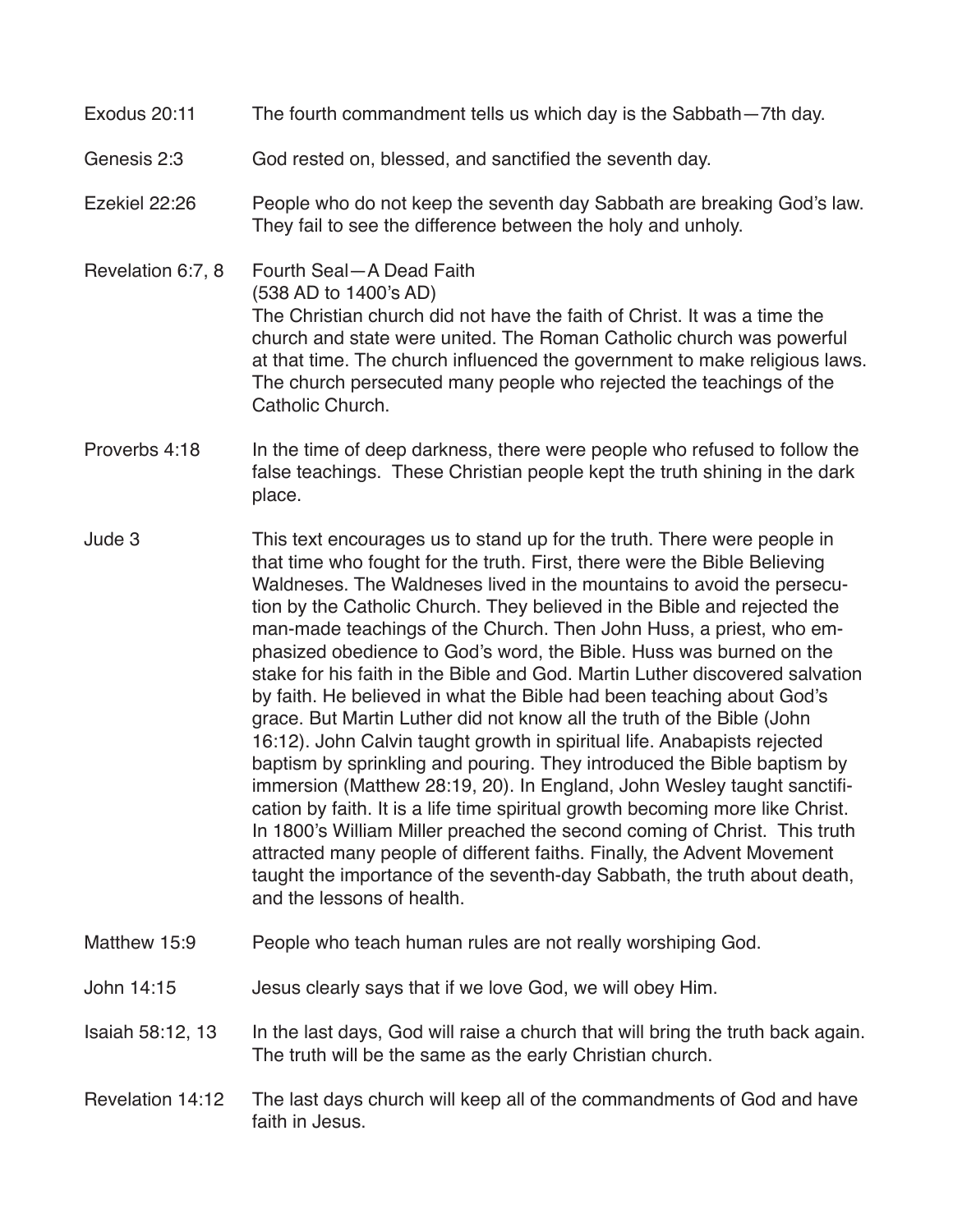John 10:16 There are many sincere people in other churches. These sincere people will accept the truth that they discover from the Bible.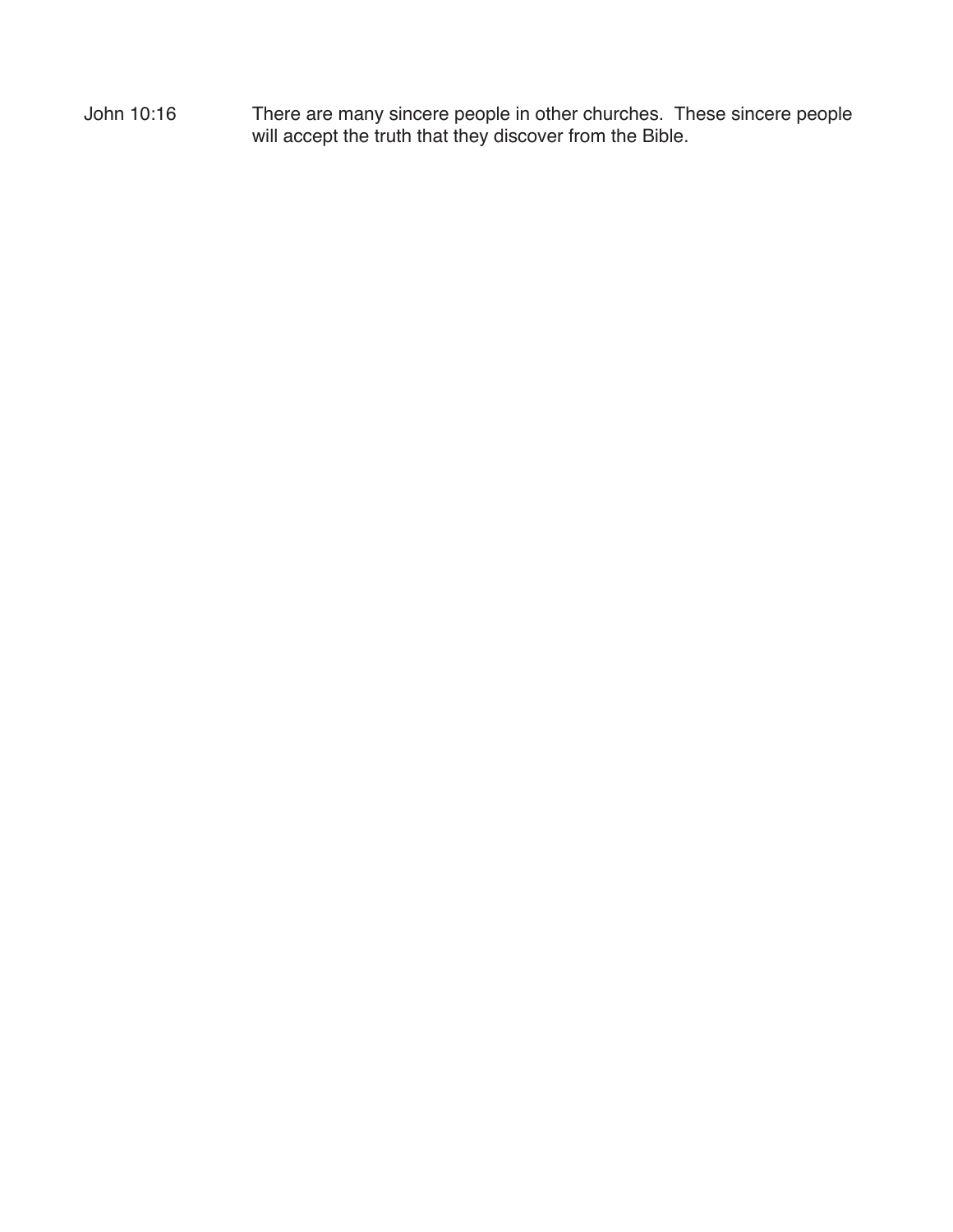# 20. Revelation's Babylon Revealed

Tylenol Scare—Several years ago an innocent sick person took some Tylenol capsules. The capsules contained Cyanide poison. The sick lady died from the medicine that was supposed to help reduce her illness. Several people in the area died from cyanide poisoning. Someone took the Tylenol bottles and removed the medicine. They put cyanide back in the capsules. People bought the medicine not knowing that the Tylenol bottles were tampered with. Some of these people died. This story illustrates Satan's attempt to deceive the world through "truth." That counterfeit truth can lead people to eternal death.

The book of Revelation Shows Satan's Final Deceptions. Revelation also shows God's protection from Satan's last day deceptions.

- Revelation 12:1 A woman wearing white clothes and a crown with twelve stars symbolizes the true church.
- 2 Corinthians 11:2 This text clearly shows that a woman is the symbol of the church.
- Revelation 17:1-4 A prostitute sitting on the beast is the symbol of an apostate or the false church.

#### **Revelation's Symbols**

| 1. A Woman                             | The Church             |
|----------------------------------------|------------------------|
| 2. A Harlot Woman                      | The False Church       |
| 3. A Pure Woman                        | The True Church        |
| 4. Waters/Seas                         | <b>Peoples</b>         |
| 5. Kings of the EarthPolitical Leaders |                        |
| 6. Drunk                               | Deceived               |
| 7. Wine                                | <b>False Teachings</b> |

What does the Babylonian system represent? The city of Babylon had its origin when God confused the language at the tower of Babel. The term "Babylon" in Revelation repre-

The Two Different Systems of Religion Disagree: Truth vs. Error; God's Way vs. Man's Way; The Woman In White vs. The Woman In Scarlet

Psalm 116:13 The Cup of Salvation

sents religious confusion.

Revelation 14:7 The Wine of Babylon

Revelation predicted that thousands would be deceived when the false teachings of ancient Babylon entered the church. The Cup of Wine: Satan is deceiving people about the truths in the Bible.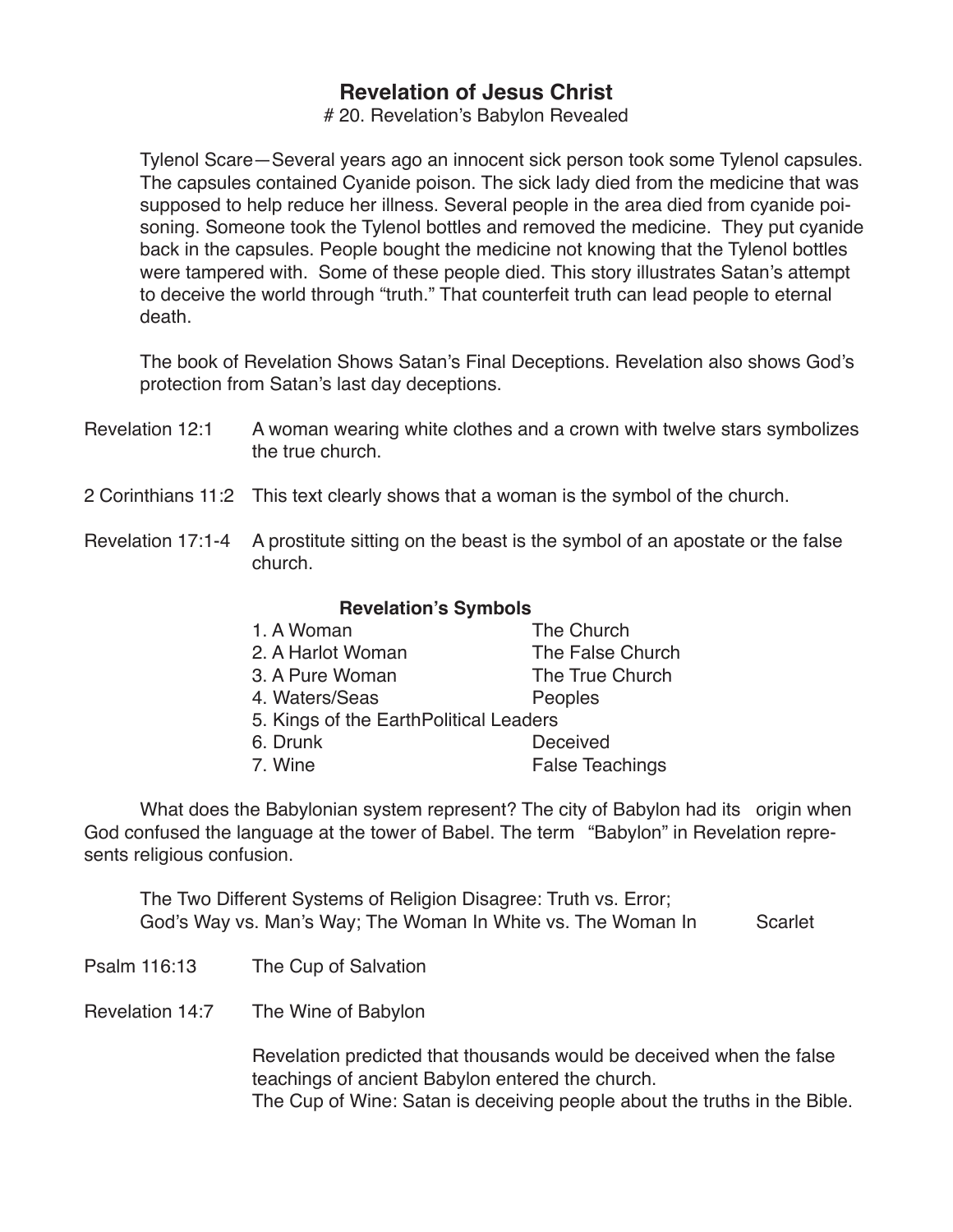The Early Christian church was started with God's word only. But later the Christian church accepted false teachings.

2 Timothy 4:4 People will reject the truth for man-made teachings.

#### **The Wine Cup—Satan's deception regarding salvation**.

- Daniel 4:30 Example of salvation by works. People think more highly of themselves than of God.
- Romans 3:24 Example of salvation by faith. God's grace is the free gift given to all people who accept God's plan of salvation.
- Revelation 1:5 The Cross: Christ is our Savior who saves us.
- Genesis 11:5-9 Human Works done to save themselves

#### **The Wine Cup: Satan's deception regarding intercession.**

- 1 Timothy 2:5 Jesus Christ is the only mediator between God and people. False religious systems teach that idols or saints are needed for salvation.
- Exodus 20:4, 5 This commandment forbids worship of idols or saints.
- Revelation 5:6, 7 In the Heavenly Temple: Christ is our Intercessor
- Ezekiel 6:4 Idolatry is in the land

The Wine Cup: Satan's deception regarding the Sabbath

- Ezekiel 8:16 Israelites worshiped the sun instead of the God of Creation.
- Daniel 7:25 This prophecy tells about the system that attempts to change times (Sabbath) and law (Ten Commandments). The system was the Roman Papacy.
- Exodus 20:8-10 The Sabbath Commandment

The Catholic Church does not accept the literal interpretation of Genesis regarding Creation. It is easier to reject the Sabbath commandment, which is based on the seven days of the creation week.

Revelation 14:6, 7 God is calling the world to worship the Creator who created the heavens and the earth. It is related to the Sabbath as the sign of God's authority.

### Ezekiel 20:20 Keeping the Sabbath holy is the sign of a relationship between God and His people.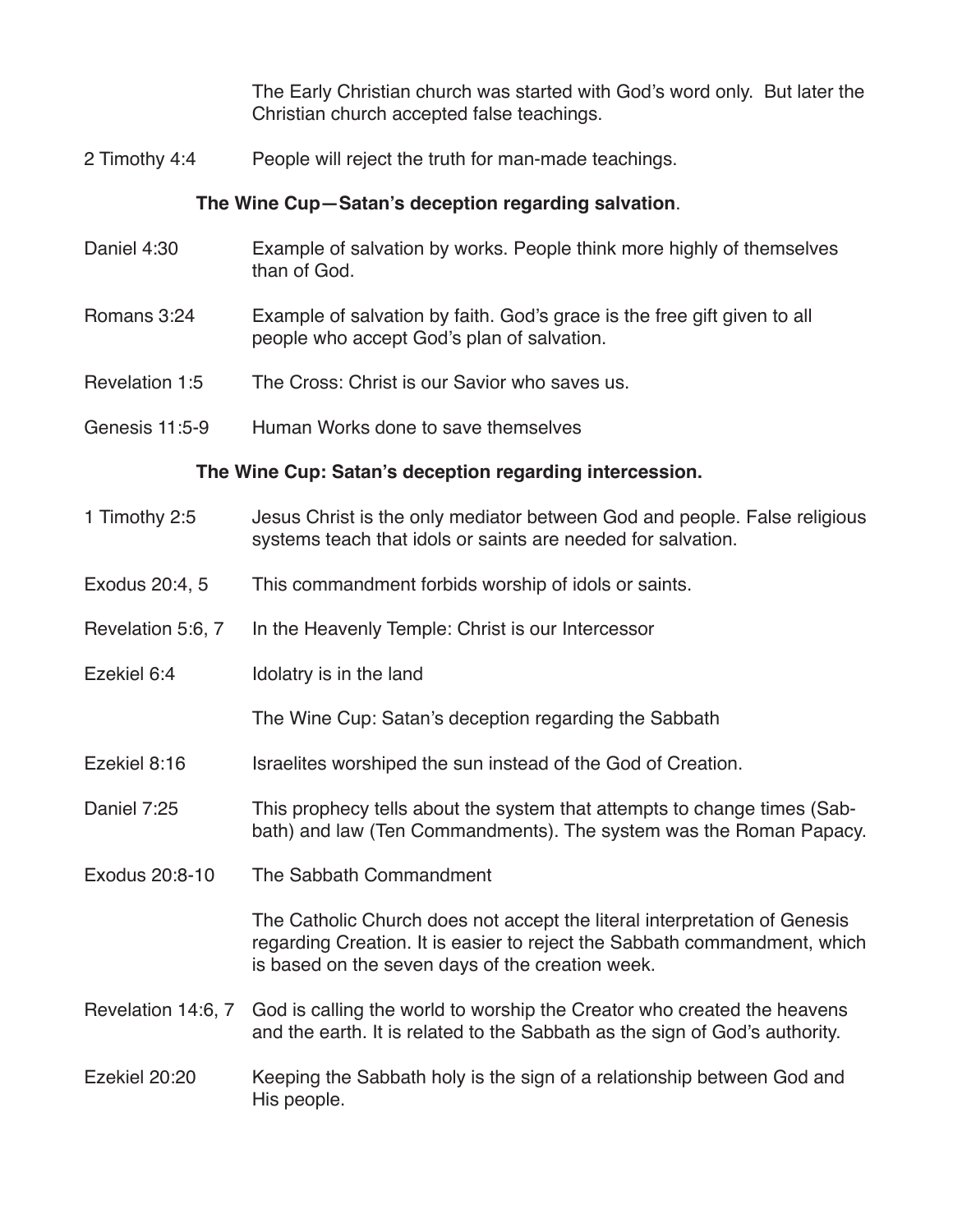- Revelation 17:5 The harlot is the mother of many harlots. The scarlet woman represents the false religious system as the Catholic Church that has many offsprings (Protestant churches). The Protestant churches still have a connection with the Catholic Church by the keeping of Sunday. Sunday keeping shows the authority of the Catholic Church since they changed the day of worship from Sabbath to Sunday..
- Revelation 14:6, 7 The Sabbath: Christ is my true rest
- Ezekiel 8:16 Pagan Sun Worship was done even in the temple where only God was to be worshiped.

#### **The Wine Cup: Satan's deception regarding death**

- Ezekiel 8:14 The Israelites had accepted the false teaching about death.
- Ecclesiastes 9:5 The dead know nothing. The dead do not communicate with us.
- Revelation 1:18 Resurrection: Christ is our Life-Giver
- Ezekiel 8:4 Immortality (Never die)

Revelation 17:3

Revelation 18:4 God is calling His people out of the false religious systems. There are many sincere Christians in the spiritual Babylon.

#### The Foundation of the Babylonian System

- the authority of man
- the word of man
- the works of man
- the law of man
- the traditions of man

The Foundation of the God's System

- the authority of God
- the word of God
- the love of God
- the law of God
- the teachings of God
- Revelation 14:12 In the last days God has a church that follows Him faithfully. The people obey God's commands.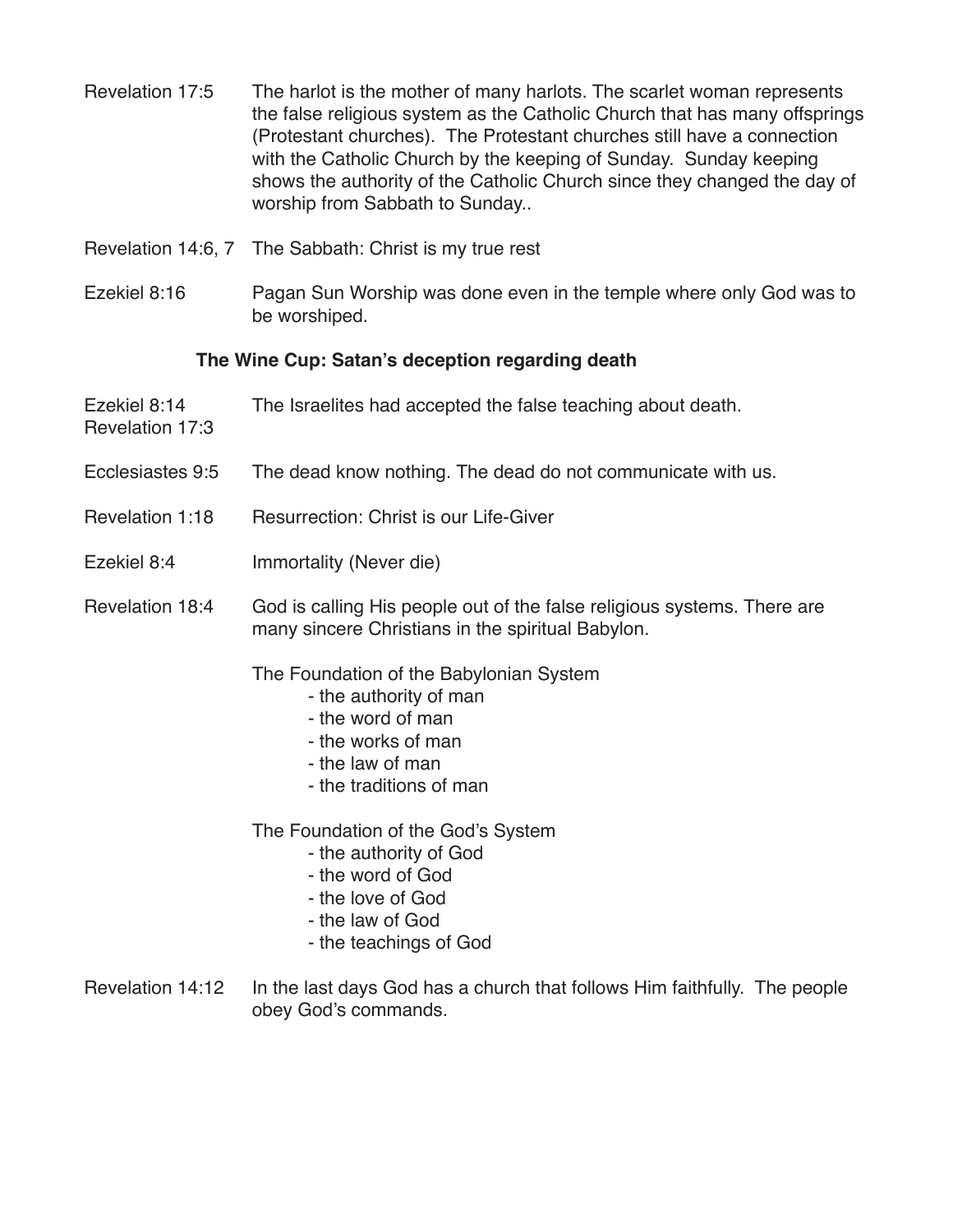# 21. Is There a True Church?

Does God have a true church on earth today?

- Matthew 16:18 Jesus says that God already has a church that follows Him completely.
- Acts 2:41, 47 The early church was established after the ascension of Jesus Christ. That was God's first Christian church.
- Matthew 28:18 Jesus claims that He had recieved the authority in heaven and on earth. He is the head of the church.
- Matthew 28:18, 19 Jesus commands us to plant churches in the world.

Then, how can we find the church that God has? Problem: There are over 300 different denominations in North America. Which one is the true church? Good news! The Bible has God's answer.

Revelation 12 describes a struggle between the forces of good and the forces of evil. Satan's goal is to attack God's church.

- Revelation 12:1, 2 The description of God's true church.
- 2 Corinthians 11:2 The woman is a symbol of the church.
- Revelation 12:7-9 The war began in heaven. Satan and his followers lost the battle and were forced to leave heaven.
- Revelation 12:13 Satan attacks the church and Jesus Christ. Satan attempted to destroy baby Jesus through a jealous king. The king, King Herod, ordered that all male babies below 2 years of age must be killed. But God's angel warned Joseph in a dream to escape to Egypt.
- Revelation 12:5 The child, Jesus Christ, later was persecuted and killed. Jesus was resurrected and went back to heaven.
- Revelation 12:11 Now, Satan begins to attack God' people very very strongly. The Church in the Middle Ages used the power of the government to force the church's laws.
- Revelation 12:6 The papacy or the Roman Catholic Church ruled with full power for 1,260 years. The true Christian church was persecuted during this time.
- Ezekiel 4:6 A day is equal to a year in Bible prophecy. During 1,260 years the true church was protected in the wilderness. God did not let the church be destroyed from the earth. Faithful men and women of God kept the lamp of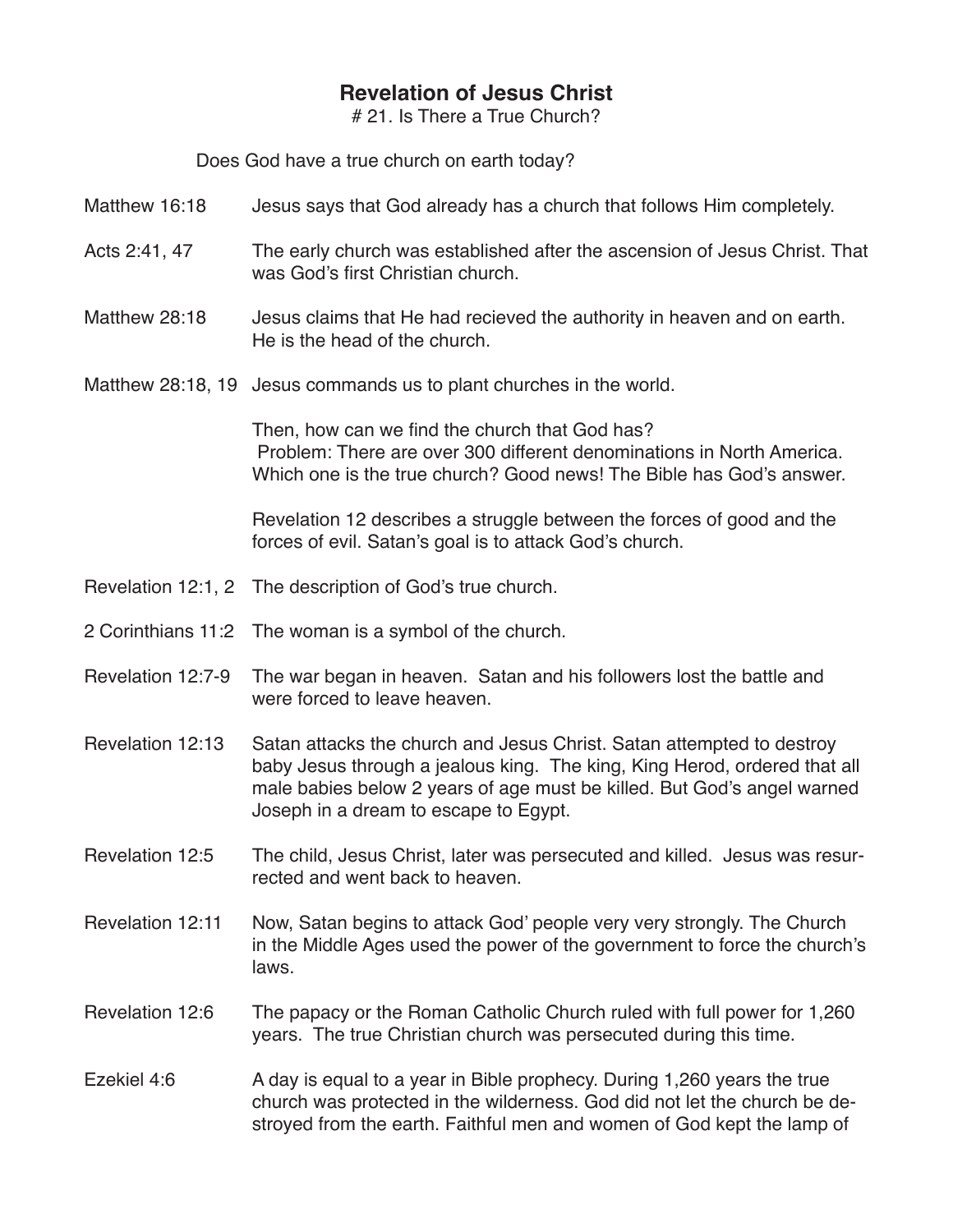truth burning.

- Rev. 12:15, 16 The earth helped the woman (church) by people moving to the new world (North America). In the new world the government was new and different from European countries. The new world's government allowed freedom of religion. At the end of the 1,260 year prophecy (1798), Revelation predicted the rise of God's last day movement.
- Revelation 12:17 The last day true church of God–"keeps the commandments of God, including the Sabbath, and have the faith in Jesus Christ." The word, "remnant" means that which remains and is like the original.

The book of Revelation shows the characteristics or description of the Remnant.

- Revelation 12:17 These texts show two characteristics of God's remnant church.
- Revelation 14:12 They are: 1. Obedience to God's commandments and 2. has the testimony of Jesus Christ.
- Revelation 19:10 This text shows what is the testimony of Jesus Christ as founded in Revelation 12:17. It is the spirit of prophecy. One of God's gifts to the church is the prophecy.
- 1 Cor. 1:6,7 Paul outlines the gifts of God to the church. The gifts are given Ephesians 4:11 for the preparation for the coming of Jesus Christ. So, God's last day church would keep His commandments and have the gift of prophecy.
- Daniel 8:14 2,300 year prophecy ended at 1844 AD.

There was a group who believed the Second Coming of Christ would happen in 1844. This group was disappointed that Jesus didn't return as believed. Then, what would God do? Faithful to His word, God raised up the gift of prophecy to guide His disappointed people. God also lead them into a worldwide movement or church. Now they could proclaim the Gospel.

Revelation predicts God's true church would:

- 1. Appear sometime after 1798.
- 2. Trust Jesus and keep His commandments.
- 3. Be guided by the gift of prophecy.
- 4. Proclaim God's final message to the entire world.
- Rev. 14:6, 7 The gospel message will go to the whole world before the end of the world comes. The Seventh-day Adventist Church fits this description of God's remnant church.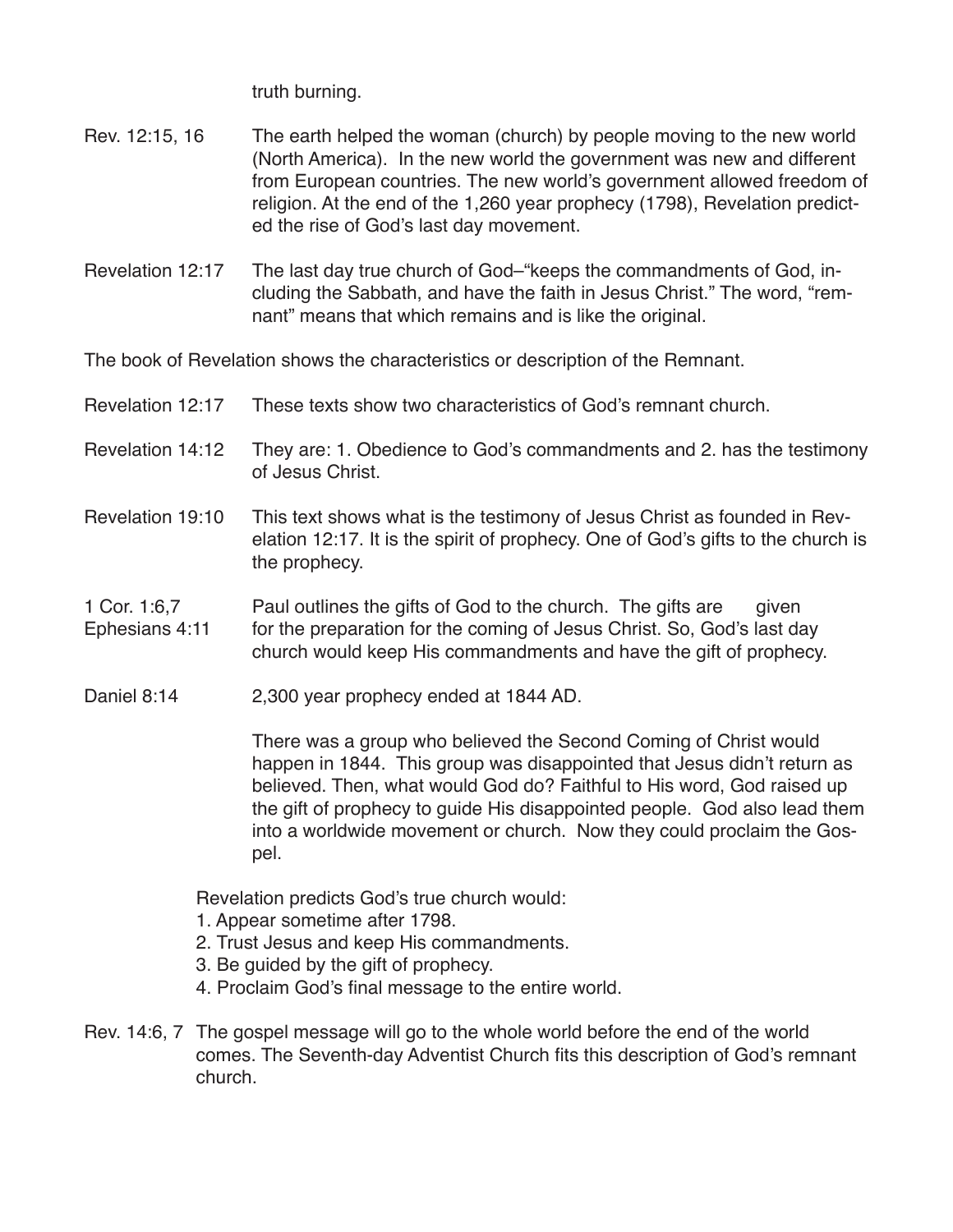# 22. A Financial Secret

We are experiencing an economy that is in trouble. History has never seen so much trouble in the world with money and finances. The economy has become a major political issue or problem. The United States national debt has grown rapidly from 1.2 Billion in 1900 to 4.6 Trillion in 1994. Some people are concerned about their future and their security. Life is very uncertain. Personal debt is at an all time high. Revelation predicts a bad economy in the future.

- Rev. 18:14-17 A description of labor or work and economic problems in the future.
- James 5:1-5 A description of last day money crisis.

Revelation has the answer to all of our financial problems.

- Genesis 2:8 God created Adam and Eve in the garden of Eden. Adam and Eve took care of the garden and animals. They were the managers of God's property.
- Psalm 50:10, 12 Everything on earth belongs to God who is the Creator of the earth.
- Genesis 3:1-15 The story about the Fall of Adam and Eve into sin. Sin led to the loss of the heavenly home in the garden of Eden. Satan's deception was self-centeredness. Satan deceived Eve to believing that she could take anything she wanted as if she owned everything. She disobeyed God when she stole the fruit from the forbidden tree.
- Acts 17:24, 25 God gives life.

Psalm 24:1

**God's Economics Principle #1:** God created us and supports our lives. Everything we have really belongs to God.

- Deuteronomy 8:18 Only God can give us wealth and power.
- Haggai 2:8 Money belongs to God.
- Genesis 14:19, 20 Abraham recognized God's ownership. Abraham paid tithe or a tenth on any increase he got.
- Genesis 28:22 Jacob returned tithe, too.
- Leviticus 27:30 God instructed Israelites how to return their tithe to God. Why? Because God owns everything.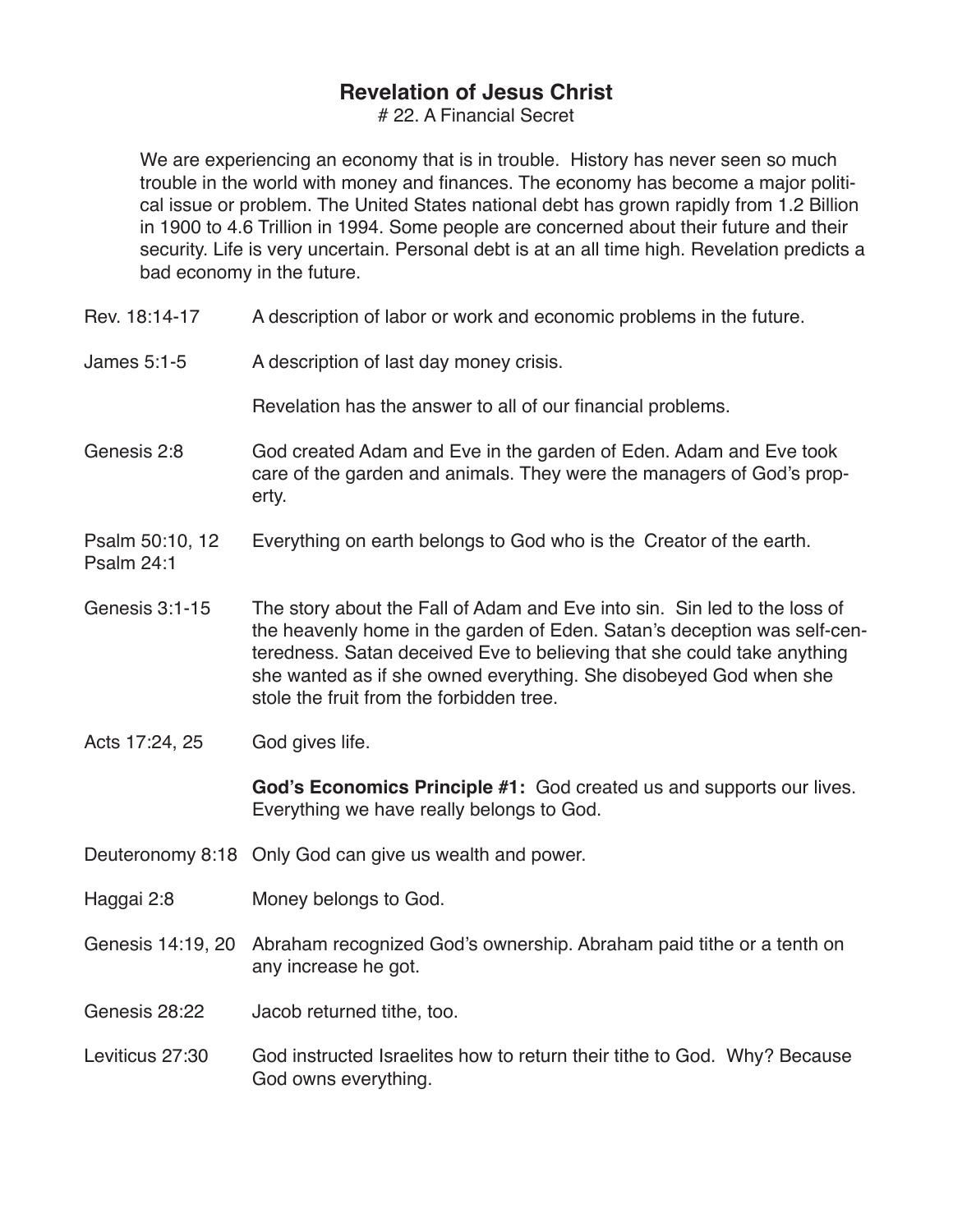**God's Economics Principle #2:** Returning tithe shows that we believe and accept that God gives life. God keeps us living and breathing.

#### Malachi 3:8-10 People rob God when they refuse to return tithe to God. God promises rich blessings if we return a faithful tithe of what we receive.

Leviticus 27:30 All tithe is holy to the Lord.

Some Individuals who faithfully returned tithe to God were: William Colgate, John D. Rockefeller, Sr., Henry John Heinz, James Cash Penny, Henry P. Crowell, John Wanamaker, Matthais W. Baldwin, R.L. Le Tourneau, James L. Kraft, and Milton S. Hershey

- Malachi 3:11 God promises protection for those who faithfully pay tithe.
- Proverbs 3:9, 10 God promises material blessings.

**God's Economics Principle #3:** Giving with the right motive or reason opens our hearts to receive spiritual and material blessings from God.

Matthew 23:23 Some people are faithful to give God tithes and offerings but fail to show mercy and love to other people. We must have a good reason when we give to God.

> **God's Economic Principle #4**: Giving helps us to have the deep satisfaction of supporting God's kingdom. Tithe is given for the preaching of the gospel.

**God's Economics Principle #5:** There is no greater motivation to give than the cross. The greatest of all gifts is Jesus. Jesus sacrificed everything to save the world.

**God's Economics Principle #6: Sacrificing** for God's work teaches us deeper lessons of trust.

Matthew 6:33 We need to seek God first and everything will be taken care of by our God. Our God does care for us.

> **God's Economics Principle #7:** The real concern is: Who has our love and affection?

- Matthew 16:26 If we think of the world for ourselves then we show that God is not important.
- Luke 12: 19, 20 We will lose eternal life when we show more interest in the world than in God. It is God who supports and cares for us. We need to accept Christ's invitation: Let nothing between me and the Savior.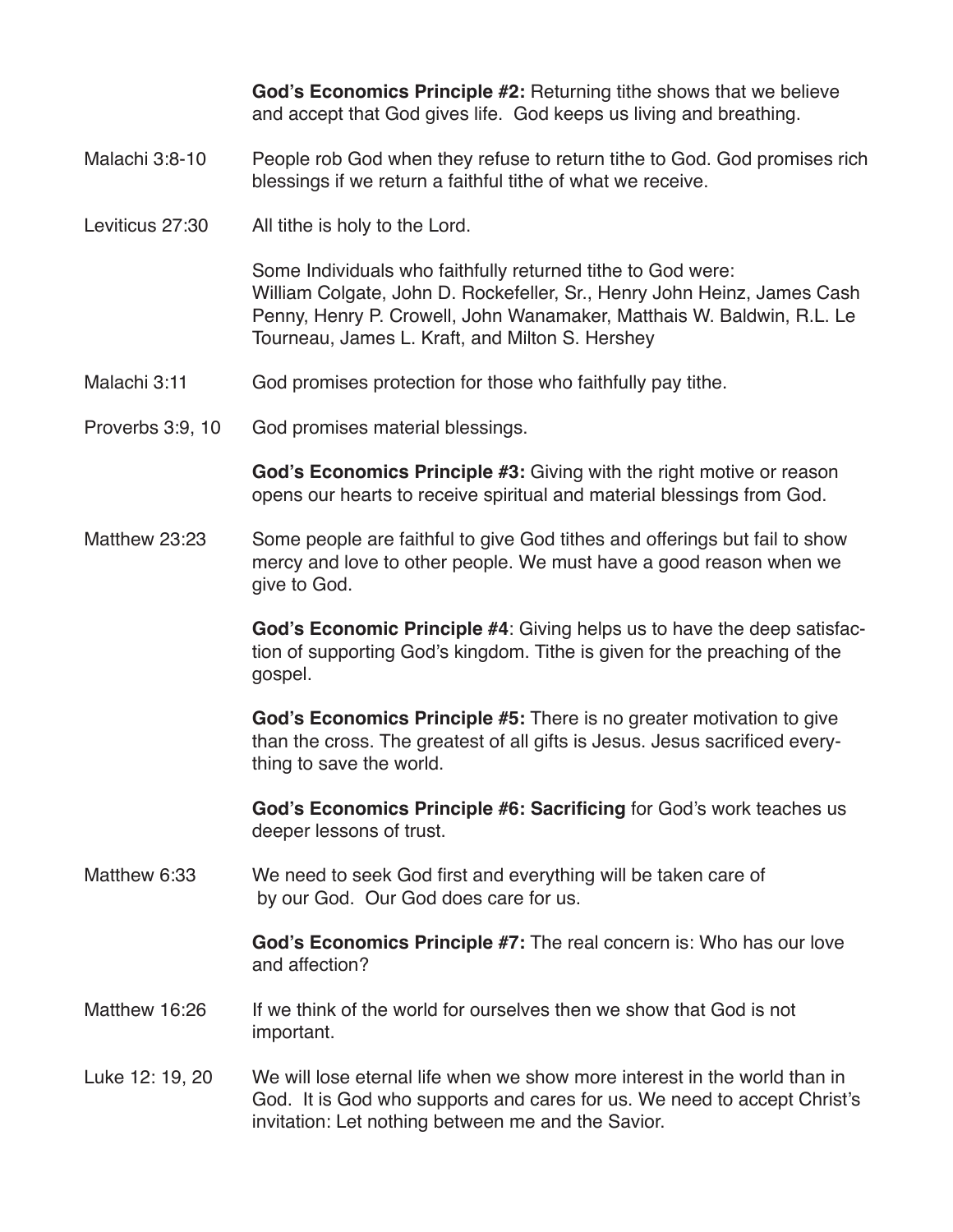# 23. The Mark of the Beast

The warning against worshiping the beast is the most important message given in the book of Revelation.

- Rev. 14:6, 7 The first angel's message emphasizes the importance of worshiping the Creator God.
- Rev. 14:9, 10 The third angel's message warns us not to worship the beast and receive the mark of the beast.

#### **True and False Worship Collide**

Revelation 14:12 God's people truly worship God when they keep the commandments of God and have faith in Jesus Christ. God desires everyone on this world to be saved through the gospel. God warns the world to be aware of false teachings that can deceive them.

Revelation presents two groups:

- 1. One group worships the Creator—Revelation 14:7
- 2. One group worships the Beast—Revelation 14:9

What is the basis of all true worship?

Revelation 4:11 Worship God because He is the Creator who made the heavens and the earth.

Has God left a sign of His creative authority?

- Exodus 20:8-11 In the heart of the ten commandments there is a sign of creative authority. The sign is the fourth commandment that commands us to rest on the Sabbath.
- Ezekiel 20:12 Keeping the Sabbath is the sign between God and people.
- Romans 4:11 Abraham received the sign of circumcision when he had faith in God. The sign of circumcision is a seal of the righteousness of faith.

#### Isaiah 8:16 We receive the seal of God when we accept God as our Lord. God's seal is in the heart of God's law.

God's Seal Has:

- 1. His name
- 2. His title
- 3. His territory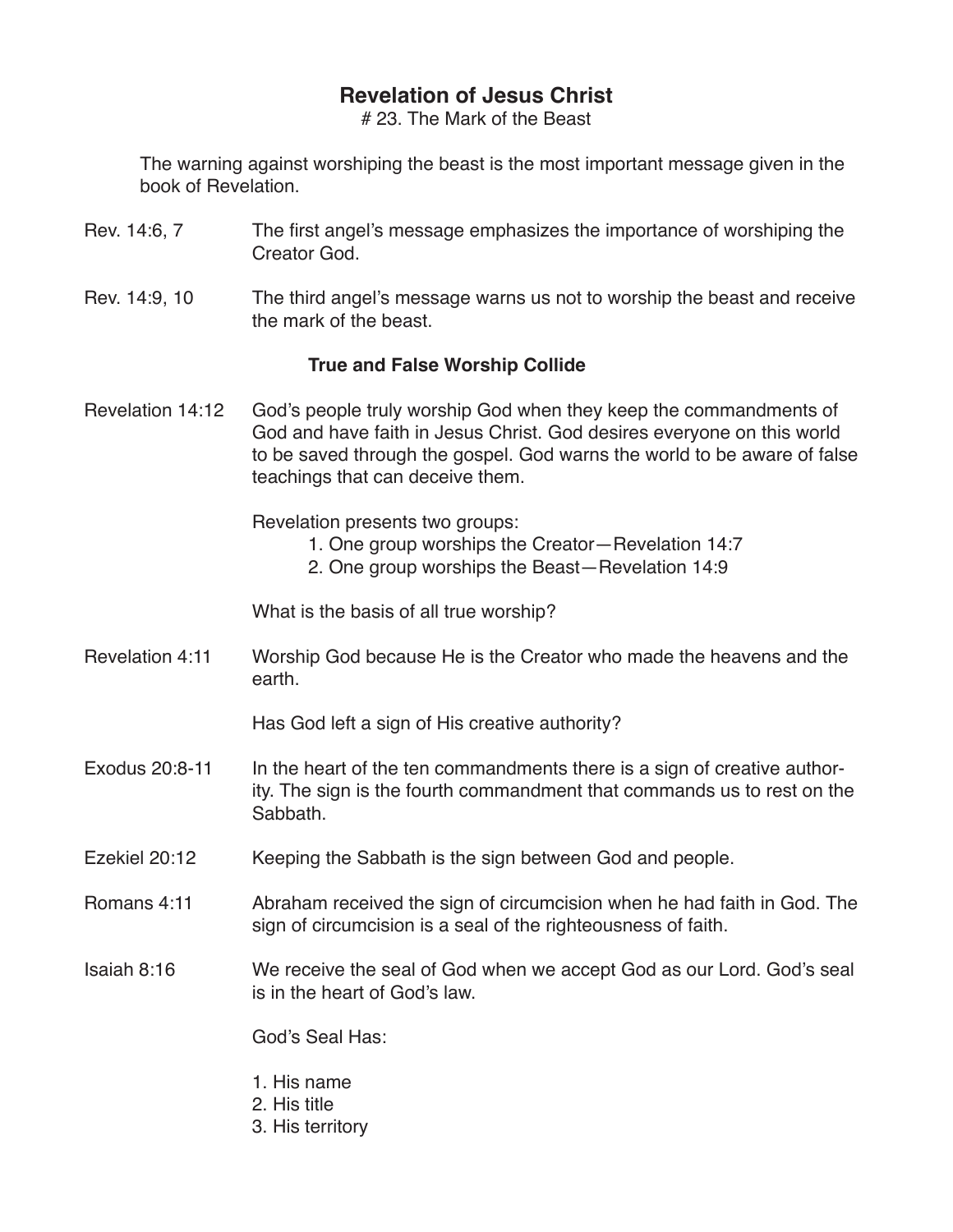A seal gives authority to a document.

The seal of God is the seventh-day Sabbath. The Sabbath commandment has:

 God's name—The Lord Thy God God's title—Creator God's territory—Heaven and Earth.

God's seal is in contrast to the beast's mark.

## Rev. 7:2, 3 God's seal and God's law are in the forehead.<br>Hebrews 8:10 Satan has attacked the Sabbath because it is

- Satan has attacked the Sabbath because it is the seal of God's law.
- Daniel 7:25 Satan tried to change the Sabbath and the Ten Commandments. Since the final issue will be about worship, what earthly religious power claims that it has the authority to change God's law? The Catholic Church claims that the transfer from the Sabbath to Sunday was the sign of the Church's authority. Satan has attacked God's seal, the Sabbath, the basis of all worship.

#### Revelation 13 Who is the beast? What is the mark of the beast?

#### Rev 13:1, 2 Clue #1—A Roman power

What is the dragon? Revelation 12:9 identifies the dragon as Satan. But Satan works through human agencies. In Revelation 12 the dragon, working through pagan Rome, attempted to destroy Jesus. A Roman:

- official tried to kill baby Jesus.
- governor condemned Jesus.
- executioner crucified Jesus.
- emblem sealed His tomb.
- ‑guard watched His tomb.
- Revelation 13:8 Clue #2—A worldwide religious power
- Revelation 13:7 Clue #3-A religious power controlling civil powers
- Revelation 13:6 Clue #4—A blasphemous power

What does blasphemy mean in the Bible?

- John 10:33 Blasphemy deals with the claim to be God.
- 2 Thess. 2:4 Another example of blasphemy is claiming to be God on earth. Blasphemy is when a person claims the power, position, work, or names of God.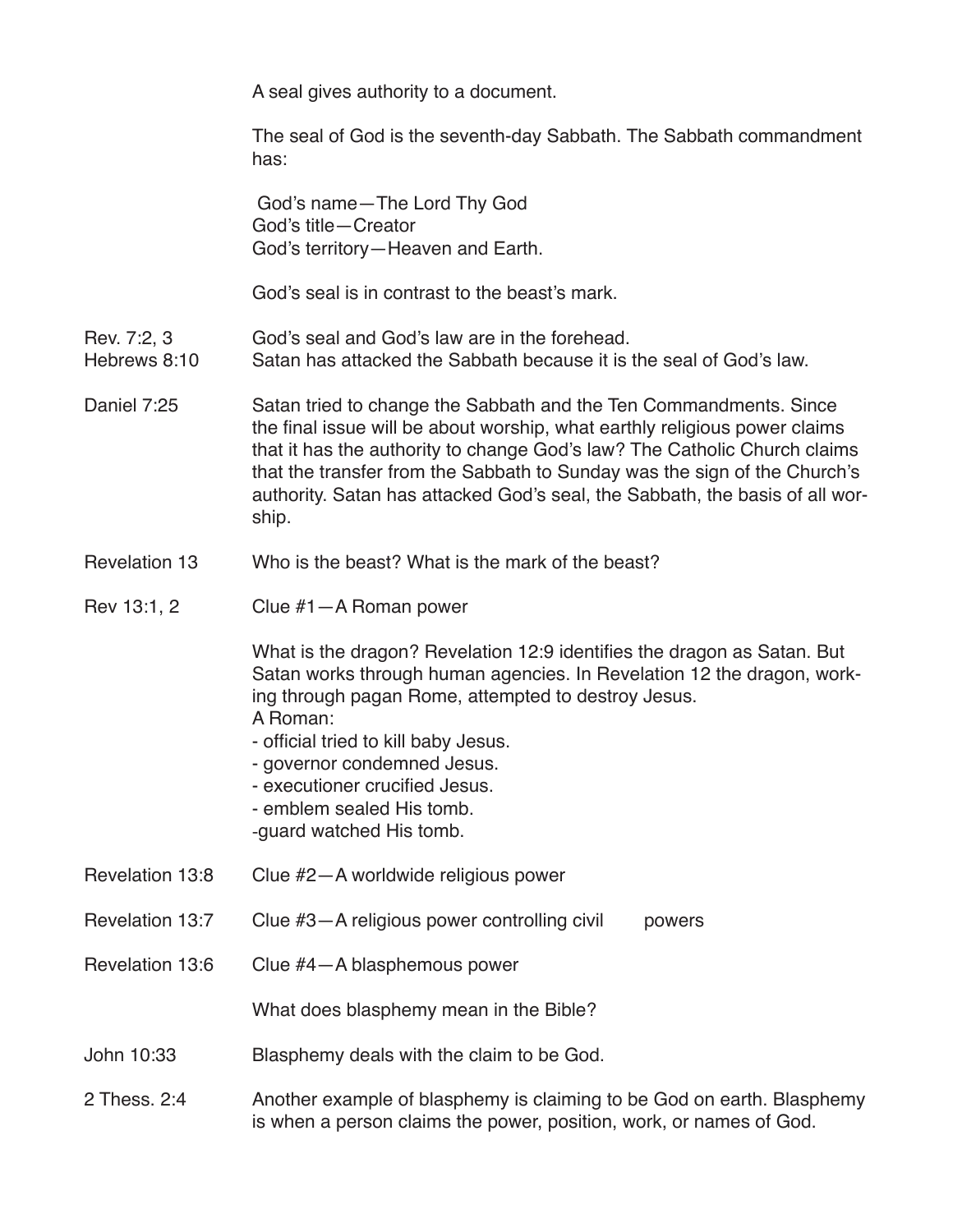- Luke 5:21 Only God can forgive sin, not man or the pope. The Pope claims to have power to forgive sin and that is blasphemy.
- 1 Timothy 2:5 Jesus is the mediator between God and people on earth. He can forgive our sins.
- Rev 13:5 Clue #5—A religious power which rules supreme for 1,260 years
- Ezekiel 4:6 A prophetic day is equal to a year. 42 months is equal to 1,260 days or years. The legally recognized supremacy of the pope began in 538 AD. Emperor Justinian made a decree that made the bishop of Rome head over all the churches, the definer of doctrine and the corrector of heretics.
- Revelation 13:7 For 1,260 years the papacy persecuted God's people.
- Revelation 13:3 The mortally wounding of one of the heads occurred when General Berthier captured the pope. General Berthier brought the Pope to a prison where he died.
- Rev. 13:9, 10 The papacy must suffer punishment for what they did to God's people.
- Revelation 13:3 Clue #6—The deadly wound was healed

In 1929 the Italian government and the papacy signed the historic Roman agreement that healed the wound.

Revelation 13:3 Clue #7—End-time worldwide greatness

The papacy has grown in power and influence all around the world.

Revelation 13:18 Number 666 is the opposite of the number 7. Throughout Revelation the number 7 represents perfection, or completeness. The number 6 represents imperfection.

The Beast represents a false religious system with:

- human authority instead of the authority of Christ.
- human traditions instead of God's Word.
- substitution of a law for the commands of God.
- ‑a counterfeit sabbath instead of the true Sabbath.

What is the mark of the beast? The mark of the beast must be the sign of the Roman Catholic Church's authority.

Literal or Symbolic?

- Symbolic Beast
- Symbolic Image
- Symbolic Name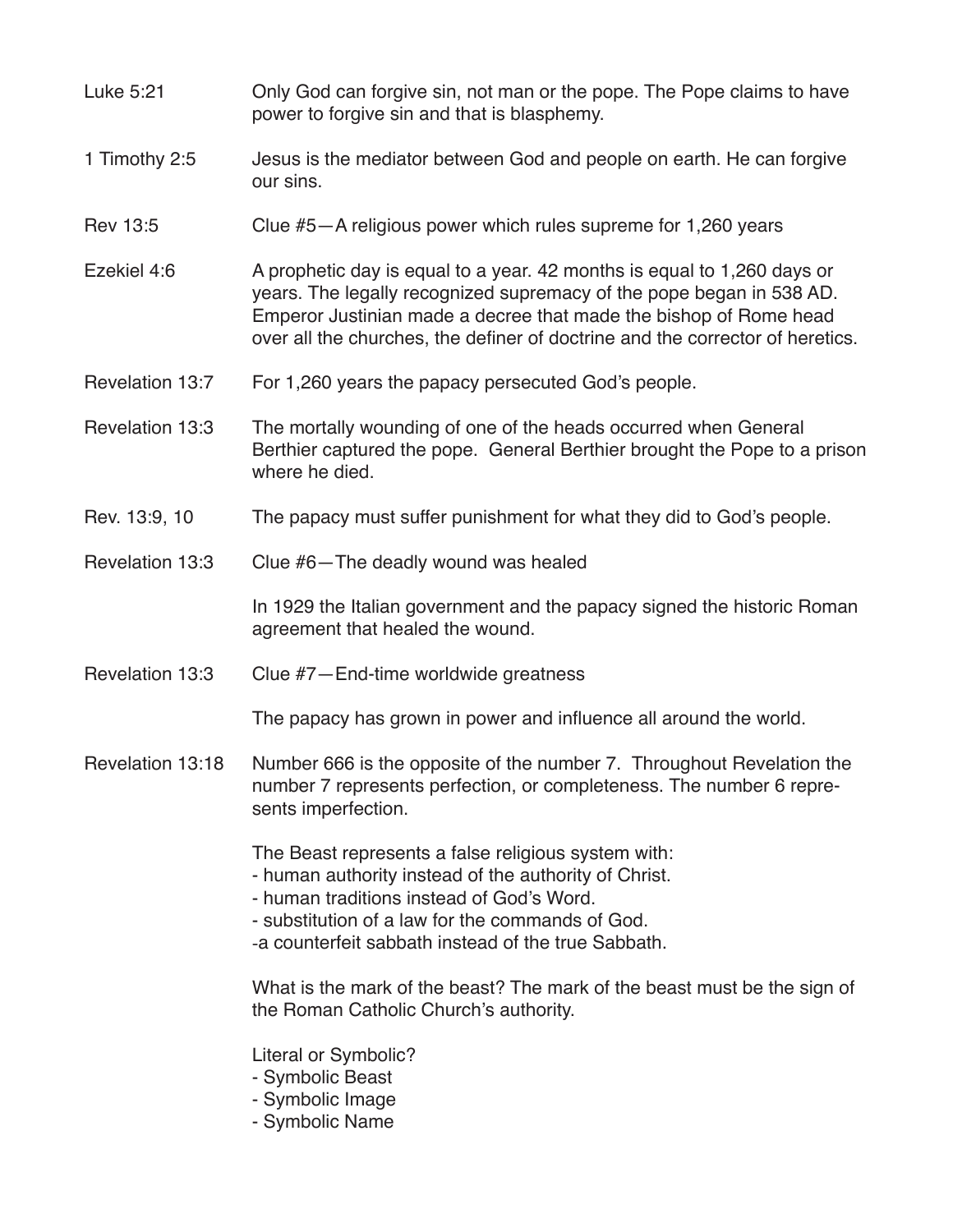- Symbolic Number

- Symbolic Seal
- ‑Symbolic Mark

#### **What is the Mark of the Beast?**

| Daniel 7's Little Horn    | <b>Revelation 13's Beast</b> |
|---------------------------|------------------------------|
| 1. Lion                   | 1. Lion                      |
| 2. Bear                   | 2. Bear                      |
| 3. Leopard                | 3. Leopard                   |
| 4. Terrible, Iron Teeth   | 4. Dragon                    |
| 5.10 Horns                | 5.10 Horns                   |
| 6. Speaks Great Things    | 6. Speaks Blasphemy          |
| 7. Reigns 1260 Days       | 7. Reigns 42 Months          |
| 8. Changes Times and Laws | 8. Mark of the Beast         |

#### **The Central Issue is Worship**

Daniel 7:25— "Of course the Catholic Church claims that the change was her act. . . And the act is a mark of her ecclesiastical power and authority in religious matters." Letter, October 28, 1895, from C. F. Thomas

> " Sunday is our mark of authority. . . .. The Church is above the Bible, and this transference of Sabbath observance is proof of the fact." Catholic Record. Sept. 1, 1923

> Does anyone have the Mark of the Beast today?—No one will receive the Mark of the Beast until laws are passed forcing the keeping of Sunday.

- Rev. 13:15-17 The Bible predicts a coming confederacy of religions attempting to unite church and state. Our historic freedoms will be challenged.
- Acts 5: 29 **Peter and other disciples were challenged to stop preaching the gospel to** the public by the authorities. In the future we will be challenged but we will obey God rather than people.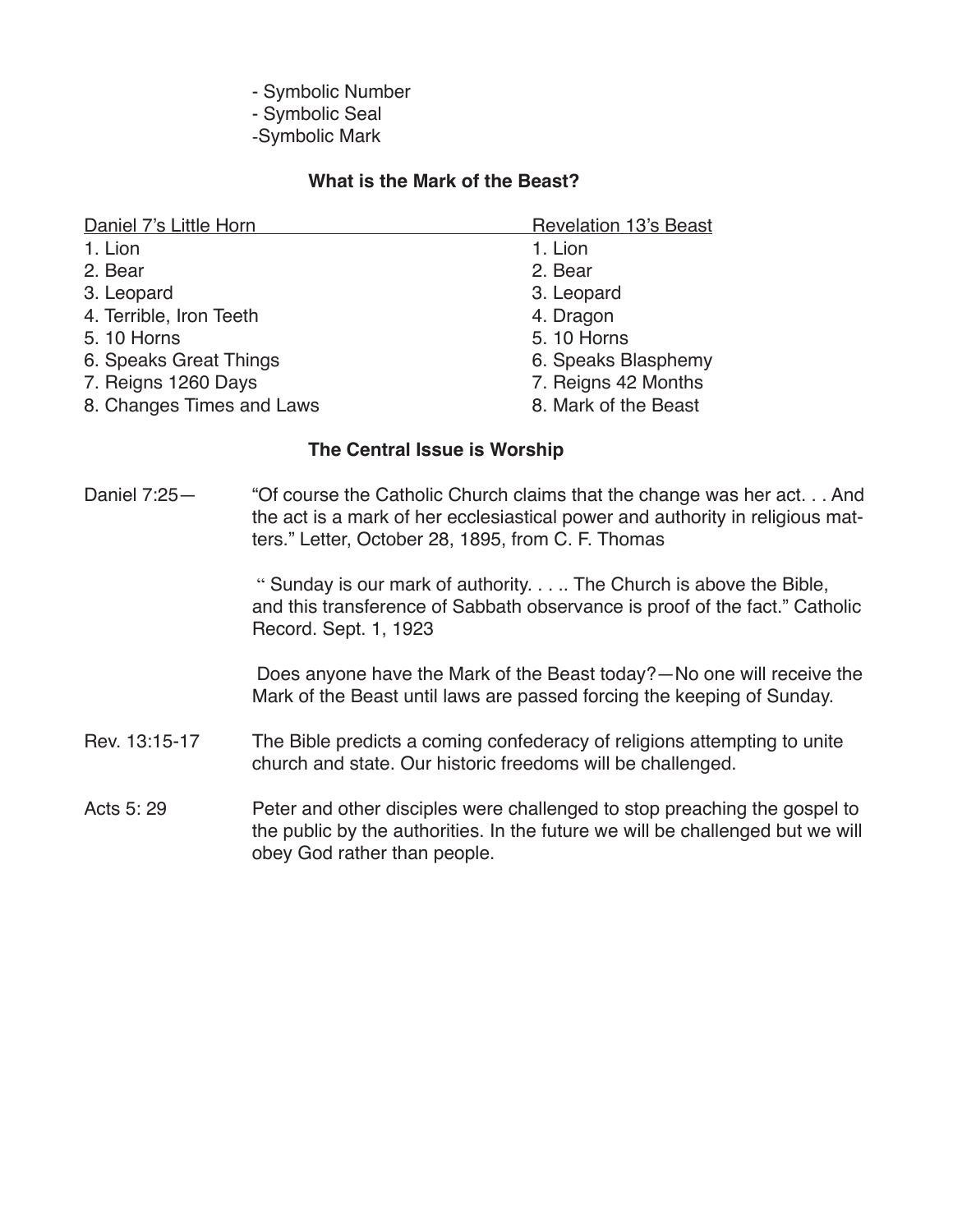# 24. The U.S. in Bible Prophecy

The United States was established by people from Europe. These people wanted to avoid the same kind of governments of Europe that forbade the rights of the people. The European people wanted the right to choose their religion, lifestyles, etc in the United States. The Constitution was thought to be the best legal document ever written for a human government. The Constitution tells how the government work. God had led the establishment of the United States for His purpose. The Bible prophesied the establishment of our country that gives freedom of religion. The Bible also prophesied the bad side of our country. God respects human freedom of choice.

- Joshua 24:13 We have a choice to make in our daily life. God respects our decision if we choose evil rather than good or good rather than evil.
- Revelation 22:17 God respects our freedom of choice and He invites us to choose Him to get eternal life.

Revelation's final issues are about worship and freedom of conscience.

Revelation 13:1, 2 Review on the topic of the Mark of the Beast

## **The Beast's Seven Identifying Marks**

- 1. It receives its seat of government from pagan Rome.
- 2. It would be a worldwide system of worship.
- 3. It would speak blasphemy.
- 4. It would be a persecuting power.
- 5. It would rule for 1,260 years.
- 6. The Beasts "deadly wound" would be healed.
- 7. The number of its name would be 666.
- Revelation 13:3 The whole world was amazed and followed the beast. Pope John Paul II is the most popular pope in the world's history. The world has a very high respect for him.
- Revelation 13:11 Prophecy of the New World

#### **Who is the Second Beast?**

- Rev. 13:10, 3 Clue #1—It arose at the right time. The U.S. appeared around the time when the papacy received the deadly wound in 1798.
- Revelation 13:11 Clue #2—It arose in the right place. "coming up out of the earth."
- Revelation 17:15 Other beasts came out of the waters or seas which represent many people and nations. So, the earth must represent the land that was not populated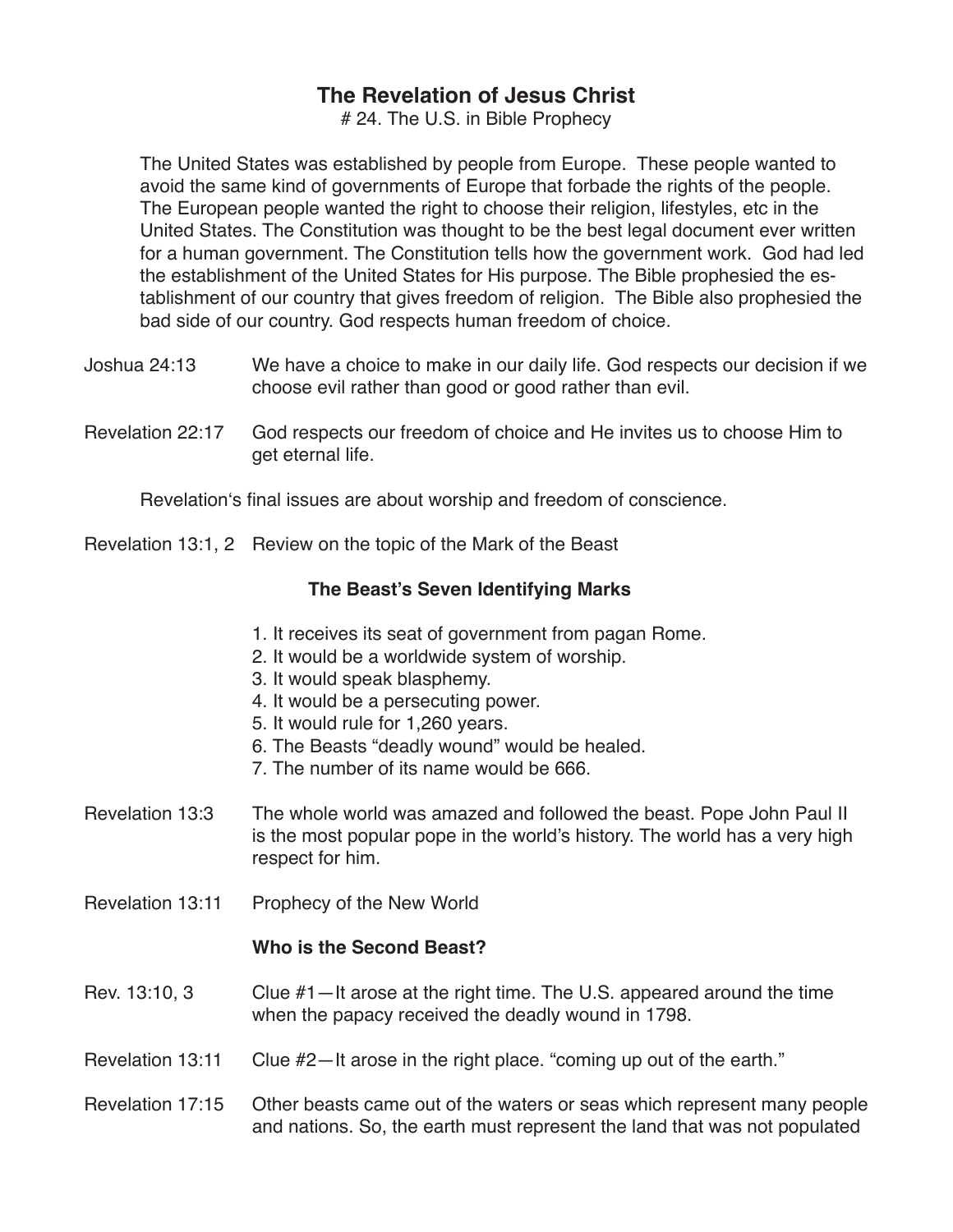with many people. European people discovered the new world and they moved into it.

Revelation 13:11 Clue #3—It is a new nation. "another beast"

Clue #4—It is a democracy. Horns are a symbol of power. On these horns there are no crowns - no kingly authority. This is in contrast to the first beast in Revelation 13:1. The United States has the Constitution that creates the wall of separation between the government and religion. In Europe the governments made laws that control people's religion. In the U.S. the government respects people's choice of religion.

- Revelation 13:12 Clue #5-It is a power of worldwide influence. "makes everyone living on earth worship the first beast."
- Revelation 13:11 Clue #6—Changes in character from a lamb to a dragon. "Spake as a dragon." How does a nation speak? A nation speaks through its laws or legislative body. Revelation 13:12—"uses the same power the first beast has."
- Rev. 13:15, 16 The nation would use its power to force people and the world to obey the laws that are against the principles of the Bible. The Bible tells us that we will lose freedoms when church and state unite. How will this happen? What will lead up to this union of church and state?
- Rev. 13:13, 14 It will be done through miracles.

Revelation 16:14

Revelation 19:20

- Luke 21:10-12 Jesus predicted a time of uncertainty and insecurity before His return. We have experienced a lot of natural problems such as floods, tornadoes, earthquakes, and fires. The serious problems may cause the government to pass religious laws. These laws are to save the country from declining moral values, economic collapse, and natural disasters. Some religious leaders are pushing for laws to control people's behavior. They want the government to lead America back to God to save the country from disasters.
- Revelation 14:6, 7 The issues are about worship: 1. Worship the Creator (Revelation 14:7) 2. Worship the Beast (Revelation 13:4)

## Revelation 14:12 Also, the issues are about the authority of the Bible, loyalty to Jesus Christ, and obedience to His commandments.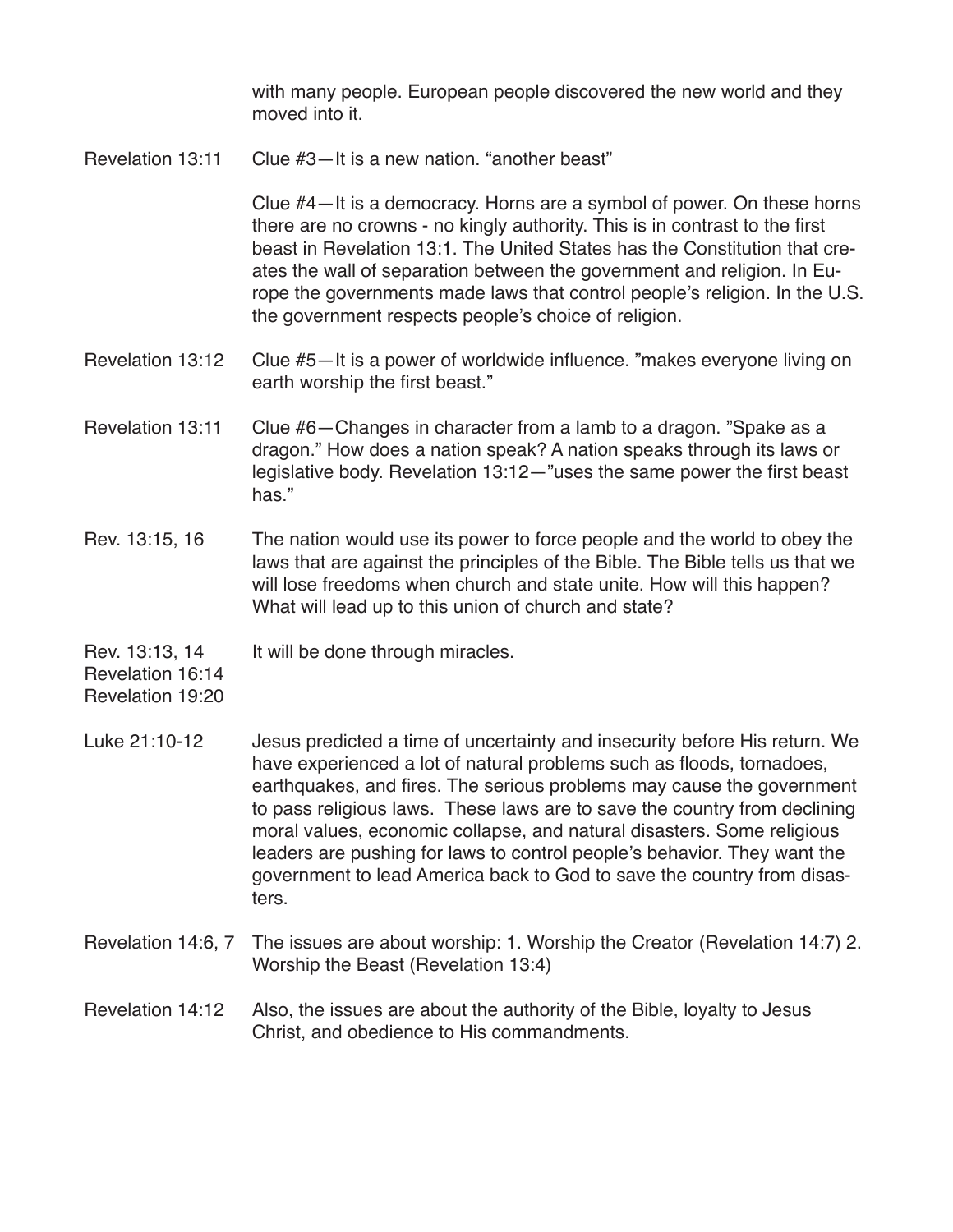# 25. The Holy Spirit

What is the unpardonable sin? Is it murder like Moses did? Is it lying or deception like Jacob did? Is it denying Christ like Peter did? Is it denying God's existence and persecuting His people like Saul who turned to Paul did? We may be great sinners but we have a great Saviour.

- 1 John 1:9 We can receive forgiveness for our sins by asking God to forgive us. God is faithful to His word that He will forgive us.
- Hebrews 8:12 God is willing to forgive us and not to remember our sins.
- John 3:16 God sent His Son, Jesus Christ, to this world to save us from eternal death. We can have life through accepting Jesus as our Saviour.
- 1 John 1:7 If we are forgiven we will follow Jesus all the way.

So, what is the unpardonable sin?

- Matthew 12:31, 32 The word "manner" means "kind" or "type." The unpardonable sin is not a kind of sin, it is the continual rejection of the prompting of the Holy Spirit. We can only understand the unpardonable sin if we understand how the Holy Spirit has worked through the Bible.
- Genesis 1:2 The Holy Spirit is the third person of the Godhead. The Holy Spirit helped with the creation of the earth.
- Genesis 6:3 Before the Flood, the Holy Spirit tried to lead people to stop sinning, but the people refused to listen to Him. Then the Holy Spirit could not help them anymore before the Flood.
- John 16:8 The Holy Spirit shows us our sin. Also, the Holy Spirit strengthens us against temptations.
- John 3:8 The Holy Spirit changes the person's life. This experience is called "being born again."
- John 16:13 The Holy Spirit leads us into truth.

How can we be filled with the Holy Spirit? Acts 1:8 Jesus promised the gift of the Spirit.

- 
- John 14:15 **Jesus promised to give the Spirit to people who love and** Acts 5:32 obey God.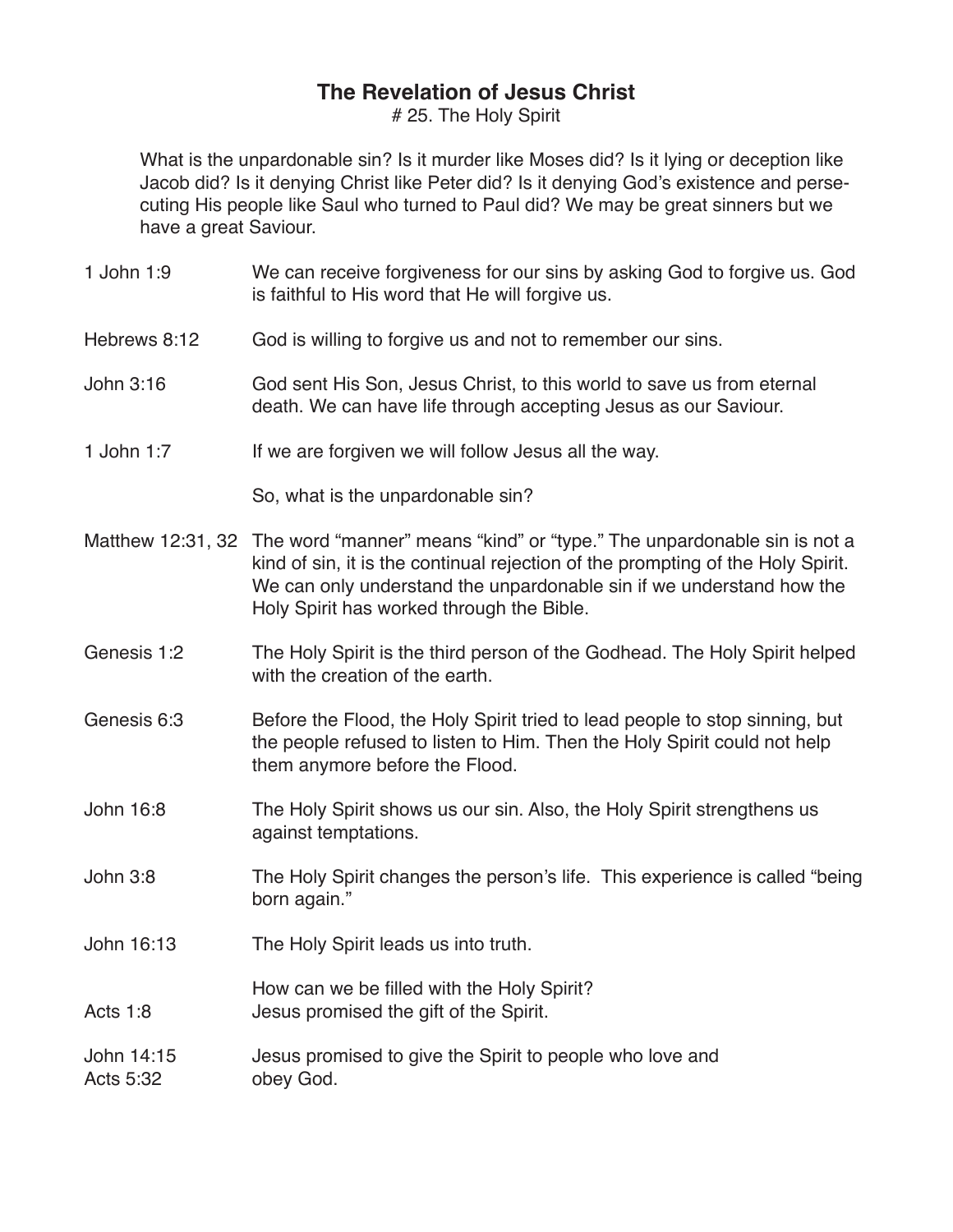|                | What does the Bible teach about the gift of tongues?                                                                                                                                                                                                                                                                                                                                                                                                                                                                                                                                                                                                                                                                                                                                                                              |
|----------------|-----------------------------------------------------------------------------------------------------------------------------------------------------------------------------------------------------------------------------------------------------------------------------------------------------------------------------------------------------------------------------------------------------------------------------------------------------------------------------------------------------------------------------------------------------------------------------------------------------------------------------------------------------------------------------------------------------------------------------------------------------------------------------------------------------------------------------------|
|                | 1. When the gift of tongues was given on the day of Pentecost, every per-<br>son was able to understand their own language-Acts 2:6<br>2. The gift of tongues was a real language to communicate the gospel.<br>3. When the gift of tongues was wrongly used in the Corinthian church.<br>Paul declared, "I would rather speak five words with my understanding,<br>than ten thousand in an unknown tongue." (1 Corinthians 14:19)<br>4. The apostles gave these guidelines:<br>a. Tongues are for a sign not to believers but unbelievers (vs. 22).<br>b. Only two or at most three people should speak in tongues in any<br>given meeting (vs. 27).<br>c. There must be an interpreter present (vs. 27).<br>d. Only one person at a time must speak (vs. 27).<br>e. The individual must be in control of his words and actions. |
| 1 Cor. 14:33   | Remember that God is interested in orderly meetings. God is not inter-<br>ested in confusing and uncontrollable meetings.                                                                                                                                                                                                                                                                                                                                                                                                                                                                                                                                                                                                                                                                                                         |
|                | To Be Filled With the Holy Spirit Means:                                                                                                                                                                                                                                                                                                                                                                                                                                                                                                                                                                                                                                                                                                                                                                                          |
|                | 1. To have a heart that deeply loves Jesus.<br>2. To have a mind filled with His words.<br>3. To have a determination to follow the truth.                                                                                                                                                                                                                                                                                                                                                                                                                                                                                                                                                                                                                                                                                        |
| Psalm 51:11    | It is our decision to accept or reject the Holy Spirit.                                                                                                                                                                                                                                                                                                                                                                                                                                                                                                                                                                                                                                                                                                                                                                           |
| Psalm 19:13    | Continuing to sin against the truth reduces our ability to listen to the Holy<br>Spirit. The Holy Spirit does not leave us. We are responsible for refus-<br>ing to listen to the Holy Spirit. We ourselves harden our hearts against<br>the gentle words of the Holy Spirit. The unpardonable sin happens when<br>any person repeatedly says "no" to God. The story of King Saul shows the<br>results of saying "no" to God.                                                                                                                                                                                                                                                                                                                                                                                                     |
| 1 Samuel 15:22 | King Saul chose to disobey God when he saved something God told him<br>to destroy completely.                                                                                                                                                                                                                                                                                                                                                                                                                                                                                                                                                                                                                                                                                                                                     |
| 1 Samuel 16:14 | King Saul rejected the Holy Spirit's warnings and guidance again and<br>again. The Holy Spirit had to leave the King. King Saul had hardened his<br>heart against the Holy Spirit.                                                                                                                                                                                                                                                                                                                                                                                                                                                                                                                                                                                                                                                |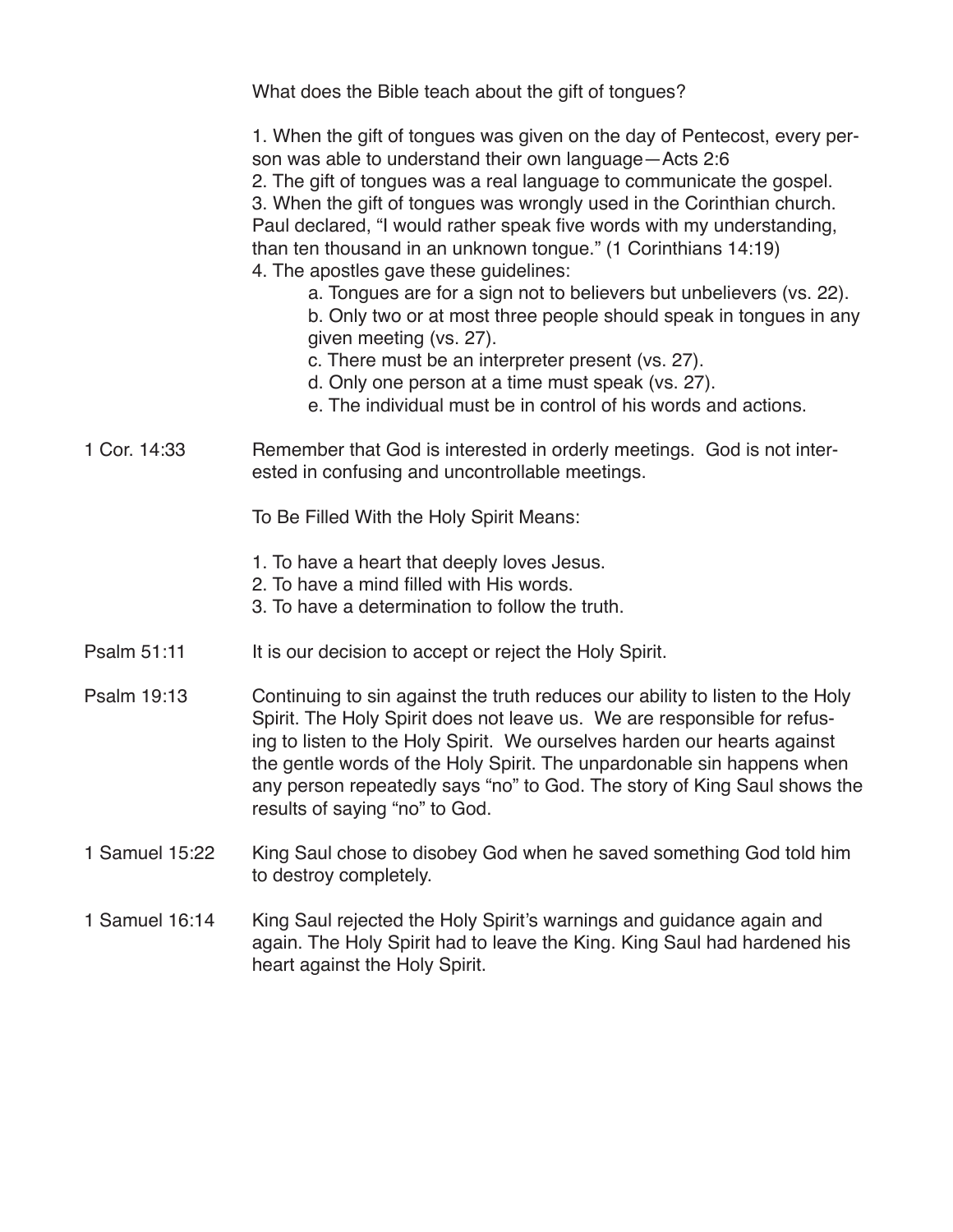# 26. Home at Last!

The earth, our home, is not a pleasant place to live anymore. It is being filled with waste, chemicals, pollution, etc. that are hurting our health. Scientists warn that our planet might die. The Bible has the solution to the world's problem, but not what we think it would be. God has a better plan for us.

- Genesis 1:31 In the beginning, God created our planet perfectly. There was no death, decay, and destruction. Adam and Eve were happy and peaceful. Everything was perfect. But sin changed God's plan. Because of sin, our planet has suffered and declined in quality of life. But, God has promised restoration of the earth. God promises to bring everything back to where it began originally or even better.
- Acts 3:20, 21 God promised to send Jesus Christ as the Messiah to save us. God promises that He will make everything new again.
- 2 Peter 3:13 We have hope in God's promise of a new earth and a new heaven.
- Revelation 1:7 Jesus will come back again and everyone will see Him in the sky.
- Matthew 16:27 Jesus will come with the glory of God.
- 1 Thess. 4:16, 17 There will be a resurrection of God's people at the second coming of Christ.
- 1 Cor. 15:52, 53 At the second coming of Christ, our body will be changed. We will not die anymore. We will have a new body that has no disease and defects.
- Phil. 3:20, 21 Our body will be like Jesus' glorious body.
- 2 Thess. 1:9 The unsaved will be destroyed at the second coming of Christ.

 Before the millennium or one thousand years, the dead saved people will be resurrected at the second coming of Christ. The resurrected dead will meet Jesus in the air. The living saved will meet with the resurrected people in the air with Christ, too. The resurrected dead and the saved living all go to heaven with Jesus for the millennium. After the millennium, the dead unsaved will be resurrected after the landing of the Holy City, New Jerusalem.

- Revelation 21:1-3 Heaven is a real place for God's people to live in.
- Revelation 20:9 The resurrected unsaved people will surround the Holy City and try to capture the city. Fire comes down from heaven and destroys them and then cleans the whole earth.